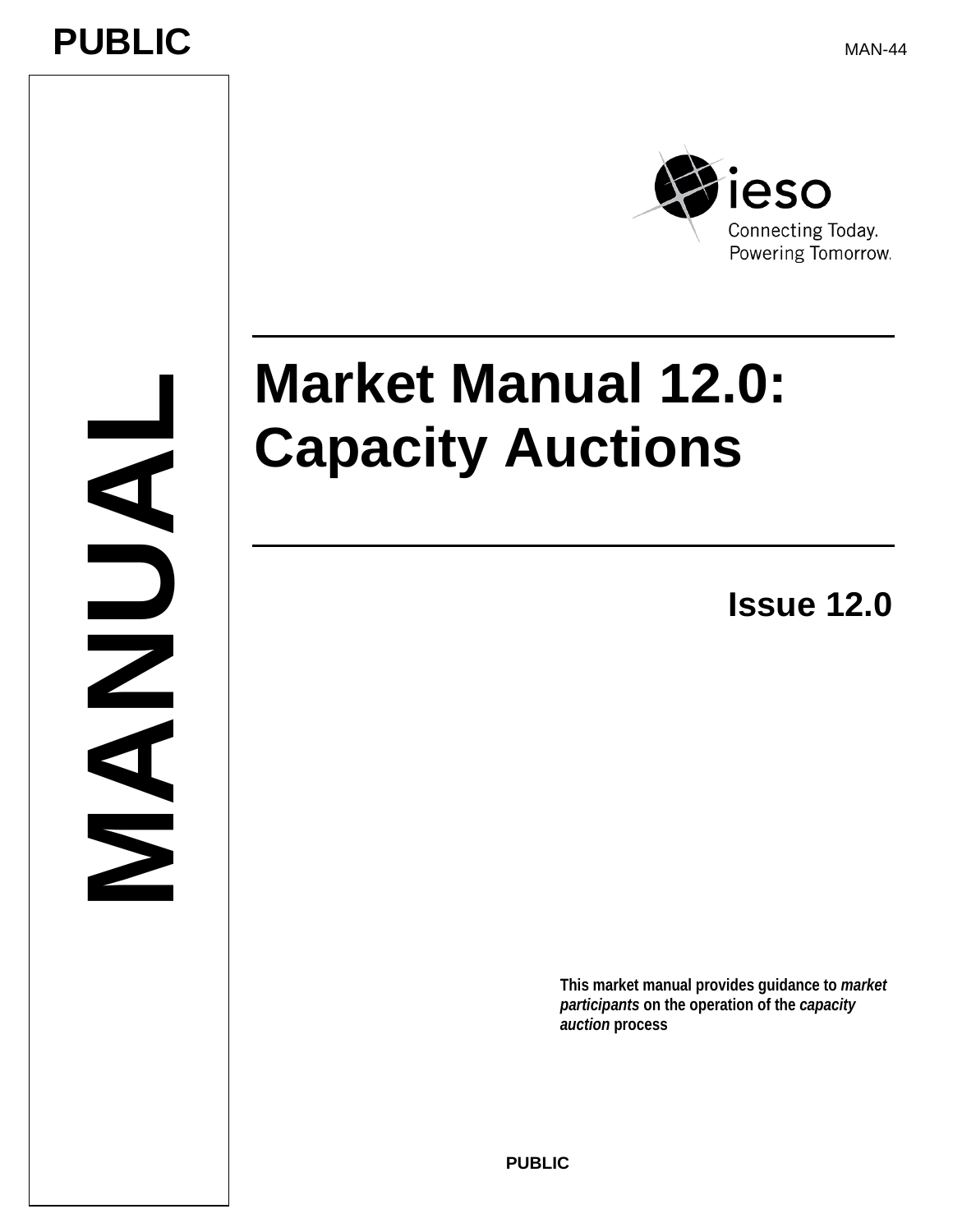## **Disclaimer**

The posting of documents on this Website is done for the convenience of *market participants* and other interested visitors to the *IESO* Website. Please be advised that, while the *IESO* attempts to have all posted documents conform to the original, changes can result from the original, including changes resulting from the programs used to format the documents for posting on the Website as well as from the programs used by the viewer to download and read the documents. The *IESO* makes no representation or warranty, express or implied that the documents on this Website are exact reproductions of the original documents listed. In addition, the documents and information posted on this Website are subject to change. The *IESO* may revise, withdraw or make final these materials at any time at its sole discretion without further notice. It is solely your responsibility to ensure that you are using up-to-date documents and information.

This *market manual* may contain a summary of a particular *market rule*. Where provided, the summary has been used because of the length of the *market rule* itself. The reader should be aware, however, that where a *market rule* is applicable, the obligation that needs to be met is as stated in the "Market Rules". To the extent of any discrepancy or inconsistency between the provisions of a particular *market rule* and the summary, the provision of the *market rule* shall govern.

| Document ID             | MAN-44                                                                                                          |
|-------------------------|-----------------------------------------------------------------------------------------------------------------|
| <b>Document Name</b>    | Market Manual 12.0: Capacity Auctions                                                                           |
| <b>Issue</b>            | Is sue <sub>12.0</sub>                                                                                          |
| <b>Reason for Issue</b> | Updated to meet accessibility requirements pursuant to the Accessibility for Ontarians with<br>Disabilities Act |
| <b>Effective Date</b>   | December 2, 2020                                                                                                |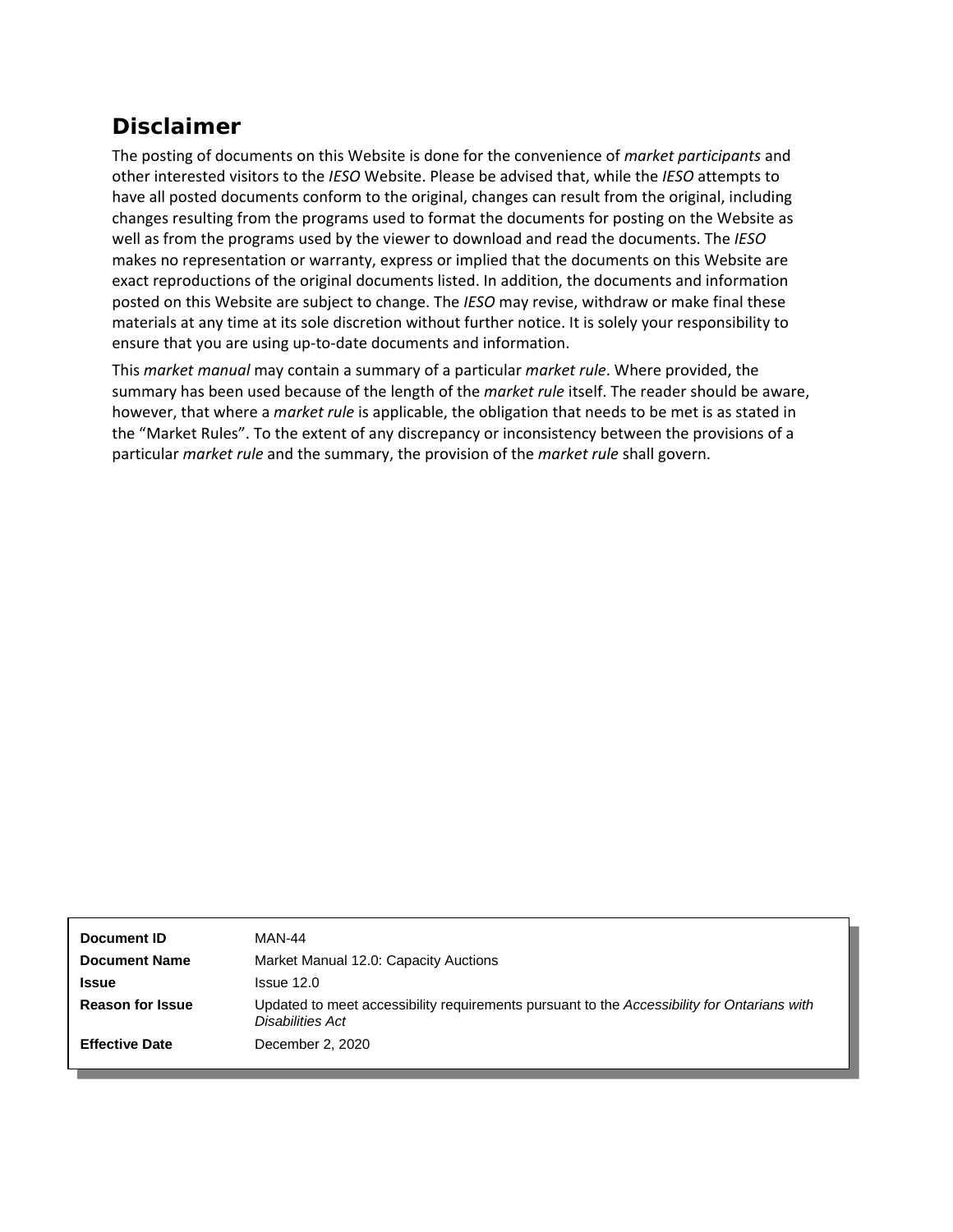## **Document Change History**

| <b>Issue</b> | <b>Reason for Issue</b>                                                                                                                                                               | <b>Date</b>        |
|--------------|---------------------------------------------------------------------------------------------------------------------------------------------------------------------------------------|--------------------|
| 1.0          | Issue released in advance of Baseline 34.1                                                                                                                                            | September 30, 2015 |
| 2.0          | Issue released for Baseline 34.1                                                                                                                                                      | December 2, 2015   |
| 3.0          | Issue released in advance of Baseline 35.1                                                                                                                                            | March 22, 2016     |
| 4.0          | Issue released for Baseline 36.1                                                                                                                                                      | December 7, 2016   |
| 5.0          | Issue released in advance of Baseline 37.0                                                                                                                                            | January 11, 2017   |
| 6.0          | Issue released in advance of Baseline 37.1                                                                                                                                            | March 31, 2017     |
| 7.0          | Issue released in advance of Baseline 42.1                                                                                                                                            | October 15, 2019   |
| 8.0          | Issue released in advance of Baseline 43.1. These changes are<br>applicable to the demand response auction held in December<br>2019, for the commitment period beginning May 1, 2020. | April 23, 2020     |
| 9.0          | Issue released in advance of Baseline 43.1. These changes are<br>applicable to capacity auctions to be for commitment periods<br>beginning on or after May 1, 2021.                   | May 4, 2020        |
| 10.0         | Issue released in advance of Baseline 44.0                                                                                                                                            | June 29, 2020      |
| 11.0         | Issue released for Baseline 44.0                                                                                                                                                      | September 16, 2020 |
| 12.0         | Updated to meet accessibility requirements pursuant to the<br>Accessibility for Ontarians with Disabilities Act                                                                       | December 2, 2020   |

### **Related Documents**

| Document ID | <b>Document Title</b> |
|-------------|-----------------------|
| N/A         |                       |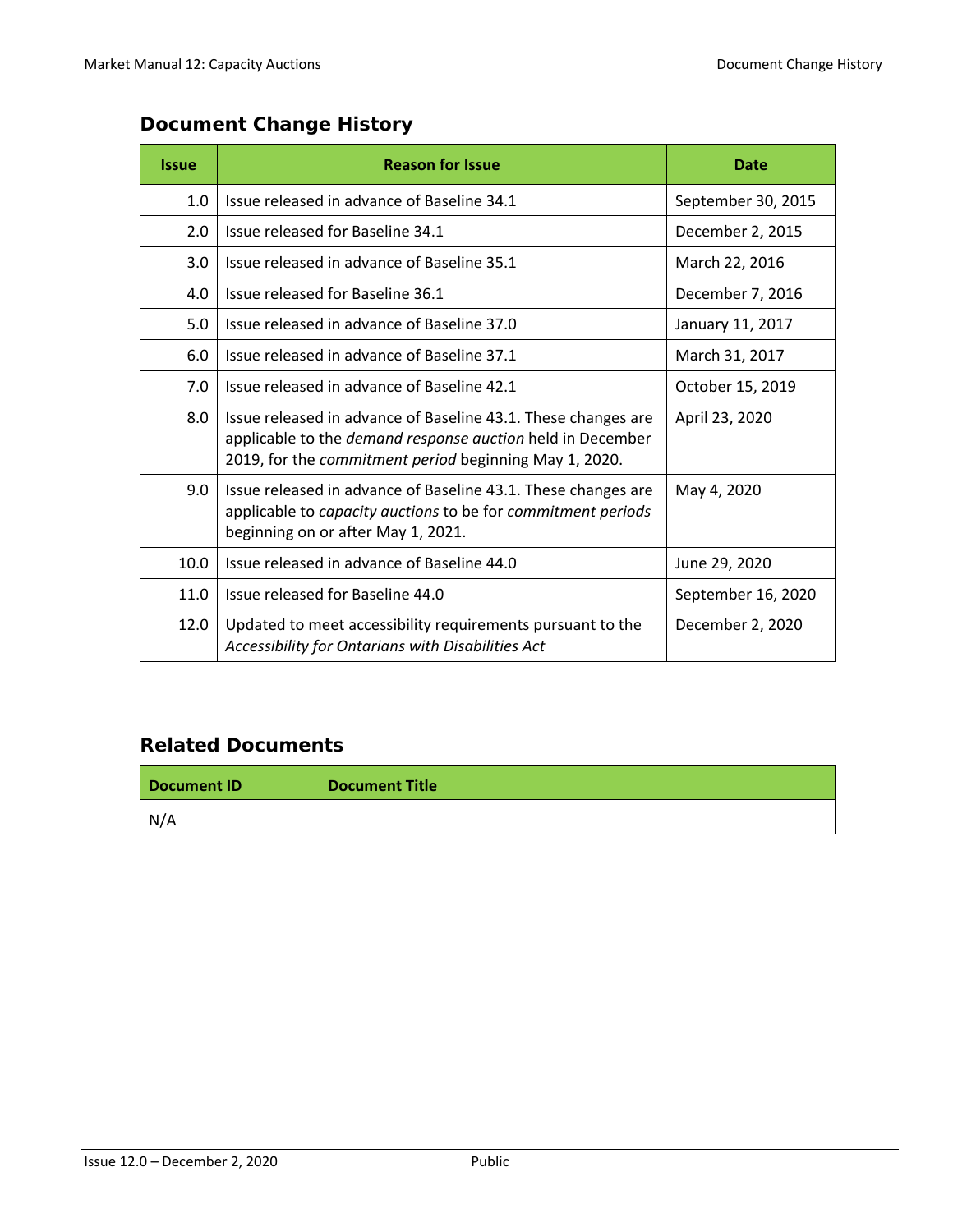## <span id="page-3-0"></span>**Table of Contents**

| 1. |     |  |
|----|-----|--|
|    | 1.1 |  |
|    | 1.2 |  |
|    | 1.3 |  |
|    | 1.4 |  |
|    | 1.5 |  |
| 2. |     |  |
|    | 2.1 |  |
|    | 2.2 |  |
|    | 2.3 |  |
|    | 2.4 |  |
|    | 2.5 |  |
|    |     |  |
|    |     |  |
|    |     |  |
|    | 2.6 |  |
|    |     |  |
|    | 2.7 |  |
| 3. |     |  |
|    | 3.1 |  |
|    | 3.2 |  |
|    | 3.3 |  |
|    | 3.4 |  |
| 4. |     |  |
|    | 4.1 |  |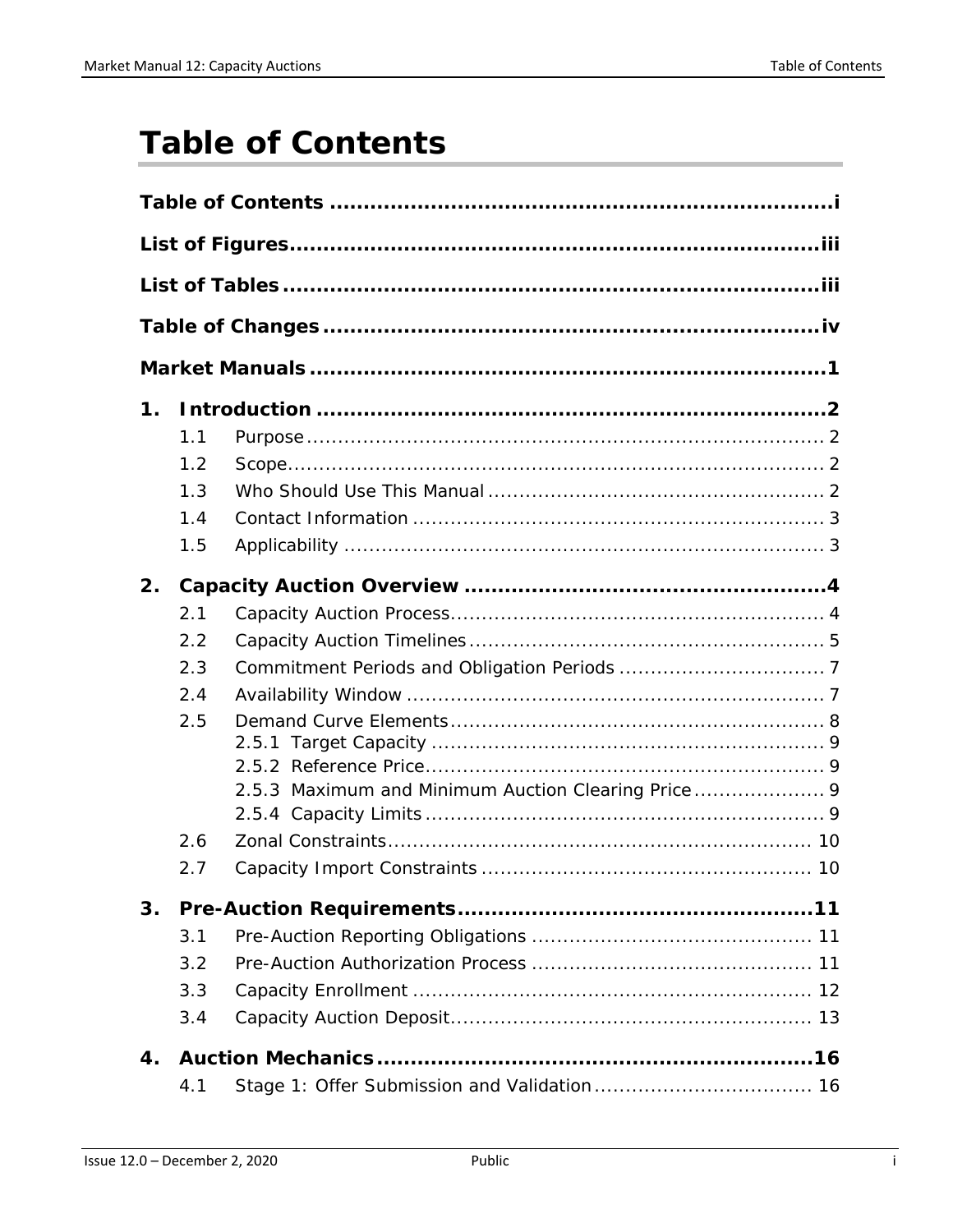|    | 4.2 |                                                                                                                                                                                          |  |
|----|-----|------------------------------------------------------------------------------------------------------------------------------------------------------------------------------------------|--|
|    | 4.3 |                                                                                                                                                                                          |  |
| 5. |     |                                                                                                                                                                                          |  |
|    | 5.1 |                                                                                                                                                                                          |  |
|    | 5.2 |                                                                                                                                                                                          |  |
|    | 5.3 | 5.3.1 Outage Management/ Non-Performance Events  24                                                                                                                                      |  |
|    | 5.4 | 5.4.1 Capacity Market Participant's Responsibilities  34<br>5.4.3 Audit Scheduling and Submission of Supporting Documents . 34<br>5.4.4 Procedure to Conduct a Virtual C&I HDR Audit  35 |  |
| 6. |     |                                                                                                                                                                                          |  |
|    | 6.1 |                                                                                                                                                                                          |  |
| 7. |     |                                                                                                                                                                                          |  |
| 8. |     |                                                                                                                                                                                          |  |
|    |     | Appendix A: Template for DR Residential Contributor Management                                                                                                                           |  |
|    |     | Appendix B: Template for Measurement Data Control Sheet 44                                                                                                                               |  |
|    |     |                                                                                                                                                                                          |  |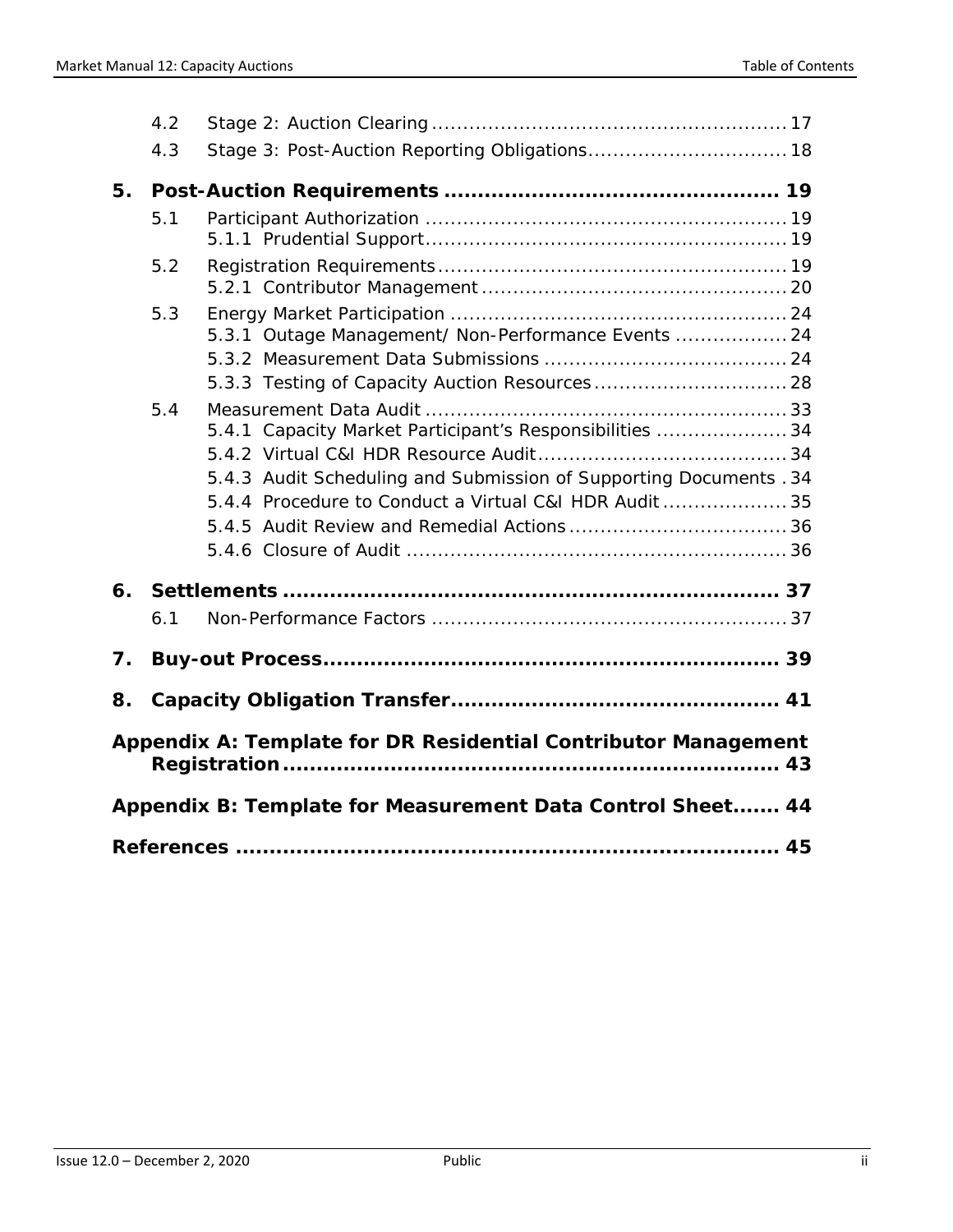## <span id="page-5-0"></span>**List of Figures**

| Figure 5-2: Sample CSV File Format for Measurement Data Submission for C&I HDR26   |  |
|------------------------------------------------------------------------------------|--|
| Figure 5-3: Sample CSV File Format for Measurement Data Submission for Residential |  |

## <span id="page-5-1"></span>**List of Tables**

|--|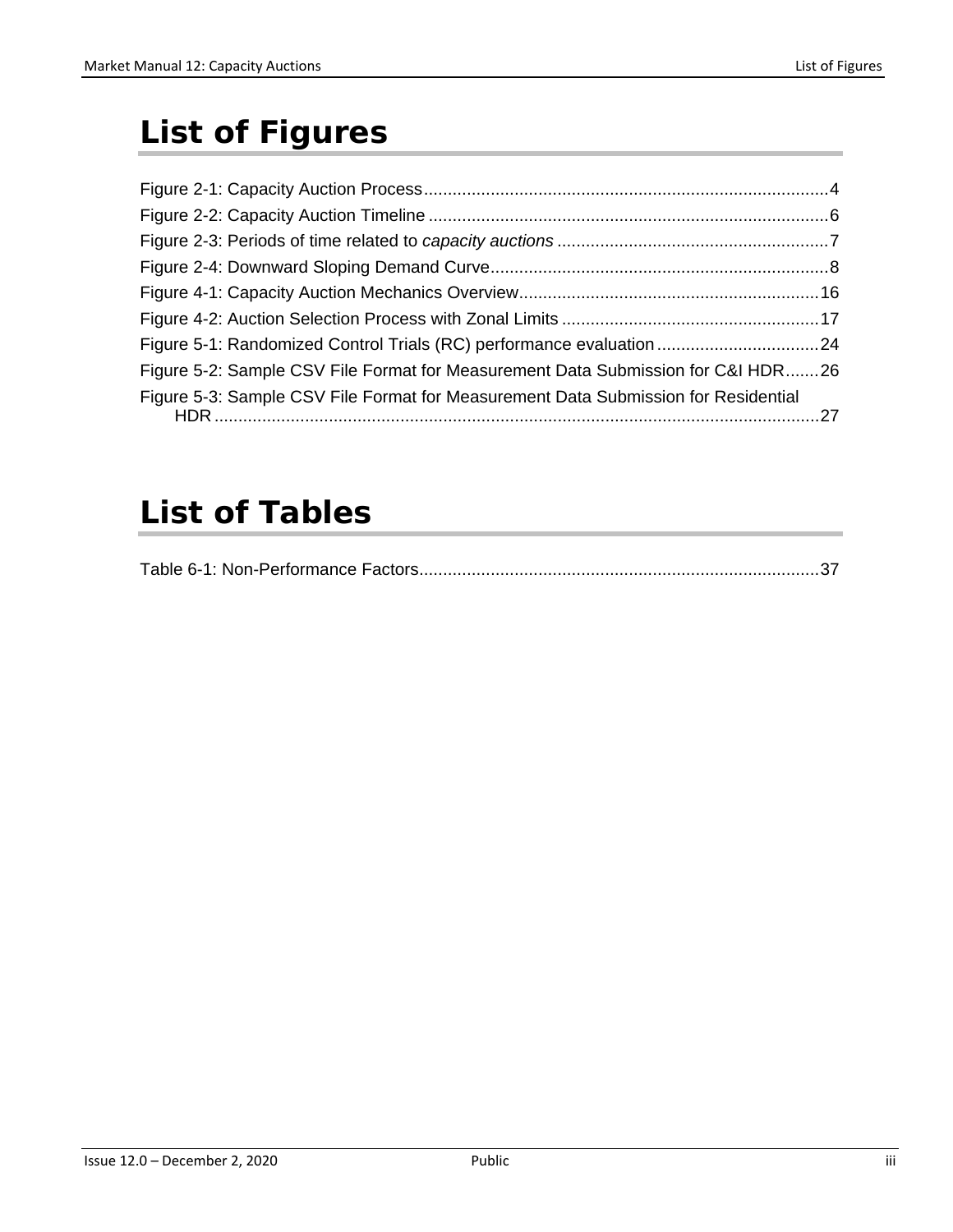## <span id="page-6-0"></span>**Table of Changes**

| Reference<br>(Section and<br>Paragraph) | <b>Description of Change</b>                                                                                                                                                                    |  |
|-----------------------------------------|-------------------------------------------------------------------------------------------------------------------------------------------------------------------------------------------------|--|
| Section 3.3                             | Further requirements added to the enrollment of capacity import resources.                                                                                                                      |  |
| Section 5.2                             | Updated recommended completion time of registration process and added<br>clarifying language for registration of physical and virtual HDR resources.                                            |  |
| Section 5.3.1                           | Replacement of incorrect term used.                                                                                                                                                             |  |
| Section 5.3.3                           | Added clarifying wording to the testing of capacity storage resources,<br>capacity dispatchable load resources and capacity import resources.<br>Removed italics from term that is not defined. |  |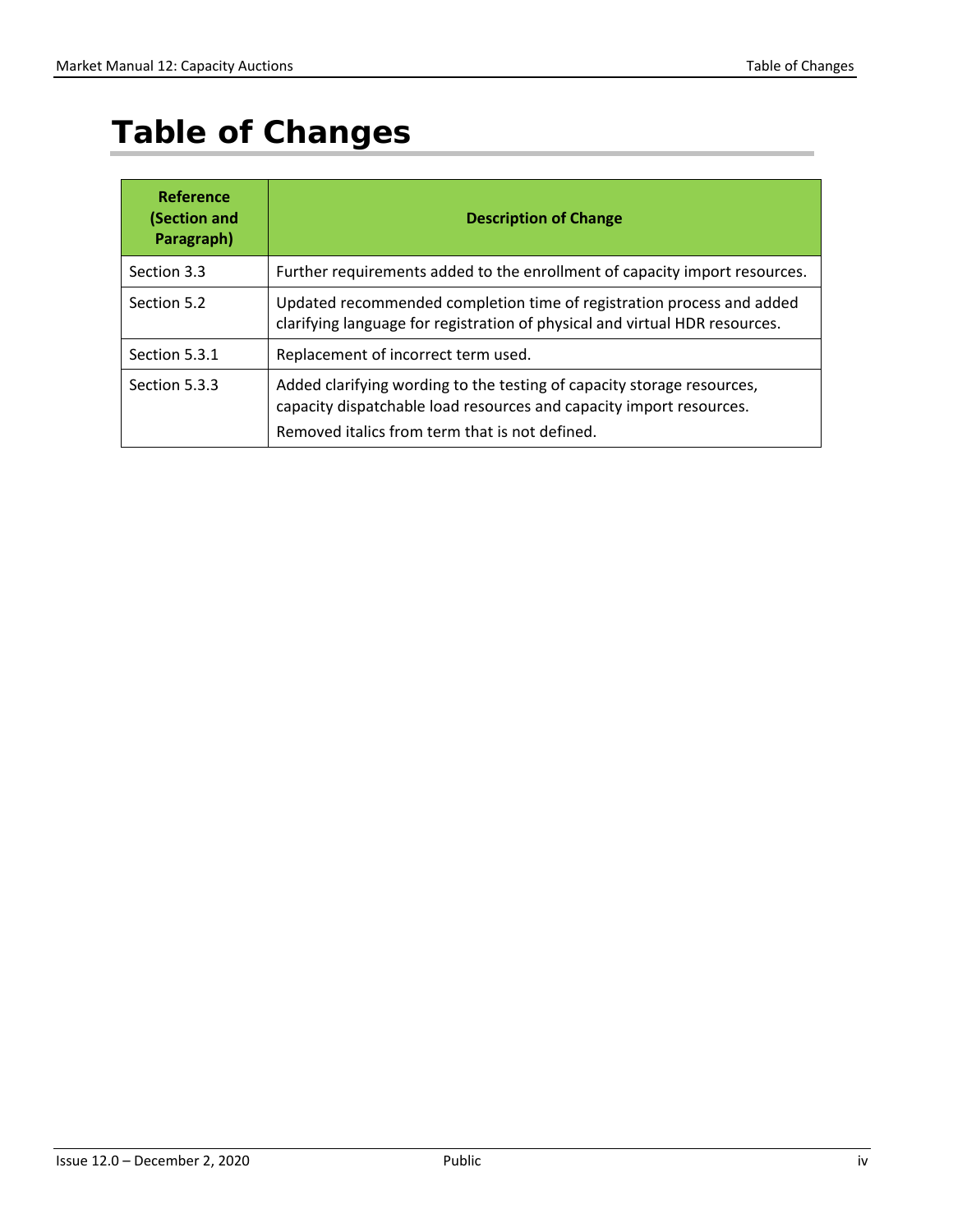## <span id="page-7-0"></span>**Market Manuals**

The *market manuals* consolidate the market procedures and associated forms, standards, and policies that define certain elements relating to the operation of the *IESO-administered markets*. Market procedures provide more detailed descriptions of the requirements for various activities than is specified in the "Market Rules". Where there is a discrepancy between the requirements in a document within a *market manual* and the "Market Rules", the "Market Rules" shall prevail. Standards and policies appended to, or referenced in, these procedures provide a supporting framework.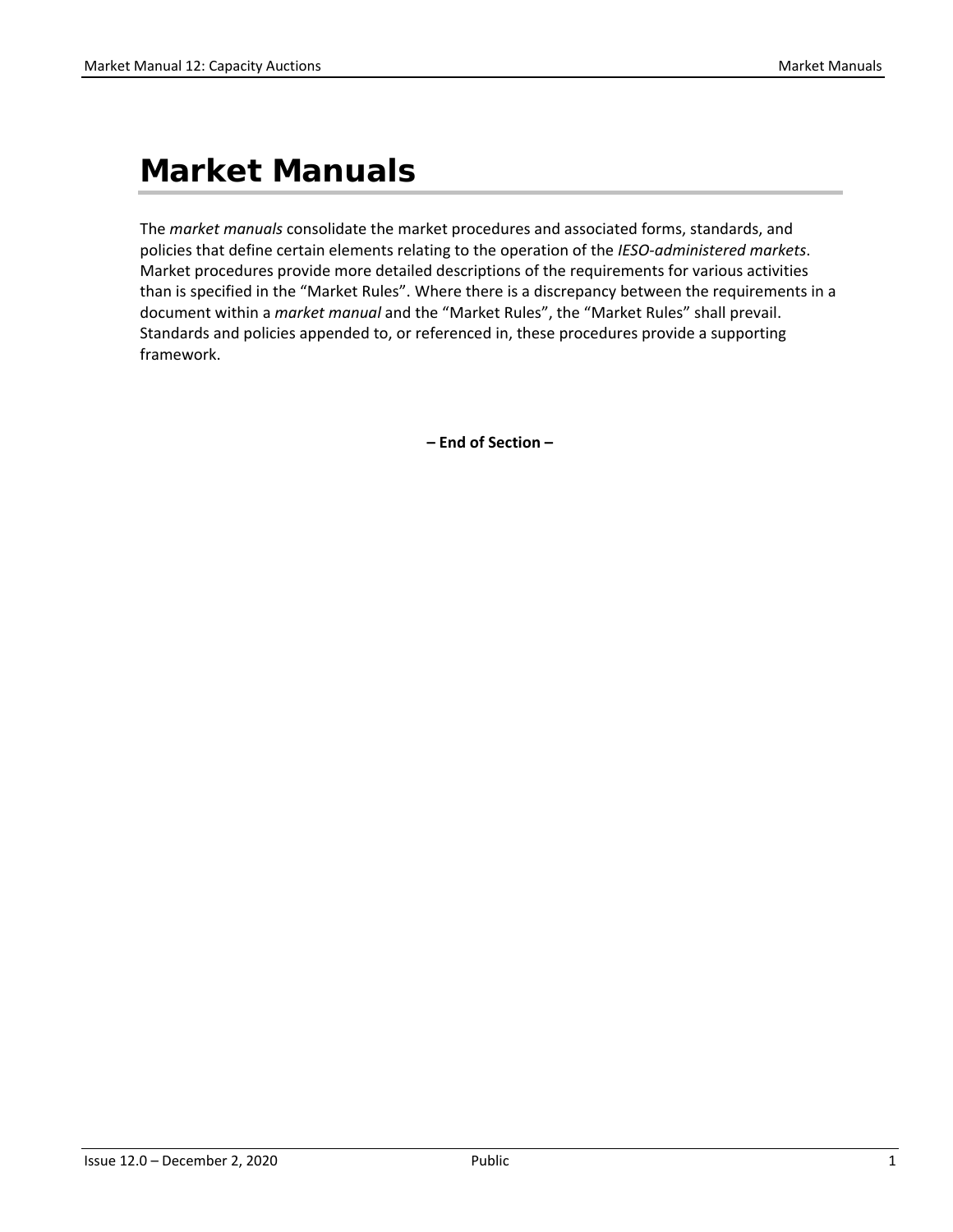## <span id="page-8-0"></span>**1. Introduction**

## <span id="page-8-1"></span>**1.1 Purpose**

The *IESO* will conduct *capacity auctions* for the purpose of acquiring *auction capacity* through a competitive auction process (Ch. 7, S.18.1 of the *market rules*). The "Capacity Auctions" manual is designed to provide *market participants* with an introduction to the *capacity auction*, operated by the *IESO* for the *IESO-administered markets* and the specific steps to be followed to conduct the auction. The manual also provides information on *market participants'* eligibility criteria, auction timelines, *energy market* participation, and settlement process.

## <span id="page-8-2"></span>**1.2 Scope**

*Capacity auctions*, with respect to *IESO-administered markets*, are comprised of the following aspects:

- *Market participant* authorization,
- Enrollment into an upcoming *capacity auction* by *capacity auction participants*,
- Submission of *capacity auction offers* by *market participants*,
- Processing of submitted *capacity auction offers* by the *IESO* and determining *capacity obligations*,
- Reporting obligations by the *IESO*,
- *Energy market* participation requirements, including registration of *demand response resources* solely for the purposes of the capacity auction
- Testing of *capacity auction resources,* and
- *Settlement process* and *capacity prudential support obligations.*

In support of these aspects, this manual details the conditions, actions, and timelines specific to the *capacity auction* by *market participants* and the *IESO*. This manual also details the *energy market*  participation requirements, settlement process, and *capacity prudential support obligations* for the *capacity auctions* by *market participants* and the *IESO.* The manual is based on obligations expressed in the "Market Rules" (Ch. 2, Ch. 3, Ch. 7, and Ch. 9).

The document points to other *market manuals* and *market rules* that provide additional information.

### <span id="page-8-3"></span>**1.3 Who Should Use This Manual**

The "Capacity Auctions manual is meant to be used by all those undertaking the following activities:

- Applicants seeking authorization as a *capacity auction participant* and/or *capacity market participant* for *a capacity auction*;
- *Capacity auction participants* seeking to enroll *auction capacity* into the *capacity auction;*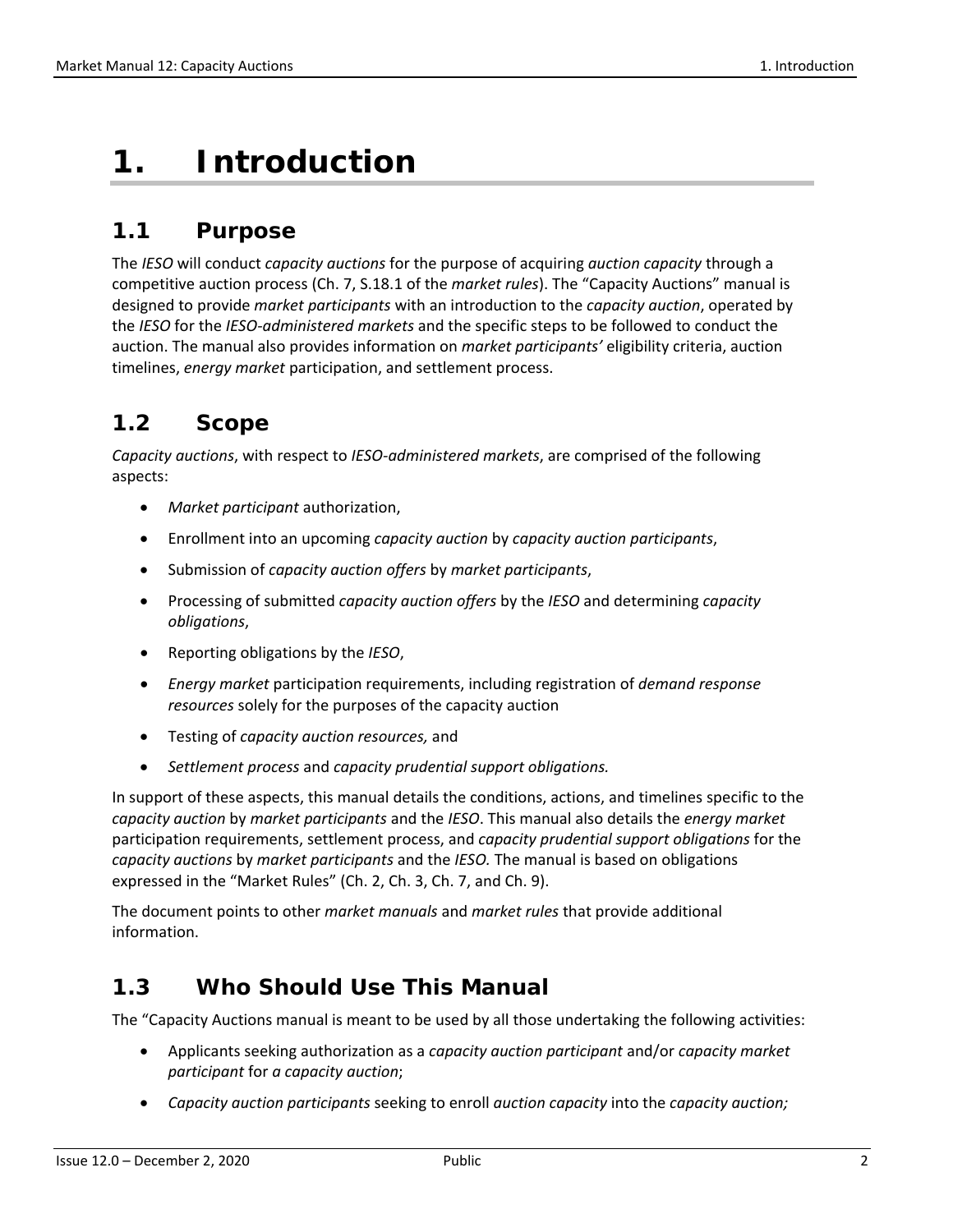- *Capacity auction participants* seeking to submit *capacity auction offers* into the *capacity auction*;
- *Capacity market participants* seeking to register *facilities* in order to meet their *capacity obligations* through the *energy market; and*
- *Capacity market participants* seeking to satisfy a *capacity obligation* by participating in the *energy market.*

## <span id="page-9-0"></span>**1.4 Contact Information**

Changes to this *market manual* are managed via the IESO Change Management process, which can be found on the [Change Management Overview page \(http://www.ieso.ca/sector](http://www.ieso.ca/sector-participants/change-management/overview)[participants/change-management/overview\).](http://www.ieso.ca/sector-participants/change-management/overview) Stakeholders are encouraged to participate in the evolution of this *market manual* via this process.

To contact the IESO, you can email IESO Customer Relations at [customer.relations@ieso.ca](mailto:customer.relations@ieso.ca) or use telephone or mail. Telephone numbers and the mailing address can be found on the Contact page (http://www.ieso.ca/corporate-ieso/contact). IESO Customer Relations staff will respond as soon as possible.

## <span id="page-9-1"></span>**1.5 Applicability**

Pursuant to *market rules* Chapter 7, section 18.1A, a *market participant* that participates in a *capacity auction* will, until the end of that *capacity auction's commitment period*, remain subject to those *market manual* provisions and corresponding *market rules* that were most recently in effect at the time of the holding of that *capacity auction* (except as provided by section 18.1A.3 in regards to *urgent amendments*). The versions of the manuals in effect at the start of the capacity auction offer submission window specify the rights and obligations related to participation, satisfaction of *capacity obligations,* and performance of other requirements directly related to participation (notwithstanding any amendments that may have been made subsequent to the relevant *capacity auction*).

*Market participants* consulting this *market manual* 12 must verify that they are consulting the version of the manual corresponding to the *capacity auction* in which they participated or wish to participate.

An archive of *market manuals* corresponding to particular *capacity auctions,* organized by date, can be found on the [Market Rules and Manuals page \(http://www.ieso.ca/en/Sector-](http://www.ieso.ca/en/Sector-Participants/Market-Operations/Market-Rules-And-Manuals-Library)[Participants/Market-Operations/Market-Rules-And-Manuals-Library\)](http://www.ieso.ca/en/Sector-Participants/Market-Operations/Market-Rules-And-Manuals-Library)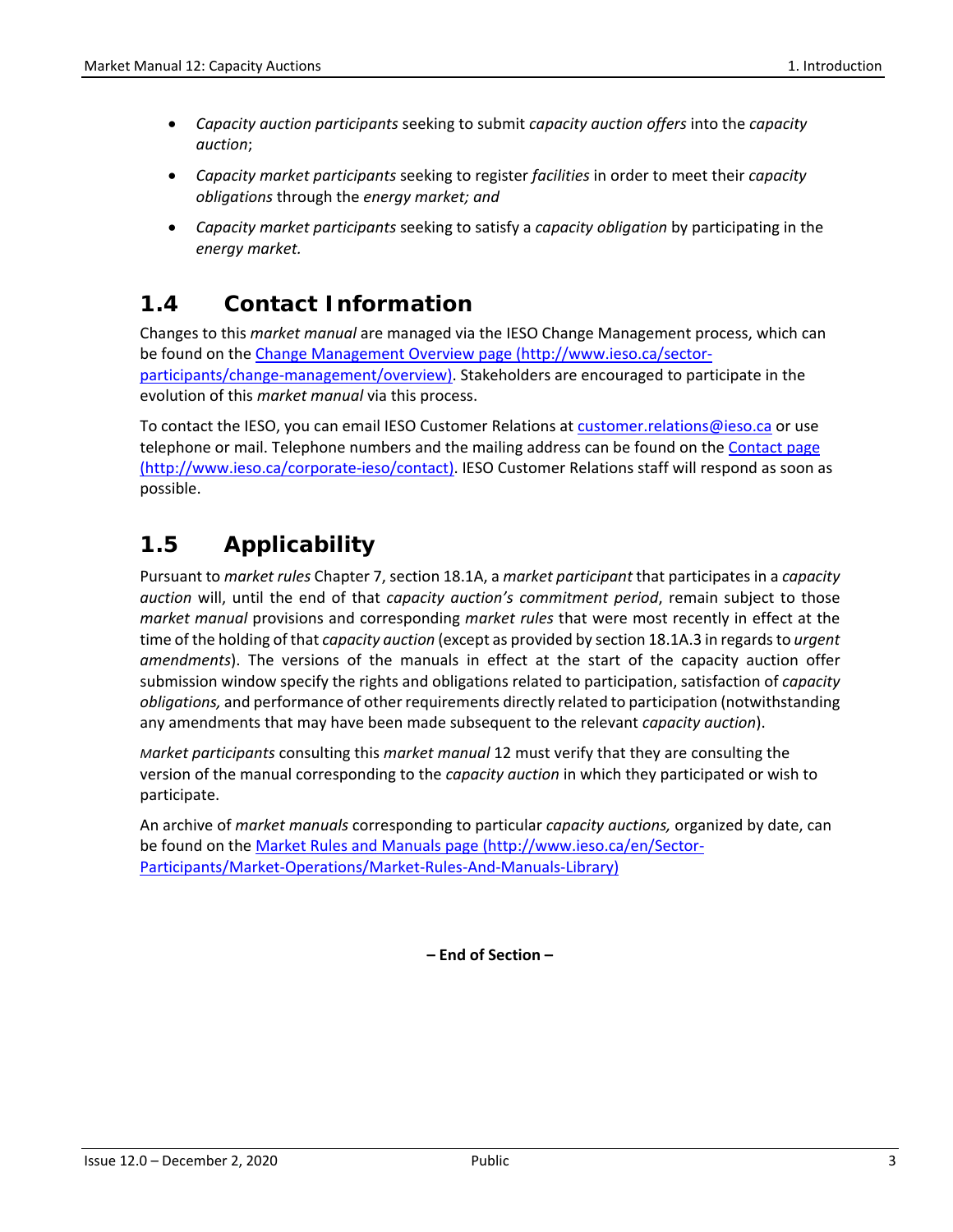## <span id="page-10-0"></span>**2. Capacity Auction Overview**

*Capacity auctions* acquire *auction capacity* for one *commitment period,* which consists of two *obligation periods,* referred to as summer and winter periods.

### <span id="page-10-1"></span>**2.1 Capacity Auction Process**

Figure 2-1 below shows a representative capacity auction process overview:



**Figure 2-1: Capacity Auction Process**

<span id="page-10-2"></span>*Market participants* who wish to participate in the *capacity auction* are required to authorize as *capacity auction participants* and complete the capacity enrollment process in order to submit their *capacity auction offers* into the *capacity auction*. Upon validating all submitted offers, the *IESO* will process the offers, determine the clearing price for each electrical zone, determine the quantity of *auction capacity* cleared and prepare and *publish* the post-auction reports. All *capacity auction participants* that successfully obtain at least one *capacity obligation* are required to authorize as *capacity market participants,* and provide *capacity prudential support* as determined by the *IESO. Demand response resources* may receive a *capacity obligation* prior to registering *facilities.* During the *forward period*, these *demand response resources* must register *facilities* in the IESO registration system as described in "Market Manual 1.5: Market Registration Procedures" and assign the associated *demand response resource* to the *capacity obligation.*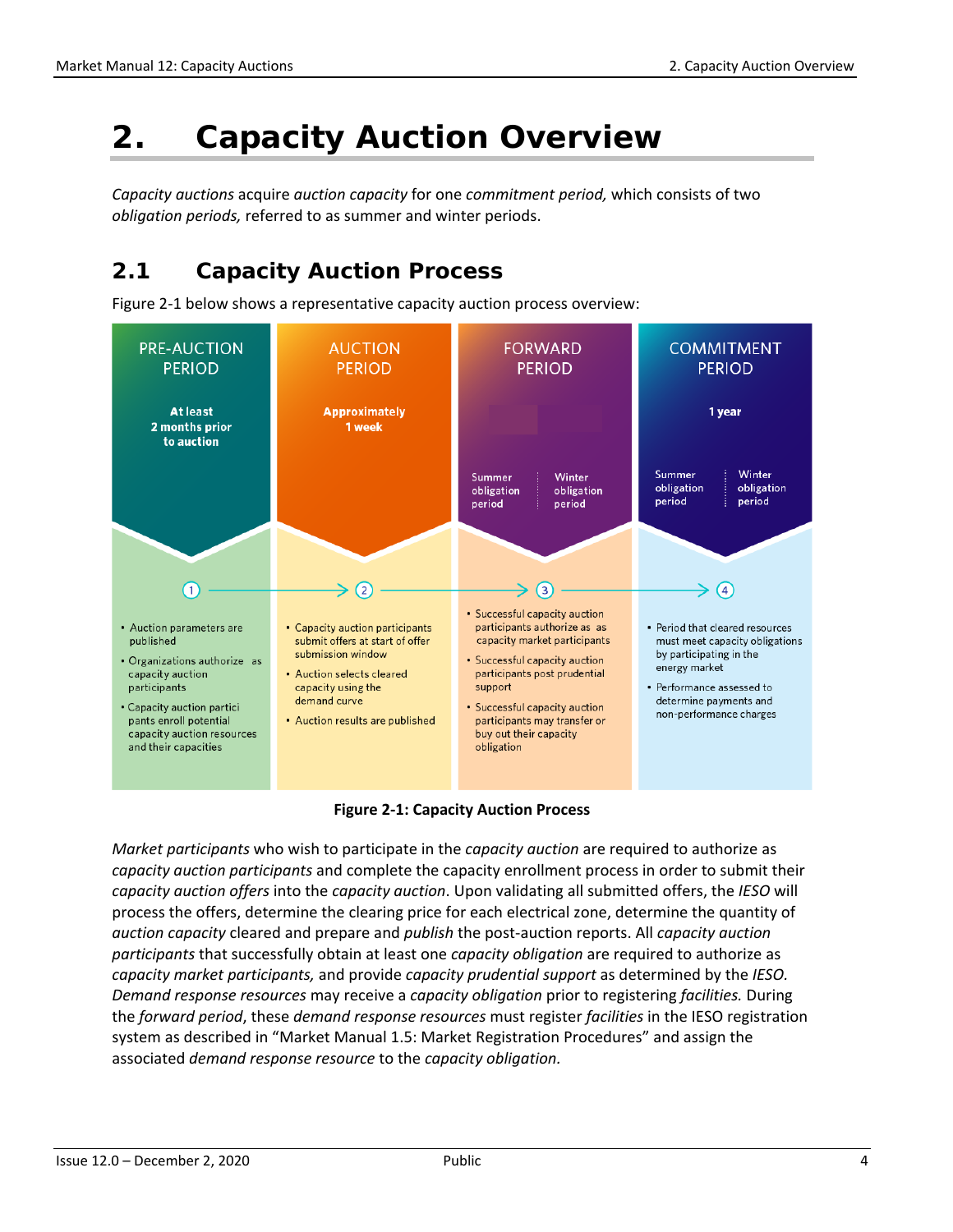## <span id="page-11-0"></span>**2.2 Capacity Auction Timelines**

Ontario's *capacity auction* follows the following timelines:

- The *IESO* will *publish* a pre-auction report no less than two months prior to the start of the offer submission window for the *capacity auction.*
- *Market participants* intending to participate in the *capacity auction* must complete their authorization as *capacity auction participants* at least 40 *business days* in advance of the *capacity auction*, or within such other period as set by the IESO in its sole and absolute  $discretion<sup>1</sup>$  $discretion<sup>1</sup>$  $discretion<sup>1</sup>$ .
- *Market participants* intending to participate in the *capacity auction* are required to complete the capacity enrollment process and afterwards submit the *capacity auction deposit* amount at least 5 *business days* prior to the start of the offer submission window for the *capacity auction*.
- The *capacity auction* will accept offers from *capacity auction participants* on the date announced in the pre-auction report, starting at 09:00 EST and ending on the next *business day* at 23:59 EST. This period is referred to as the auction offer submission window. *Capacity auction participants* intending to participate in the *capacity auction* must have submitted their *capacity auction offers* to the *IESO* during the auction offer submission window.
- The *IESO* will process all submitted *capacity auction offers,* determine clearing prices and quantities, and prepare the post-auction reports within four *business days*, following the day on which the auction offer submission window closes.
- The *IESO* will *publish* both public and confidential reports post auction.

The following figure illustrates the *capacity auction* timelines:

l

<span id="page-11-1"></span><sup>1</sup> Should the IESO determine another period for *market participants* to complete authorization as a *capacity auction participant,* this period will be published in the "Auction Timelines" posted on the IESO Website.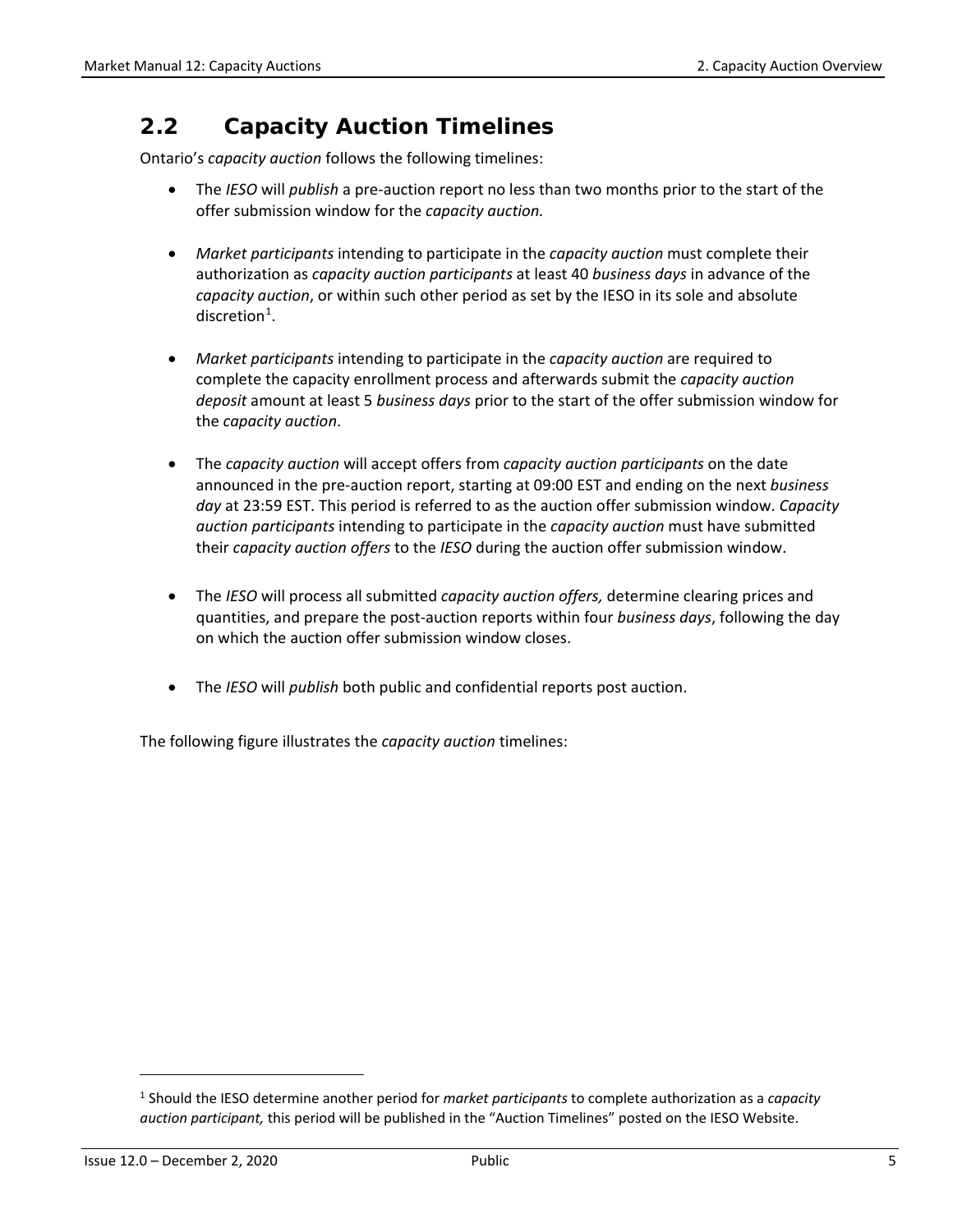| at least 2 months prior to<br>the start of the <i>quction</i><br>period                                                                                                              | • IESO publishes pre-auction report                                                                                                                          |
|--------------------------------------------------------------------------------------------------------------------------------------------------------------------------------------|--------------------------------------------------------------------------------------------------------------------------------------------------------------|
| by 16:00 EST<br>40 business days prior to<br>the start of the <i>auction</i><br>period, or within such<br>other period as set by<br>the IESO in its sole and<br>absolute discretion. | • Market participants must have been authorized as capacity auction<br>participants                                                                          |
| by 16:00 EST<br>5 business days prior to<br>the start of the <i>auction</i><br>period                                                                                                | • Capacity auction participants must have completed the capacity<br>enrollment process and have submitted the capacity auction deposit<br>amount to the IESO |
| from 9:00 EST on first<br>day of the auction period                                                                                                                                  | • Capacity auction participants can submit capacity auction offers. This is<br>the start of the auction offer submission window.                             |
| by 16:00 EST<br>4 business days after<br>auction offer submission<br>window closes                                                                                                   | • IESO processes offers, determines clearing prices/quantities and prepares<br>post-auction reports                                                          |
| by 16:00 EST<br>3 business days prior to<br>forward period start                                                                                                                     | • IESO publishes post-auction reports (confidential and public)                                                                                              |

<span id="page-12-0"></span>**Figure 2-2: Capacity Auction Timeline**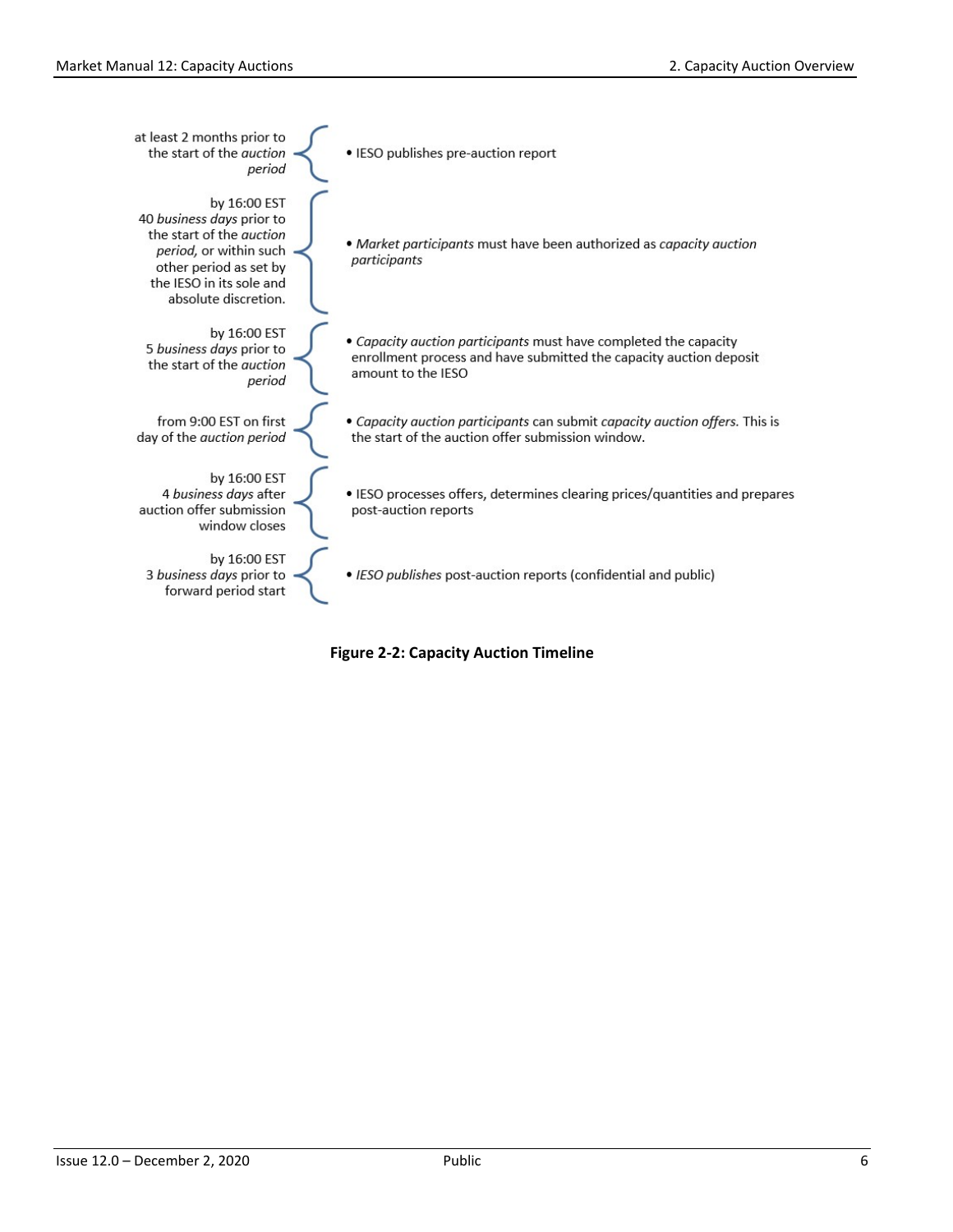## <span id="page-13-0"></span>**2.3 Commitment Periods and Obligation Periods**

The c*ommitment period* is the period of time for each *capacity auction* over which it secures *auction capacity*. It consists of two *obligation periods,* which are the periods of time for which a *capacity market participant* is required to satisfy its *capacity obligation* through the day-ahead commitment process and energy market*.* 

There are two seasonal *obligation periods* for a *capacity auction*, defined as:

- Summer May 1 to October 31
- Winter November 1 to April 30

*Forward period* means the period of time immediately following a *capacity auction*, to the commencement of an *obligation period.* The length of the forward period will vary depending on the date of a *capacity auction* relative to its *obligation period*.

|                | (Summer)Obligation Period   (Winter)Obligation Period |                   |
|----------------|-------------------------------------------------------|-------------------|
| Forward Period |                                                       | Commitment Period |

**Figure 2-3: Periods of time related to** *capacity auctions*

<span id="page-13-2"></span>*Capacity auction participants* may choose to submit *capacity auction offers* into either one or both of the *obligation periods*. The auction for both *obligation periods* requires separate *capacity auction offers* for each of the *obligation periods*. The two *obligation periods* will be evaluated individually using the submitted *capacity auction offers* compared to pre-determined demand curves, and will therefore have their own *capacity auction clearing prices* and quantities. Participants will receive a set of separate *capacity obligations* for each period, where applicable, if they successfully clear the auction. *Capacity auction participants* who secure a position in a *capacity auction* are required to complete their authorization and registration requirements, as applicable, during the forward period, as explained in [Section 5](#page-25-0) of this manual.

## <span id="page-13-1"></span>**2.4 Availability Window**

The summer *availability window* will consist of *business days* from 12:00 to 21:00 EST (hour ending 13 to hour ending 21) and the winter *availability window* will consist of *business days* from 16:00 to 21:00 EST (hour ending 17 to hour ending 21).

*Capacity market participants* satisfying a *capacity obligation with demand response resources* will receive an availability payment associated with their *capacity obligation(s).* Availability payments may be offset with non-performance charges in accordance with "Market Manual 5.5: Physical Markets Settlements Statements" during the associated *obligation period* (Ch. 7, S. 19.5.1 and 19.4.1 of the *market rules*).

*Capacity market participants* satisfying a *capacity obligation with capacity generation resources, capacity storage resources* and *capacity import resources* will receive an availability payment associated with their *capacity obligation.* Availability payments may be offset with non-performance charges in accordance with "Market Manual 5.5: Physical Markets Settlements Statements" during the associated *obligation period* (Ch. 7, ss. 19.7.1, 19.9.1, and 19.11.1 of the *market rules*).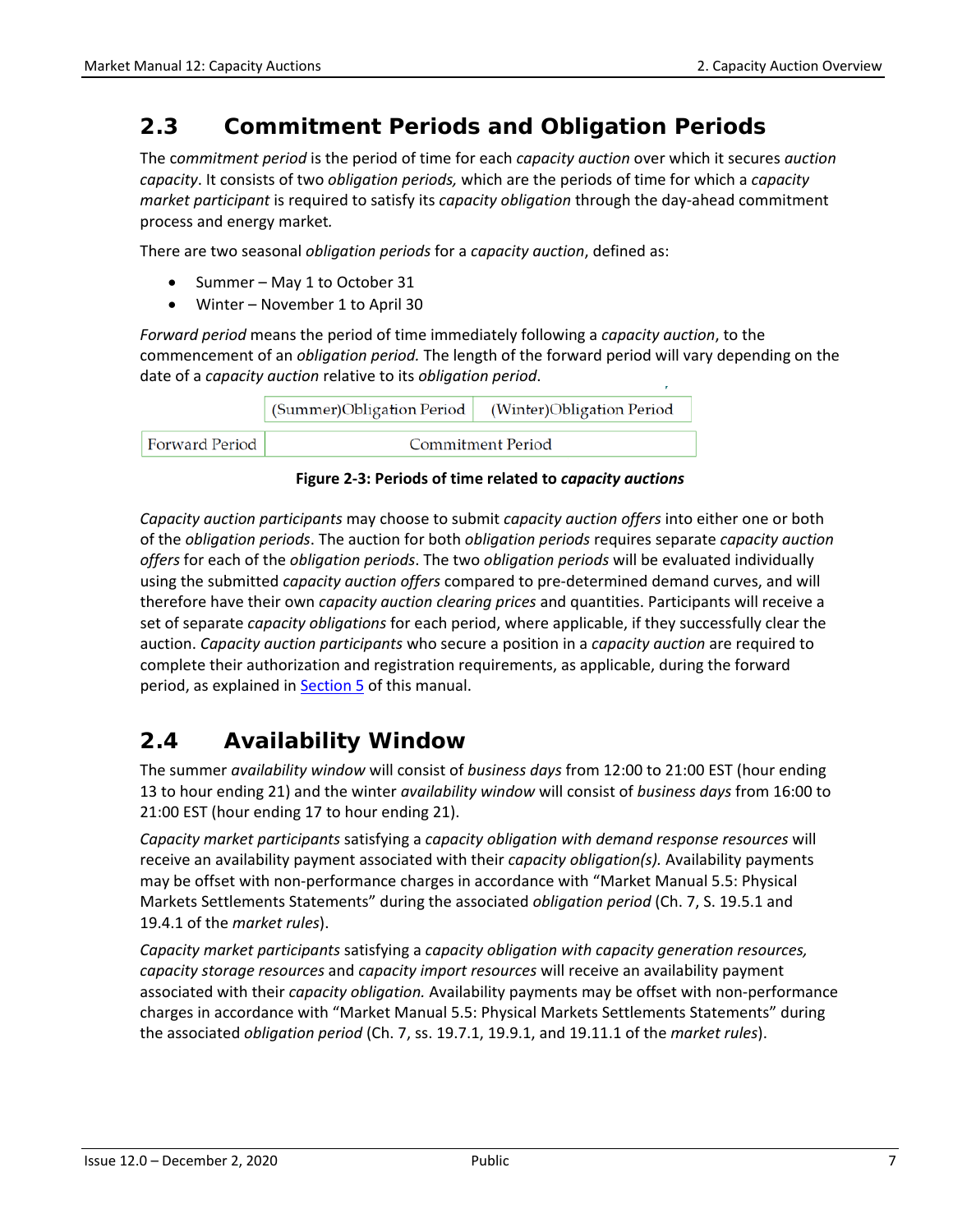## <span id="page-14-0"></span>**2.5 Demand Curve Elements**

A *capacity auction* demand curve is a representation of the IESO's willingness to acquire *auction capacity*; it defines the prices that the IESO is willing to pay for varying levels of *auction capacity* along the curve. The shape of the demand curve impacts the quantity (MW; the X-axis) and price (\$/MW-day; the Y-axis) of *auction capacity* that will be acquired through an auction. The *capacity auction* uses a downward-sloping demand curve defined by the following parameters and illustrated in Figure 2-4 below:

- Target capacity
- Reference price
- Maximum and minimum auction clearing prices
- Capacity limits

Given the dynamic nature of the *energy market*, the *IESO* will review the demand curve parameters at least once every three years to ensure it is reflective of the current market conditions and system needs.



**Figure 2-4: Downward Sloping Demand Curve** 

<span id="page-14-1"></span>The key reference points on the downward-sloping curve shown above are further elaborated in the sections below.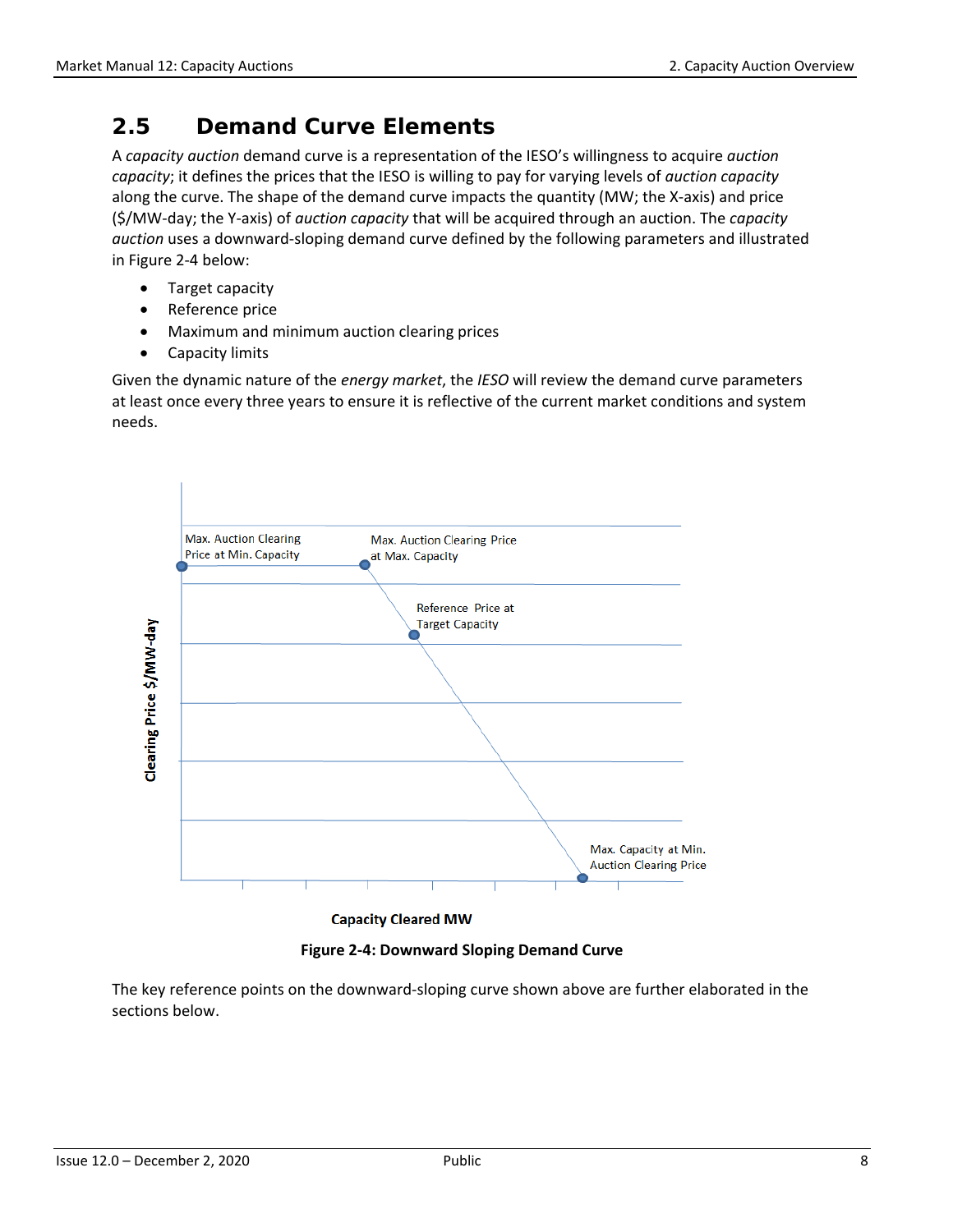### <span id="page-15-0"></span>**2.5.1 Target Capacity**

The *target capacity* for each *obligation period* will be determined based on the reliability need or any additional need identified by the *IESO*. The *target capacity* for each *obligation period* shall be *published* by the *IESO* in the pre-auction report (Ch. 7, S.18.5.2 of the *market rules*).

### <span id="page-15-1"></span>**2.5.2 Reference Price**

The *capacity auction reference price* represents the price at which resources are incented to enter the market and recover the necessary costs to make their capacity available, recognizing their revenue opportunities and avoided costs in the *energy market*. The reference price is directly associated with the target capacity as another key reference point in the demand curve. (Ch. 7, S. 18.5.2 of the *market rules*).

The *capacity auction reference price* for each *obligation period* shall be *published* by the *IESO* in the pre-auction report (Ch. 7, S.18.5.2 of the *market rules*).

### <span id="page-15-2"></span>**2.5.3 Maximum and Minimum Auction Clearing Price**

The maximum *capacity auction clearing price* is the maximum price that a *capacity market participant* may be paid for *auction capacity*. The maximum *capacity auction clearing price* is set at a multiple of 1.25 times the *capacity auction reference price*.

The minimum *capacity auction clearing price* is \$0/MW-day.

The maximum and minimum *capacity auction clearing price* for each *obligation period* shall be *published* by the *IESO* in the pre-auction reports.

### <span id="page-15-3"></span>**2.5.4 Capacity Limits**

The capacity limits used in the demand curve are:

- the minimum capacity,
- the maximum capacity at maximum *capacity auction clearing price*, and
- the maximum capacity

The minimum capacity is the minimum amount of *auction capacity* that the *IESO* will clear through a *capacity auction* for each *obligation period*.

The maximum capacity at maximum *capacity auction clearing price* will be determined based on the following formula:

$$
MaxCap(MACP) = \frac{RP \times TC}{MaxP}
$$

Where:

- MaxCap(*MACP*) is the maximum capacity at the maximum *auction clearing price*,
- RP is the *capacity auction reference price*,
- TC is the *target capacity*, and
- MaxP is the maximum *capacity auction clearing price*.

The maximum capacity is the maximum amount of *auction capacity* which the *IESO* will clear through the auction. The maximum capacity is determined by forming a straight line between the points defined by the maximum capacity at the maximum *capacity auction clearing price* and the *target capacity* at the *capacity auction reference price,* and extending this line to the price of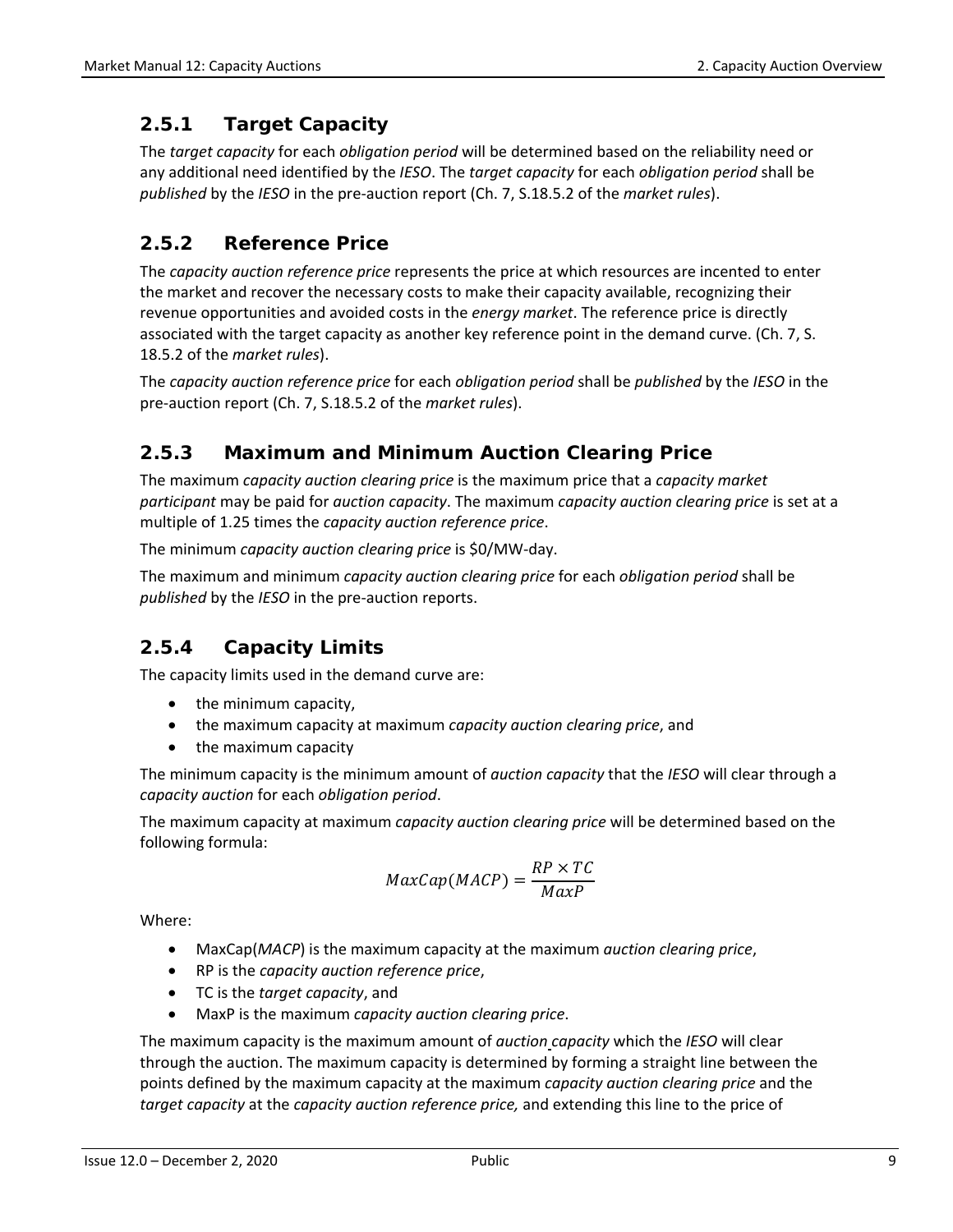\$0/MW-day. The capacity limits for each *obligation period* shall be *published* by the *IESO* in the preauction report (Ch. 7, S.18.5.2 of the *market rules*).

## <span id="page-16-0"></span>**2.6 Zonal Constraints**

The ten electrical zones of Ontario are used to acquire *auction capacity* for the *capacity auction*. The IESO establishes zonal requirements or limits that will be used to set any minimum and maximum capacity limits, respectively, that can be cleared in the *capacity auction* for each zone.

Each zone has a set of *capacity auction zonal constraints* defined. These include

- minimum amount of *auction capacity* to be acquired
- total maximum amount of *auction capacity* that can be acquired
- maximum amount of *auction capacity* from resources not revenue-metered by the IESO (i.e. virtual resources) that can be acquired. This limit will not set the zonal *capacity auction clearing price*.

The *capacity auction* will establish an Ontario-wide *capacity auction clearing price* as well as possible zone specific *capacity auction clearing prices*. The *IESO* shall *publish capacity auction zonal constraints* in the pre-auction reports.

## <span id="page-16-1"></span>**2.7 Capacity Import Constraints**

The external interfaces between the IESO-controlled grid and neighbouring systems may be used to acquire *auction capacity* for the *capacity auction.* The IESO will establish maximum *capacity import* limits that can be cleared in the *capacity auction.* These limits apply to *capacity import resources.* 

*Capacity auction offers* associated with eligible c*apacity import resources* will clear the *capacity auction* subject to the following constraints*:* 

- maximum amount of *auction capacity* that may be provided by all *capacity import resources.* When this constraint is binding, it will limit the amount of *capacity import resources* that clear, however, it will not determine the *capacity auction clearing price,* and
- maximum amount of *auction capacity* that may be provided by all *capacity import resources* at each external interface. When this constraint is binding, it will limit the amount of *capacity import resources* that clear at each external interface, however, it will not determine the zonal *capacity auction clearing price.* External interfaces not listed in the preauction report indicate that they border upon a jurisdiction where there is no associated agreement between the relevant balancing authorities.  $2^2$  $2^2$

*Capacity import resources* will be subject to the zonal constraints in the external interface's bordering electrical zone, as described in [Section 2.6.](#page-16-0) As such, there will be no price separation for *capacity import resources* and resources within the electrical zone the interface borders. The *IESO* shall *publish* capacity import constraints in the pre-auction reports.

**– End of Section -**

 $\overline{\phantom{a}}$ 

<span id="page-16-2"></span><sup>&</sup>lt;sup>2</sup> Agreements between the relevant balancing authorities will, at a minimum set out requirements for firm transactions and confirmation that capacity transacted as a result of a capacity auction will be coordinated between the balancing authorities (e.g. removed from applicable adequacy assessments).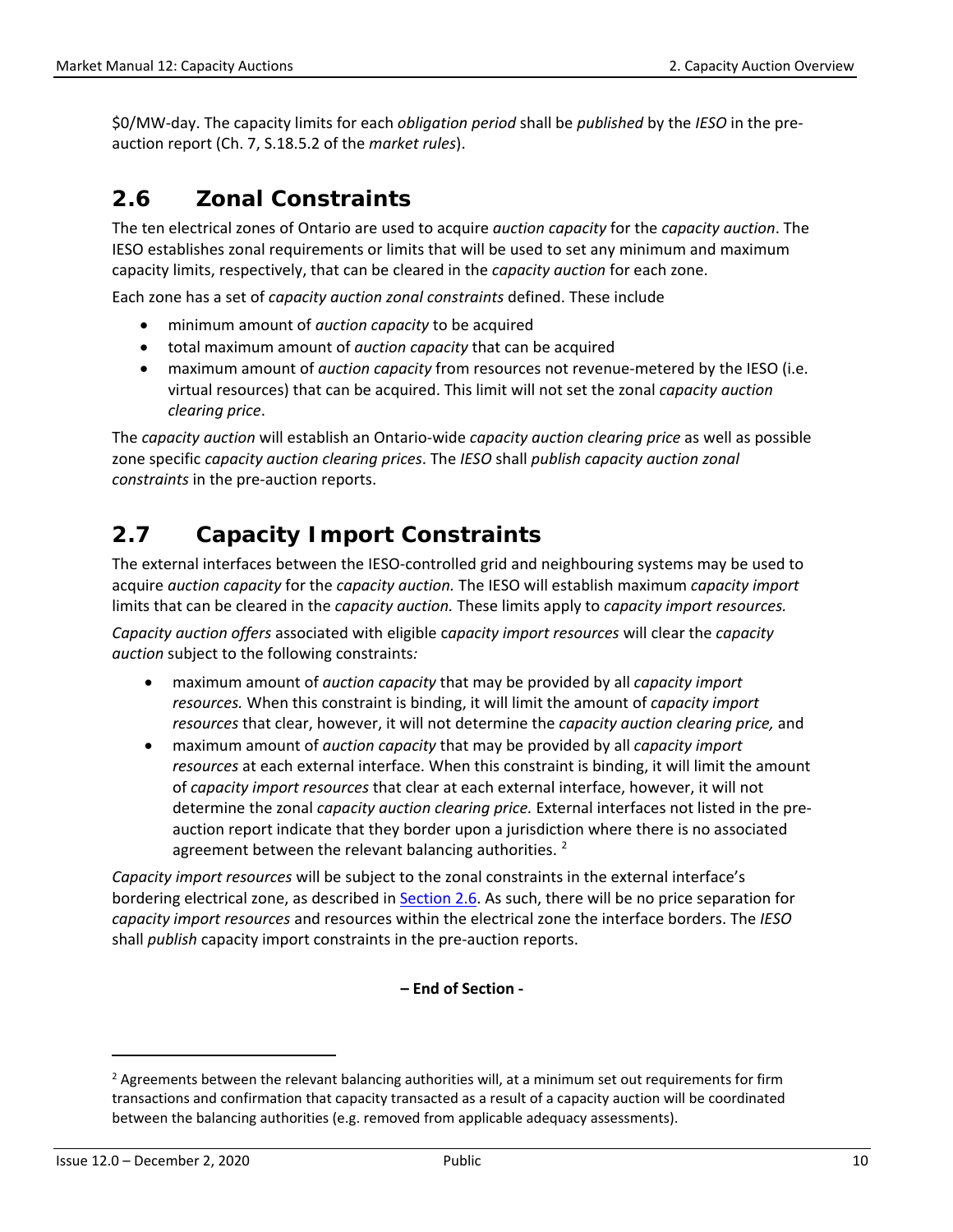## <span id="page-17-0"></span>**3. Pre-Auction Requirements**

In order to conduct the *capacity auction* in a consistent and transparent manner, the *IESO* and the *market participants* must satisfy certain pre-auction obligations.

The *IESO* shall prepare a pre-auction report containing *capacity auction* related information and *publish* it in advance of the auction, as explained in [Section 3.1](#page-17-1) below. There are pre-auction authorization, enrollment, and *capacity auction deposit* requirements for *market participants* who wish to participate in the *capacity auction,* as further explained in below.

## <span id="page-17-1"></span>**3.1 Pre-Auction Reporting Obligations**

Prior to the *capacity auction*, the *IESO* shall *publish* a pre-auction report to include the following reference points, for both *obligation period*s (Ch. 7, S. 18.5.2 of the *market rules*):

- *Target capacity*
- *Capacity auction reference price*
- Minimum and maximum *capacity auction clearing prices*
- Minimum and maximum *auction capacity* to be secured
- Maximum *auction capacity* to be secured at the maximum *capacity auction clearing price*
- Zonal limitations for each electrical zone, as explained in [Section 2.6](#page-16-0) of this manual
- *Capacity import* constraints as explained in Section [2.7](#page-16-1) of this manual

In addition to these reporting obligations, the *IESO* will also *publish:* 

- the timelines for *capacity auction participants* to enroll potential *capacity auction resources* and the amount of *auction capacity* that they are willing to provide for each potential *capacity auction resource*
- the dates that the *IESO* will conduct the *capacity auctions* as well as the date by which the *IESO* will *publish* the public and confidential post-auction reports (Ch. 7, S. 18.5.4 of the *market rules*); and
- a link to a mapping tool to assist with the determination of which zone *capacity auction resources* are located, based on their physical address.

## <span id="page-17-2"></span>**3.2 Pre-Auction Authorization Process**

All prospective participants who wish to participate in the *capacity auction* are required to authorize as *capacity auction participants* (Ch. 2, S. 2.1.1.1.11 and 2.1.1.1.12 of the *market rules*) through the *IESO*'s market registration process. Market authorization processes are further detailed in "Market Manual 1.5: Market Registration Procedures".

In addition to authorization as a *capacity auction participant,* market participants may be authorized as one of the following classes described in Market Manual 1.5, as applicable:

- Generator
- Load
- Energy Trader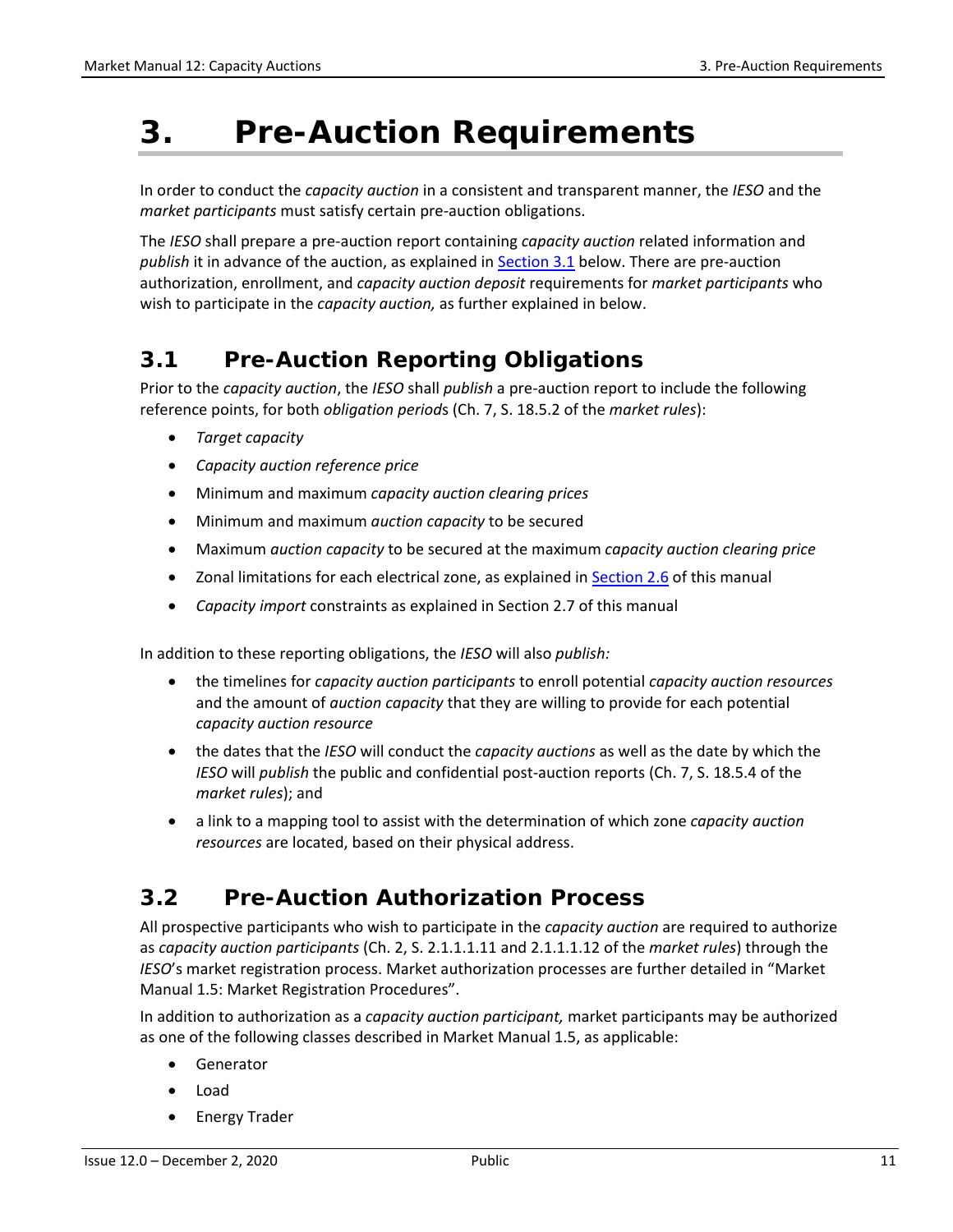## <span id="page-18-0"></span>**3.3 Capacity Enrollment**

*Capacity auction participants* who wish to participate in a given *capacity auction* shall identify to the *IESO* the eligible *capacity auction resource(s)* with which they would intend to provide *auction capacity* for the duration of the relevant *obligation period,* as well as the maximum quantity of *auction capacity* that they might wish to provide from each individual eligible *capacity auction resource*. This submitted quantity shall be used to set the *capacity auction participant's enrolled capacity* for that auction*.* The *enrolled capacity* represents the maximum *auction capacity* that can be offered by the *capacity auction resource* in a given *capacity auction* for either obligation period*.*  The IESO will communicate the submission deadline via the pre-auction report.

Each potential *capacity auction resource* will represent a single resource according to the registration procedures described in "Market Manual 1.5: Market Registration Procedures".

Authorized *capacity auction participants* are required to submit, via Online IESO<sup>[3](#page-18-1)</sup>, the following information in order to complete the capacity enrollment process:

- The amount of potential *auction capacity*, not less than 1 MW per *capacity auction resource*, that they could reliably provide, and may be willing to offer, in each *obligation period*,
- The *obligation period(s)* for which they may wish to submit *capacity auction offers*. Participants may choose to submit *capacity auction offers* for one or both *obligation periods*,
- The type of *capacity auction resource* (e.g. *capacity import resource*, *capacity generation resource, hourly demand response resource*, *capacity dispatchable load resource,* etc.) that will satisfy a *capacity obligation* during the *commitment period* and for *hourly demand response resources,* the obligation type (e.g. physical or virtual) and contributor type (e.g. Residential or Commercial & Industrial)*.* Refer to [Section 5.3.2](#page-30-2) for details on submitting contributor data information.
- If the resource type is a *capacity generation resource* or *capacity storage resource*, a signed attestation declaring that the *generator* that will deliver *auction capacity* meets the requirements of a *capacity auction eligible generation resource* or *capacity auction eligible storage resource,* respectively, as set out in Chapter 11, Definitions.
- For eligible *capacity auction resources* located in Ontario:
	- o the *registered facility* and associated resource that will satisfy the *capacity obligation*; or
	- o the zonal location of *demand response resources* and/or contributors for which they are willing to submit offers. Participants may choose from the ten electrical zones to submit *capacity auction offers*. The *IESO* shall *publish* zonal constraints in the preauction reports, as explained i[n Section 3.1](#page-17-1) of this manual.
- For *capacity import resources:*
	- o the external interface that will be used to deliver the *auction capacity;* and

l

<span id="page-18-1"></span><sup>3</sup> Online IESO is an online tool for *market participants* to submit data to the *IESO*; accessible a[t Online IESO](https://online.ieso.ca/)  [\(https://online.ieso.ca\).](https://online.ieso.ca/)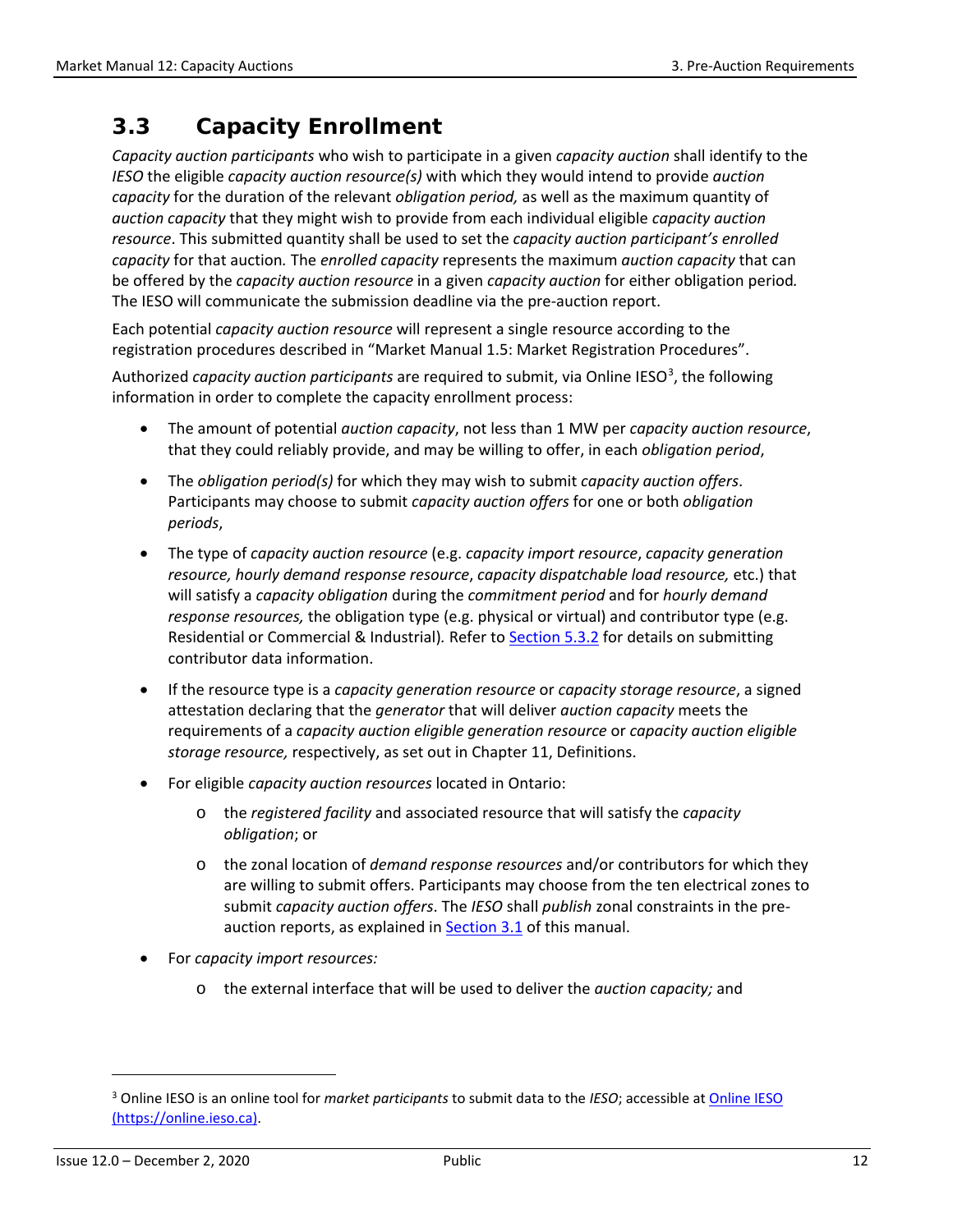- o a signed attestation acknowledging that all eligibility requirements have been met*,*  as set out in Chapter 11 of the *market rules* and that has taken such actions as are necessary in order to ensure that:
	- capacity imports related to a capacity obligation will be offered into Ontario's energy market with firm 7F transmission service; and
	- $\blacksquare$  the planning authority(ies) responsible for adequacy assessment(s) will remove any MW related to a capacity obligation associated with from its adequacy assessments
- Confirmation of having submitted the *capacity auction deposit* as determined by the *IESO*, further explained in [Section 3.4](#page-19-0) of this manual.

Based on the information provided, the *IESO* will:

- Verify the *capacity auction participant* has completed the authorization process as outlined in [Section 3.2](#page-17-2) of this manual, and
- Ensure the *capacity market participant* has not been disqualified from auction participation, due to failure to reduce consumption or supply energy pursuant to a dispatch or activation notice (Ch.7, ss. 19.4.8, 19.5.4, 19.7.4,19.9.4, and 19.11.4 of the *market rules*).

## <span id="page-19-0"></span>**3.4 Capacity Auction Deposit**

All *capacity auction participants* wishing to submit *capacity auction offers* into the *capacity auction* are required to provide to the *IESO* a *capacity auction deposit*, no less than five (5) *business days* prior to the date which the *capacity auction* is to be conducted (Ch. 7, S.18.2.1 of the *market rules*)*.* 

The purpose of this deposit is to establish the creditworthiness of the *capacity market participant* for auction activities. The pre-auction deposit is also intended to ensure that the *capacity auction participant* fulfills any post-auction and *forward period* obligations.

The *IESO* will calculate the *capacity auction deposit* amount a *capacity auction participant* is required to submit for each *obligation period*, based on the amount of *enrolled capacity* in each *obligation period* of the *capacity auction* (Ch. 7, S. 18.3.1 of the *market rules*).

The formula for calculating a *capacity auction participant's* pre-auction deposit amount in a *capacity auction* is as follows:

| Capacity auction deposit $=$ | 3% * (total enrolled capacity * maximum auction clearing  |
|------------------------------|-----------------------------------------------------------|
|                              | price per MW-day) * number of business days in obligation |
|                              | period                                                    |

The *IESO* may impose a higher *capacity auction deposit* requirement depending on creditworthiness of the *capacity auction participant* in the *IESO-administered market*.

For *capacity obligation* transfers, the *IESO* will determine and notify the *capacity transferee* if additional *capacity auction deposit* funds are required, as determined in Section 8, to complete a transfer.

If additional *capacity auction deposit* funds are required, the formula for determining a *capacity transferee's* deposit for a transfer is as follows: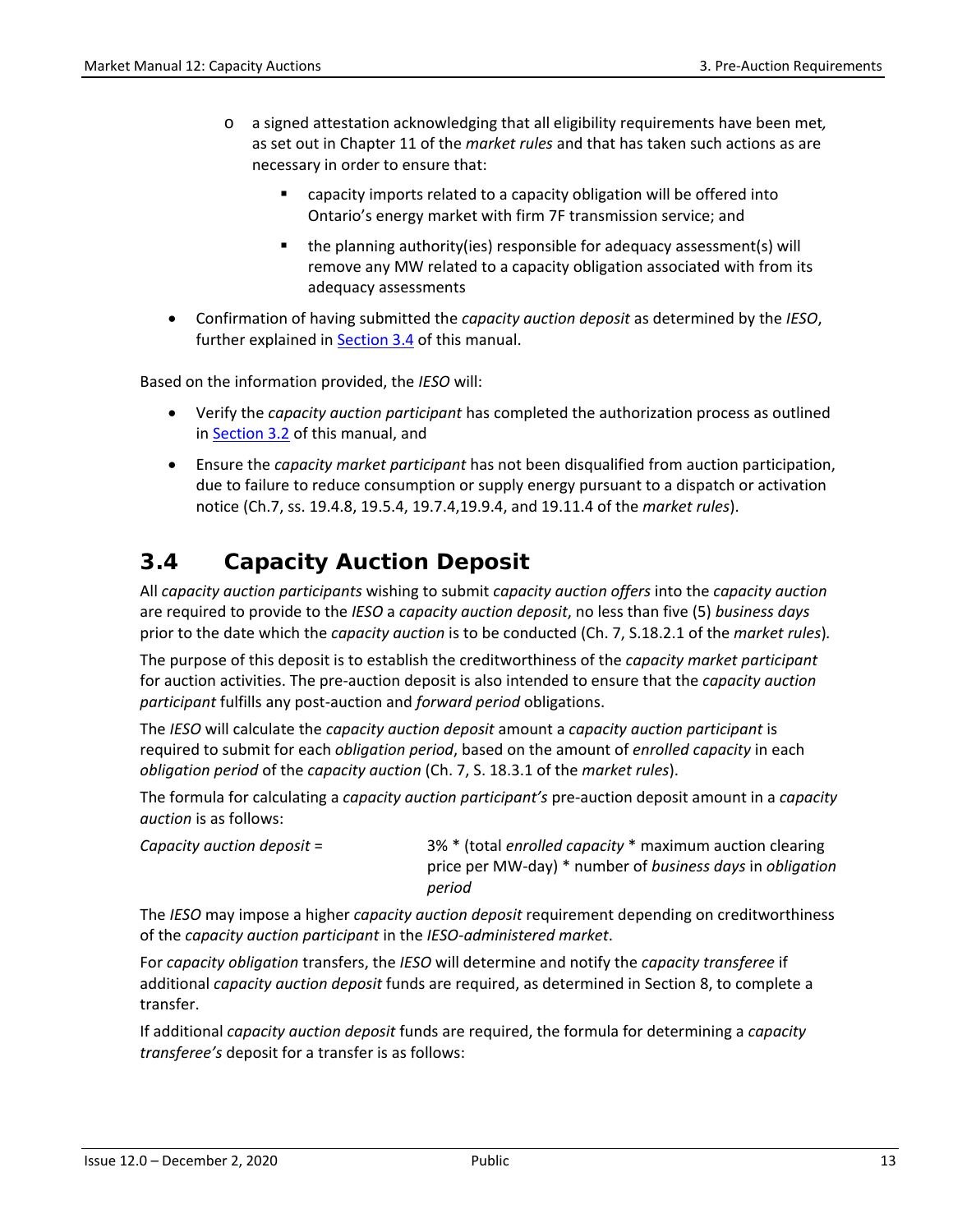*Capacity auction deposit* = 3% \* (transferred *auction capacity* \* maximum auction clearing price per MW day) \* number of *business days* in *obligation period*

However, the additional *capacity auction deposit* requirements from a transfer request may be satisfied by the *capacity transferee's* existing *capacity auction deposit*, if it has not been refunded back to the *capacity transferee*.

All *capacity auction participants* are required to submit a *capacity auction deposit* in one (or a combination of both) of the following forms:

- Irrevocable commercial letter of credit, in a form acceptable to the *IESO* (Ch.7, S.18.4.2 of the *market rules*), provided by an *IESO*-approved bank (Ch.7, S.18.4.1.1 of the *market rules*), or
- Cash deposits made to the *IESO* by or on behalf of the authorized *market participant* (Ch.7, S.18.4.1.2 of the *market rules*). The *IESO* will not pay interest on cash deposits.

Letters of credit must be submitted to the *IESO* in original hard copy form.

*Capacity auction deposits* by cash may be submitted by *electronic funds transfer* to an *IESO*designated account. The *IESO* will verify all submitted *capacity auction deposits* for participation in a *capacity auction* by:

- Reviewing the amount and type of deposit,
- Verifying that it meets the submission timing requirements, and
- Ensuring applicants are authorized as *capacity auction participants*.

The *IESO* will release the *capacity auction deposit*, at the *capacity auction participant's* request, within five *business days* for:

- An unsuccessful *capacity auction participant* after the publication date of the post-auction report;
- A successful *capacity auction participant* when the *capacity auction participant* is authorized as a *capacity market participant*, sufficient *capacity prudential support* is posted, and a *facility* is registered to satisfy each of the *capacity auction participant's capacity obligations* for each *obligation period*;

Upon completion of a successful *capacity obligation* transfer, the *IESO* will release all or a portion of a *capacity transferor*'s *capacity auction deposit* at the *capacity transferor's* request, within five (5) *business days* under the following conditions:

- The *IESO* will release the *capacity auction deposit* if the *capacity transferor*'s remaining *capacity obligations* are 0 MW; or has at least one resource registered and sufficient *capacity prudential support* is posted to meet the *capacity auction participant*'s *capacity obligation* in each *obligation period* in each of the cleared electrical zones; or
- The *IESO* will release a portion of the *capacity auction deposit*, if the above condition is not met, determined by the following formula:

Partial *capacity auction deposit* release = 3% \* (transferred *auction capacity* \* maximum auction clearing price per MW day) \* number of *business days* in *obligation period*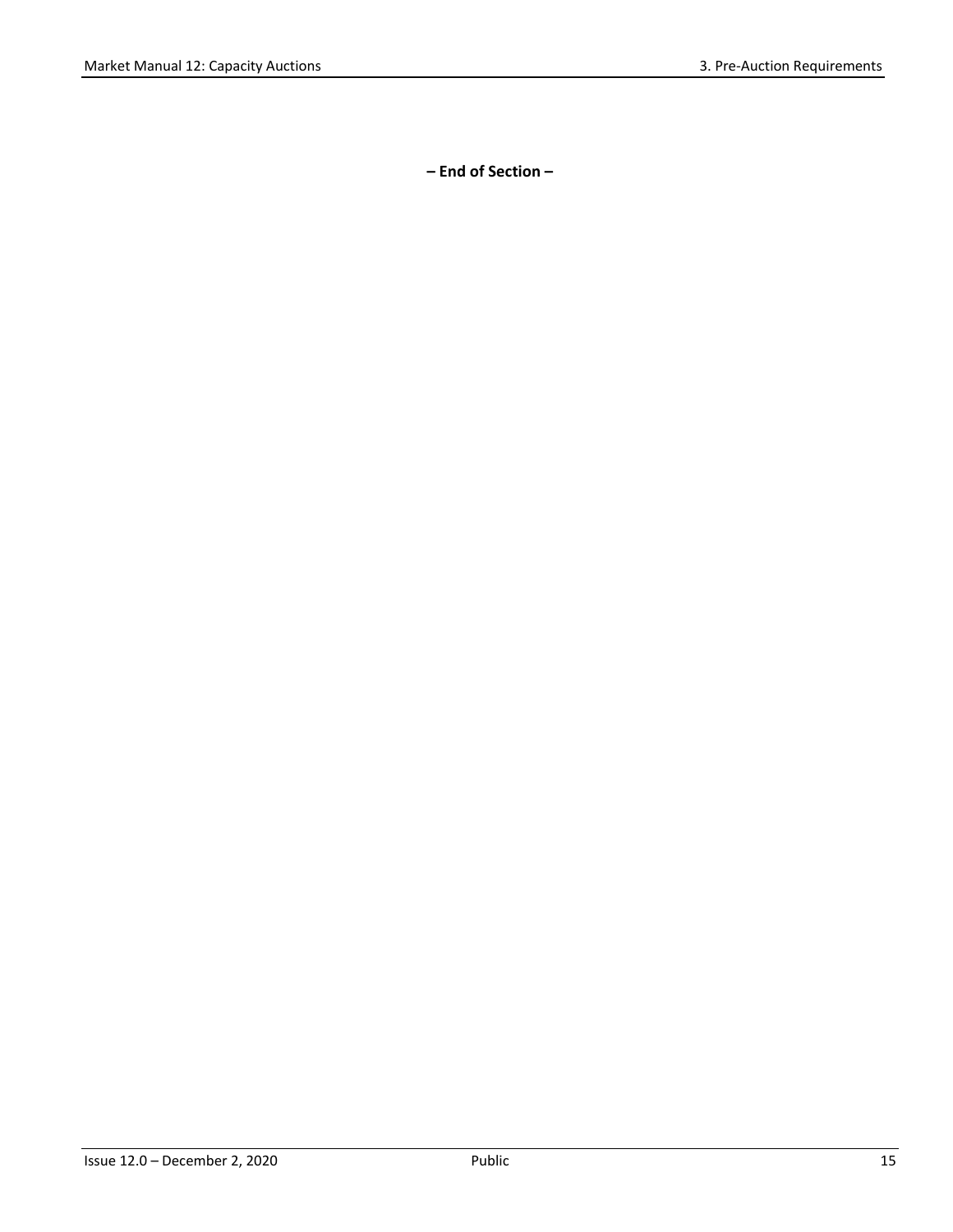## <span id="page-22-0"></span>**4. Auction Mechanics**

The *capacity auction* mechanics involves a 3-stage process, as displayed in Figure 4-1 below:



**Figure 4-1: Capacity Auction Mechanics Overview**

### <span id="page-22-2"></span><span id="page-22-1"></span>**4.1 Stage 1: Offer Submission and Validation**

*Capacity auction participants* are required to submit *capacity auction offers* via Online IESO, following the auction timelines detailed i[n Section 2](#page-11-0) of this manual. Each *capacity auction participant* may submit a c*apacity auction offer* associated with each potential *capacity auction resource* identified during the capacity enrollment process for any quantity between 1 MW and the *enrolled capacity* in the pre-auction process, using offer laminations reflecting the price of providing the various levels of capacity.

*Capacity auction offers* must be submitted on an *obligation period* basis. A complete *capacity auction offer* includes a set of up to 20 monotonically increasing *price-quantity pairs* with the total offered quantity across all laminations equal to or less than the *enrolled capacity* for the potential *capacity auction resource*. The *capacity auction offer* quantity must increase with every new lamination added to an offer set (Ch.7, S. 18.6.3.2 of the *market rules*).

*A capacity auction offer* will apply for the entire *obligation period*. The prices offered represent the minimum price at which the participant is willing to provide each incremental quantity of *auction capacity*.

*A capacity auction offer* must also specify, for each *price-quantity pair*, whether the entire *auction capacity* represented in the lamination must be cleared in full or whether it may be partially cleared (Ch.7, S. 18.6.3.4 of the *market rules*). A full flag indicates to the *IESO* that the *capacity auction participant* is only willing to clear the auction with the full amount of *auction capacity* offered in that lamination. A partial flag indicates to the *IESO* that the *capacity auction participant* is willing to clear the auction in 0.1 MW increments of the offer in that lamination.

The participant must be ready to provide *auction capacity* in the amount of their *capacity obligation* by the first day of the *obligation period* or be subject to non-performance charges as explained in [Section 6](#page-43-0) of this manual.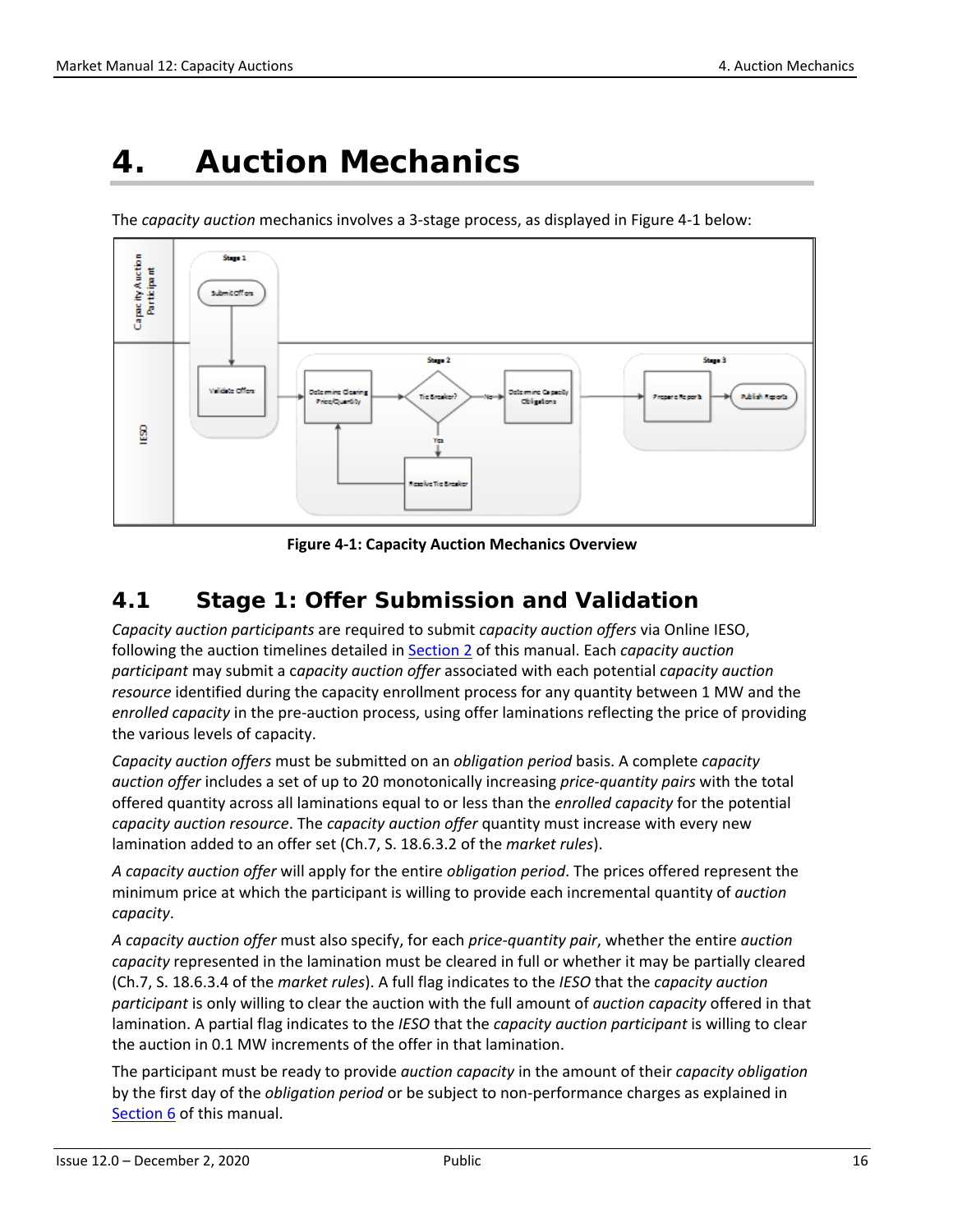## <span id="page-23-0"></span>**4.2 Stage 2: Auction Clearing**

Once the *capacity auction offer* submission window closes, the *IESO* will review all *capacity auction offers* to determine the *capacity auction clearing price* for each zone, as per the timelines detailed in [Section 2](#page-11-0) of this manual.

For each *obligation period*, the *IESO* shall determine for each *obligation period* the *capacity obligation* for each *capacity auction participant's capacity auction resource* (Ch. 7, S. 18.7.3 of the *market rules*), following the process stated below.

The *IESO* will consider all *capacity auction offers* and clear them against a downward-sloping demand curve, utilizing an optimization model to maximize the social welfare (i.e. the area under the demand curve less supply costs). This clearing process will respect all *capacity auction zonal constraints* and capacity import constraints. The clearing process will determine the *capacity auction clearing price* for each zone. When there is a *capacity auction offer* not selected, either partially or in full, due to the total maximum *capacity auction zonal constraint*, the *capacity auction clearing price* for that zone will be set at the lesser of:

- the price associated with the next economic quantity from a *capacity auction offer* in the same zone that would have cleared but for the total maximum *capacity auction zonal constraint*; or
- the Ontario-wide *capacity auction clearing price*.

The Ontario-wide *capacity auction clearing price* will be set equal to the price associated with demand curve for the quantity equal to the last-cleared *price-quantity pair* associated with a *capacity auction offer*. The total quantity cleared through a *capacity auction* may clear above the demand curve where doing so will maximize the overall objective function. An example of the auction clearing process, including zonal limitations, is shown in Figure 4-2.



**Figure 4-2: Auction Selection Process with Zonal Limits**

<span id="page-23-1"></span>In the example illustrated in Figure 4-2, Zone 1 has a total maximum *capacity auction zonal constraint* of 150 MW. All offers are stacked by increasing price against the demand curve for the *obligation period*. As shown in the figure, after clearing the first offer of 80 MW from Zone 1, the auction engine can only partially clear the second offer (70 MW) at which point the total cleared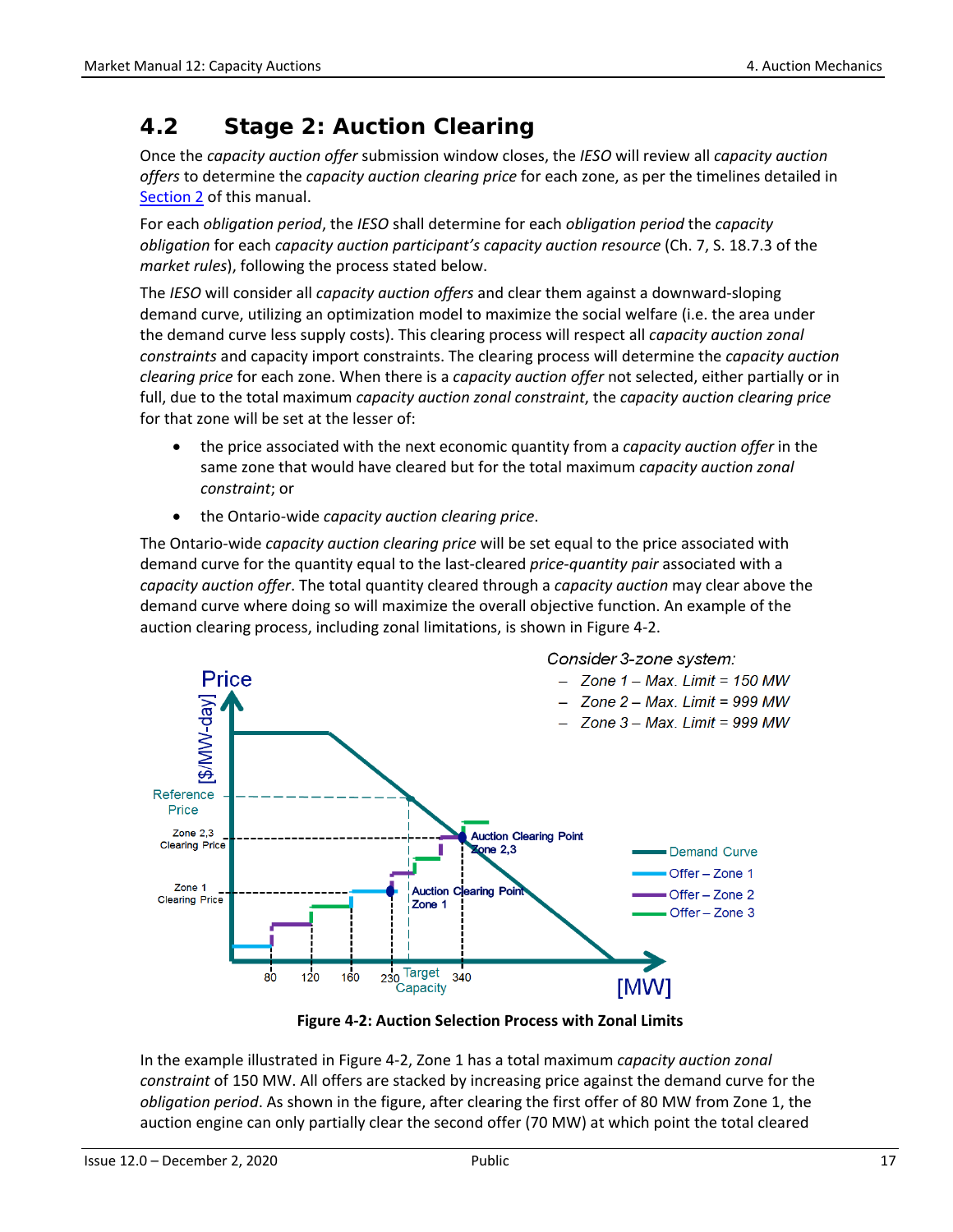quantity in Zone 1 is equal to the total maximum *capacity auction zonal constraint*. If the auction engine determines that the un-cleared quantity from the second offer in Zone 1 would have cleared but for the total maximum *capacity auction zonal constraints*, a zonal *capacity auction clearing price* will be determined, in the manner described above. The overall procurement will continue and the *capacity auction offers* will clear until the intersection with the demand curve at 340 MW, which will also set the *capacity auction clearing price* for Zone 2 & 3, and is also referred to as the Ontario-wide *capacity auction clearing price*.

If the *IESO* receives two or more *capacity auction offers* at the same price for the last available quantity, the *capacity auction offer* with the earlier time stamp[4](#page-24-1) shall be selected as the successful *capacity auction offer* (Ch.7, S. 18.7.5 of the *market rules*).

Once the *capacity auction clearing price* and quantity are set, the *IESO* shall determine for each *obligation period*, the *capacity obligations* for each *capacity auction participant* and its *capacity auction resource(s)* (Ch. 7, S. 18.7.4 of the *market rules*). Resources with a *capacity obligation* will be designated a *capacity auction resource* for the duration of the *commitment period.*

## <span id="page-24-0"></span>**4.3 Stage 3: Post-Auction Reporting Obligations**

Once the auction has been cleared and *auction capacity* quantities and clearing prices are determined for all zones, the *IESO* will prepare public and private reports to communicate this information, as explained below.

*T*he *IESO* shall *publish* public reports containing the following information for each *obligation period*  (Ch.7, S. 18.8 of the *market rules*):

- The *capacity auction clearing price* for each zone;
- The amount of *auction capacity* acquired through the auction for each zone by obligation type (i.e. physical or virtual);
- The successful *capacity auction participants* that received a *capacity obligation* and their respective total *capacity obligations* in each zone*;* and
- The total *enrolled capacity* of each *capacity auction participant* by obligation type and zone or external interface, as applicable.

The IESO shall *publish* a summary of the Ontario-wide *capacity auction clearing price* and the *auction capacity* quantity across all zones.

The *IESO* will also issue confidential post-auction reports to each *capacity auction participant* with the *capacity obligation(s)* for each *capacity auction resource,* the *capacity auction clearing price* applicable to the *capacity auction resource,* and *obligation period* (Ch.7, S. 18.8.2 of the *market rules*).

If *capacity obligations* are modified as a result of a buy-out or *capacity obligation* transfer, the *IESO* will prepare public and confidential reports to communicate the information, as explained above.

**– End of Section –** 

l

<span id="page-24-1"></span><sup>4</sup> A time stamp refers to the time recorded by Online IESO when a *capacity auction participant* submits an offer during the 2-*business day* offer submission window.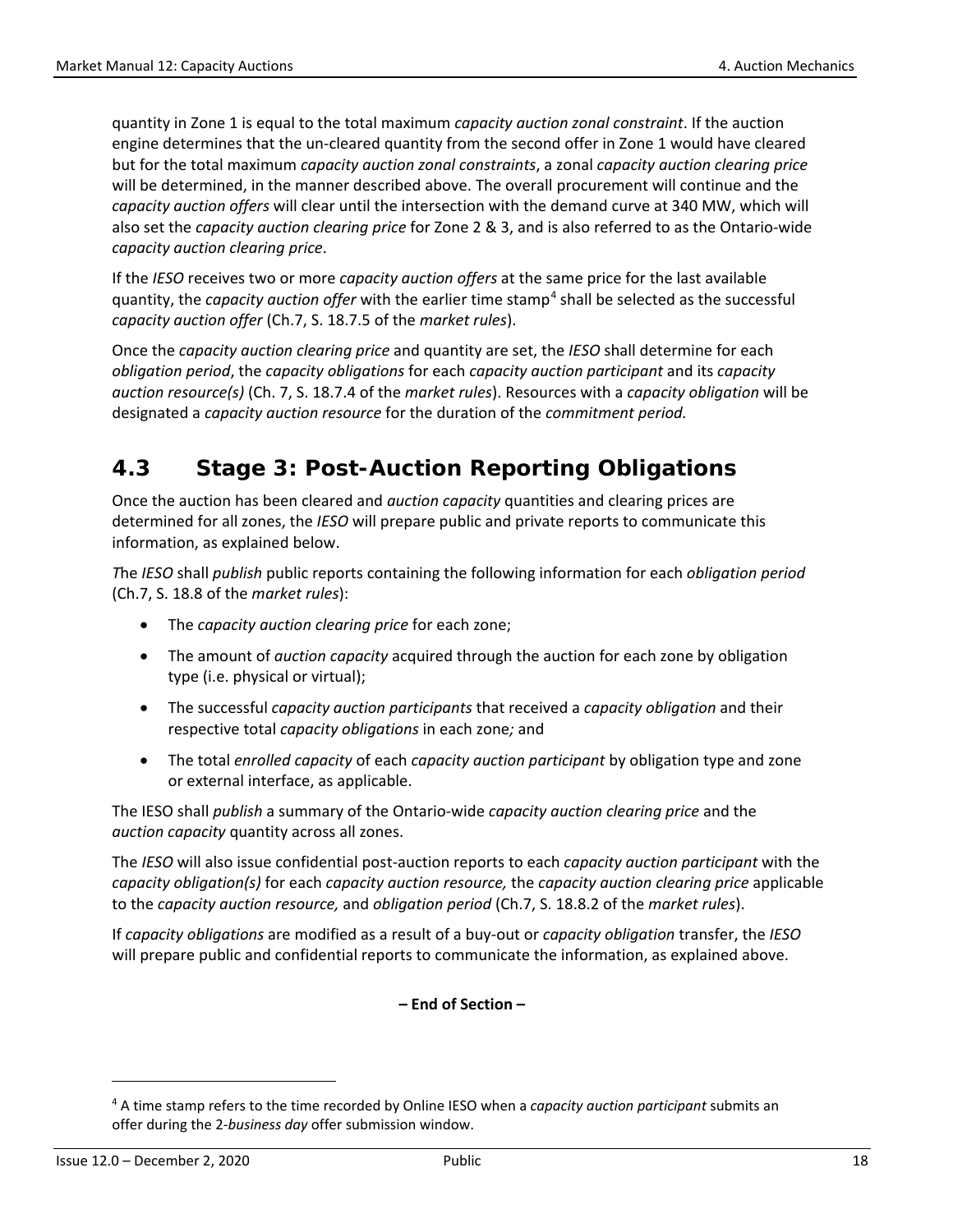## <span id="page-25-0"></span>**5. Post-Auction Requirements**

## <span id="page-25-1"></span>**5.1 Participant Authorization**

There are post-auction authorization and registration requirements for *capacity auction participants* who have successfully cleared and secured one or more *capacity obligations*. Such participants are required to become authorized as *capacity market participants* (Ch. 7, S.18.2.3 of the *market rules*). This authorization enables participants to participate in the energy market to satisfy a *capacity obligation.* 

In the case of *capacity market participants with capacity import resources*, all participation contact roles must be assigned to the *capacity market participant* or to an *affiliate* of the *capacity market participant*. Details with respect to contact roles are set out in "Market Manual 1.3: Identity Management Operations Guide".

Post-auction *market participant* authorization processes are further detailed in "Market Manual 1.5: Market Registration Procedures".

### <span id="page-25-2"></span>**5.1.1 Prudential Support**

All *capacity auction participants* with a *capacity obligation* are encouraged to post *capacity prudential support* for the *obligation period*, at least 60 days prior to the *obligation period*.

Further details on *capacity prudential support* requirements are outlined in "Market Manual 5.4: Prudential Support."

## <span id="page-25-3"></span>**5.2 Registration Requirements**

In order to satisfy a *capacity obligation* in the *energy market,* a resource registered in the *energy market*  must be assigned to each *capacity obligation.* The resource may be assigned during capacity enrollment in the pre-auction period or, for *demand response resources* that did not exist at the time of capacity enrollment upon registration of their *energy market* resource during the *forward period*. Any *market participant* seeking to register their *facilities* and resources, must follow the processes outlined in "Market Manual 1.5: Market Registration Procedures" during the *forward period.* This process should be completed at least two months prior to the beginning of the *obligation period*. Upon completion, the *capacity market participant* can assign these newly registered *facilities* with their applicable *capacity obligation.* The *registered facility* associated with the *capacity auction resource* other than a *capacity import resource* must be owned by the *capacity market participant* (*capacity market participants* participating with virtual *hourly demand response resources* may include physical or virtual *nondispatchable loads* owned by a third party as *demand response contributors*).

*Market participants* that are seeking to change attributes of their resources in the *IESO's* registration system in order to satisfy a *capacity obligation* must complete the market registration process, including possible commissioning tests, 45 *business days* prior to the start of the *obligation period*. For example, a resource may change its bid type in the *IESO's* registration system.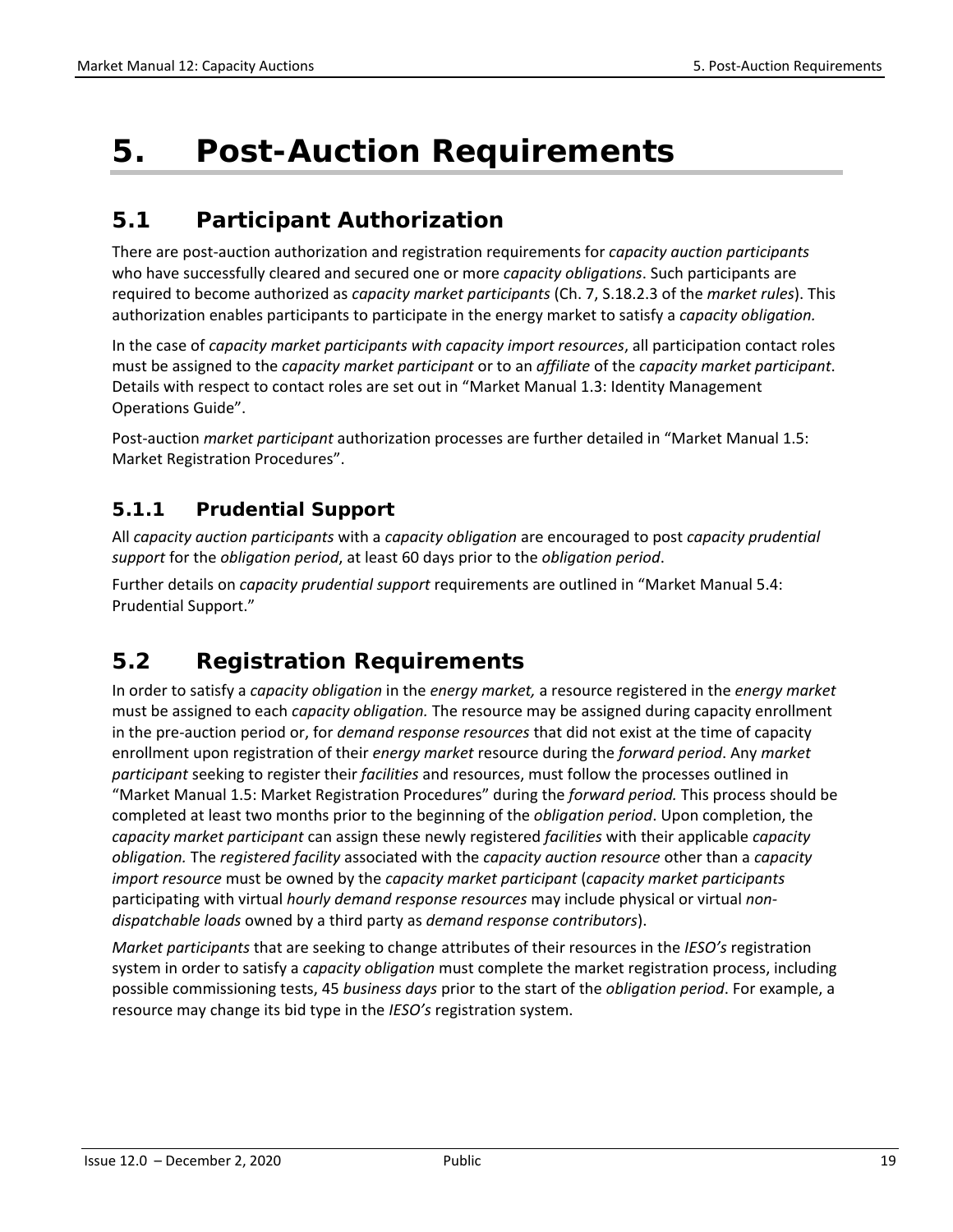#### **Physical Demand Response**

To register a *facility* in accordance with "Market Manual 1.5: Market Registration Procedures", CMPs providing *demand response capacity* with transmission connected *load facilities* or with *embedded load facilities* that are revenue metered by *the IESO* must register their *demand response resources* as *hourly demand response (HDR)* or as *dispatchable loads* (for example*,* a *non-dispatchable load* could be registered as *HDR*). This *facility* registration includes the submission of *demand response capacity.* A *dispatchable load* cannot be part of an *HDR* resource at the same time*. CMP*s providing *demand response capacity* with physical *HDR resources* may register only one physical HDR *resource* per *capacity obligation* (*capacity market participants* participating with virtual *HDR resources* may include multiple physical *non-dispatchable loads* as *demand response contributors*).

#### **Virtual Demand Response**

CMPs providing *demand response capacity* with *facilities* that are not revenue metered by the *IESO* must register only one resource per *capacity obligation*, per contributor type (residential or commercial/ industrial/ institutional load type, as applicable) as *HDR* at least three months prior to the beginning of the *obligation period*.

A CMP providing *demand response capacity* with both residential and commercial/industrial/ institutional non-revenue metered contributors in the same zone must register two separate *HDR resources* in that zone (one for each contributor type).

### <span id="page-26-0"></span>**5.2.1 Contributor Management**

As part of the contributor management registration process, the *capacity market participant* must submit individual contributor information via Online IESO that will be associated with their registered *hourly demand response* (HDR) *resource*(s). Each *capacity market participant* is responsible for maintaining its contributor registry throughout their *obligation period*.

The Online IESO interface allows *capacity market participants* to generate monthly contributor reports that provides a summary of their contributor participation information (resource IDs, meter point IDs, contributor type, and effective start/end dates), and corresponding capacity obligations secured under each of their respective *demand response resource*(s).

The *capacity market participant* must submit their contributor information through Online IESO within the specified submission window, but no later than the 14th *business day* prior to the start date of the effective month. Contributor registration requests will be processed and responded to by the *IESO*, including notice of approval or rejection, at least four *business days* before the start of the effective month. Rejections and/or failure to submit appropriate registration information by specified deadlines will defer the effective date of the changes to the next effective month. Refer to the latest Demand Response Contributor Management and Measurement Data Submission Timelines posted on the IESO public Website under Market Calendars.

*Capacity market participants* must also retain individual contributor *meter* data and all relevant supporting information for each respective contributor. The *IESO* may request such information in order to verify the accuracy of information disclosed by the *capacity market participant* at the time of an audit as detailed in Section 5.4.

There are two categories of *demand response contributors* that can be registered to meet a *capacity obligation*: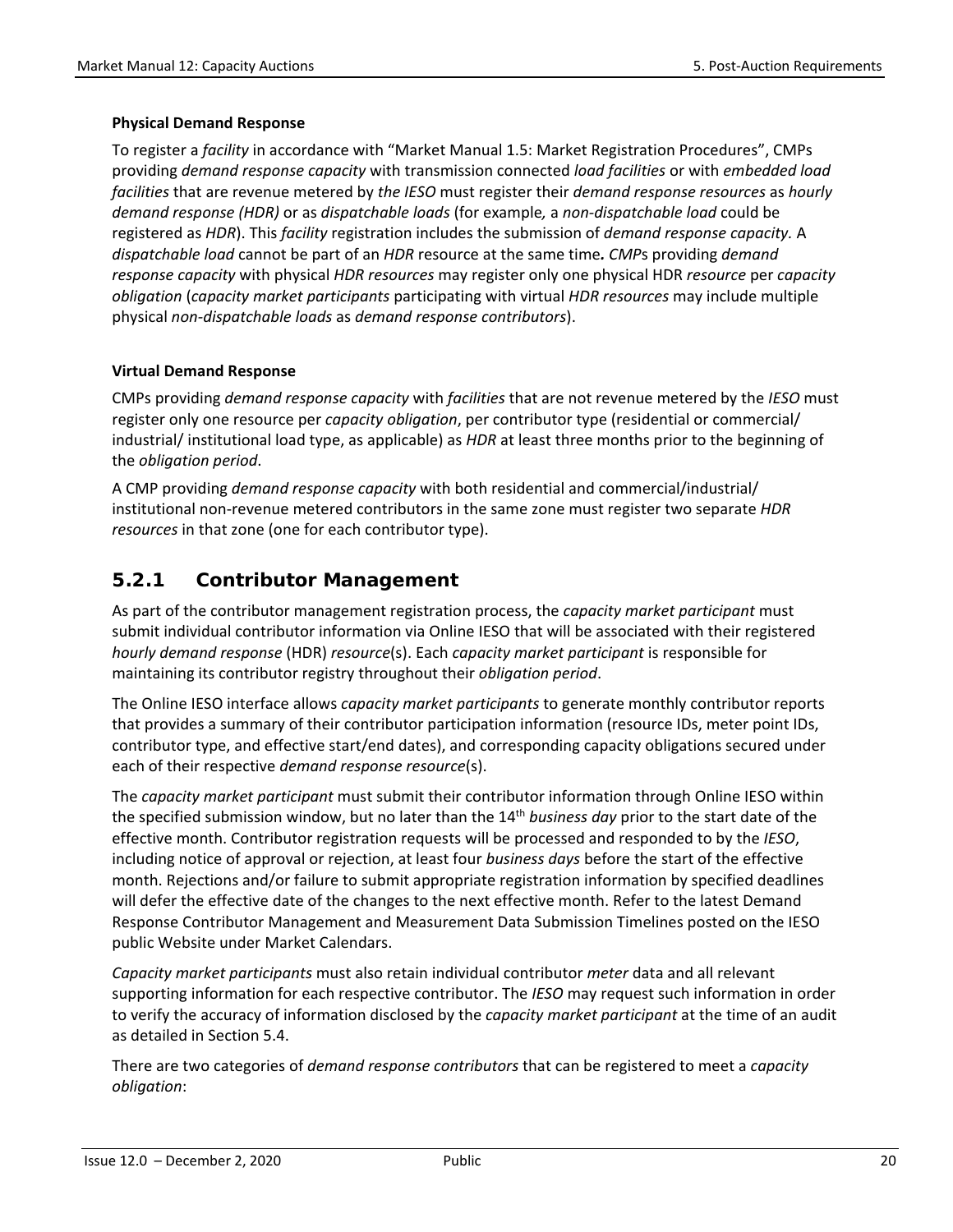- 1. HDR consisting of commercial, industrial, institutional and/or *non-dispatchable loads* (C&I) that can be classified as:
	- a. Virtual C&I HDR contributors; and
	- b. Physical C&I HDR contributors;
- 2. HDR consisting of residential<sup>[5](#page-27-0)</sup> smart-metered loads that can be classified as:
	- a. Virtual residential HDR contributors

#### **Virtual C&I HDR Contributors registration requirements:**

For virtual C&I HDR contributors, the information must satisfy the following applicable requirements:

- i. Contributor name and physical address (street, city, province, postal code), where the physical address must be in the same electrical zone as the associated demand response resource
	- The *capacity market participant* may use the zonal map tool located on the [IESO](http://www.ieso.ca/zonal.map/index.html)  [Zonal Map page \(http://www.ieso.ca/zonal.map/index.html\)](http://www.ieso.ca/zonal.map/index.html) to confirm the electrical zone for the associated contributor;
- ii. Applicable licensed Local Distribution Company (LDC) name, and LDC account number indicated on the contributors' LDC billing statement;
- iii. Contributor load class type (i.e., industrial, commercial, and/or institutional);
- iv. Whether the *demand response* is to be provided via load interruption or behind-the-*meter* generation;
	- If *demand response* type is behind-the-*meter* generation, then the *capacity market participant* must specify the following *generator* name plate capacity information: model number, capacity in MW, fuel type and (if applicable) load following technology;
- v. Identification of whether the contributor is participating in other demand response or conservation initiatives;
- vi. *Demand response capacity* of contributor in MW;
- vii. A declaration of acknowledgement by the *capacity market participant* that the LDC has been notified of the contributors' participation in a *capacity auction*;
- viii. Data acquisition method used to collect contributor *meter* data;
- ix. Submission of LDC Billing statement for each LDC meter installation that is issued within three months of the contributor effective date;
- x. Submission of single line diagram (SLD) is required when the *demand response resource* type is behind-the-*meter* generation. SLD submissions (at a minimum) must include the following details:

l

<span id="page-27-0"></span><sup>&</sup>lt;sup>5</sup>A residential customer refers to a smart-metered service account that is billed (by a licensed local distribution company) on a residential-rate class specified in a rate-order produced by the *Ontario Energy Board*. For the purposes of this program the term 'residential', as intended by the *IESO*, excludes 'net-metered' and/or 'unit submetered' customers.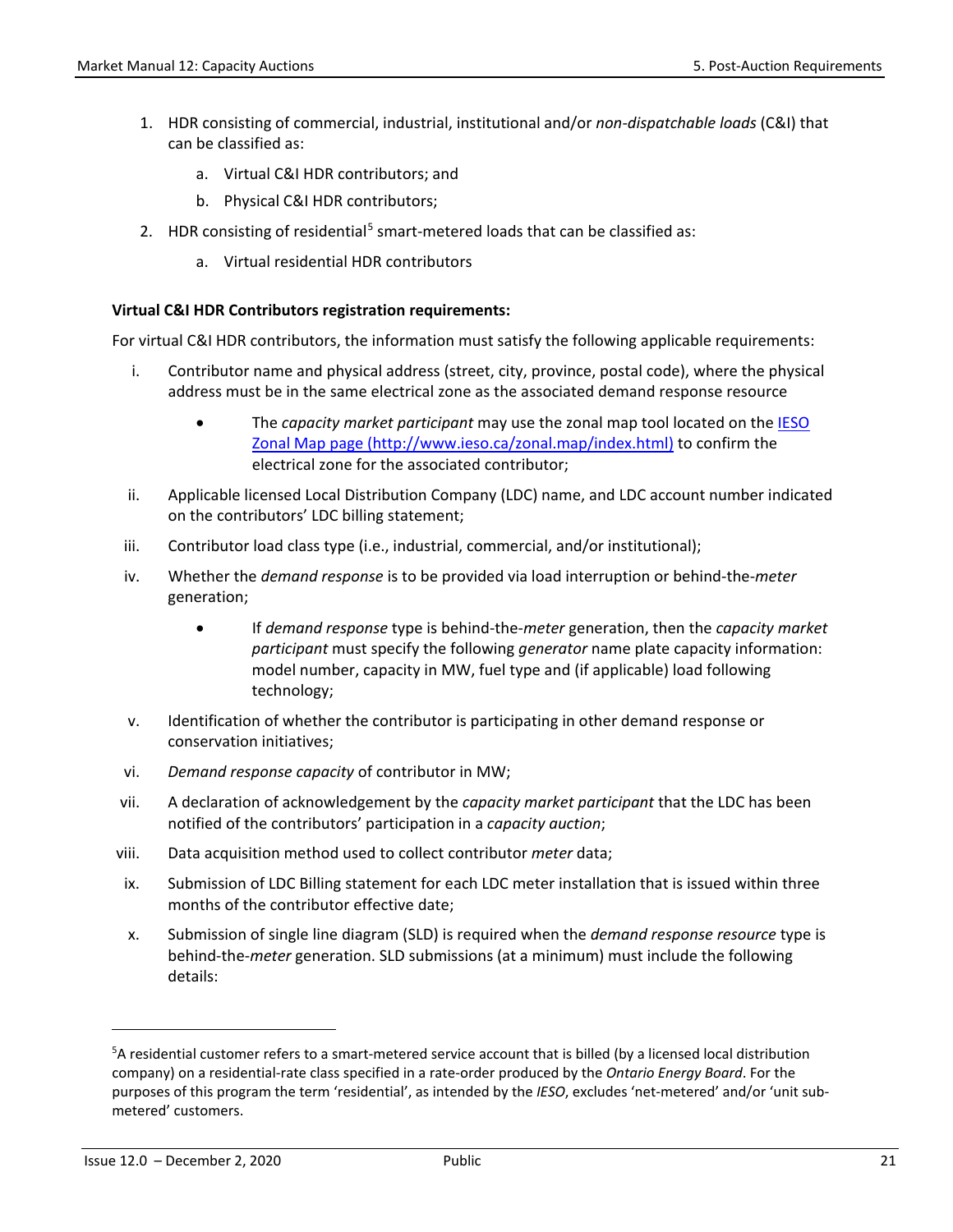- Facility/contributor name, physical address
- Embedded connection point(s) (point of sale) to the local distribution company (LDC)
- Location of distribution transformer
- Location of breakers, disconnect switches, etc.
- Location of the metering installation and meter point reference identification (as indicated on contributors' Record of Installation)
- If behind-the-meter generation, indicate generation location and nameplate information (MVA/kVA rating, output voltage)

#### **Physical C&I HDR Contributors registration requirements:**

For physical C&I HDR contributors, the information must satisfy the following applicable requirements:

- i. *Non-dispatchable load* Resource ID (subject to confirmation from *non-dispatchable load* owner); and
- ii. *Demand response capacity* in MW.

As part of the contributor management process, any updates, revisions or amendments to contributor information applicable to C&I HDR resources must be submitted using Online IESO for review and approval, including when:

- A new contributor is added;
- An existing contributor is removed; or
- An existing contributor's information is modified or amended.

In instances when a new contributor is added and/or an existing contributor is removed, subject to *IESO*'s approval, the *capacity market participant* will be issued a new virtual meter point ID to reflect these changes. During a demand response activation event, the *capacity market participant* will be required to submit three months of measurement data under the issued virtual meter point ID, as detailed below.

#### **Virtual Residential HDR Contributors registration requirements:**

For virtual residential HDR contributors, the information submitted to the IESO must satisfy the following applicable requirements.

Submitted on a monthly basis through Online IESO using an excel template (refer to Appendix B):

- i. Contributor physical address (in the order of: street# & name, city, province, postal code), where the physical address must be in the same electrical zone as the associated demand response resource;
	- The *capacity market participant* may use the zonal map tool located on the [IESO Zonal](http://www.ieso.ca/zonal.map/index.html)  [Map page \(http://www.ieso.ca/zonal.map/index.html\)](http://www.ieso.ca/zonal.map/index.html) to confirm the electrical zone for the associated contributor;
- ii. Applicable licensed Local Distribution Company (LDC) name and LDC account number indicated on contributors' LDC billing statement;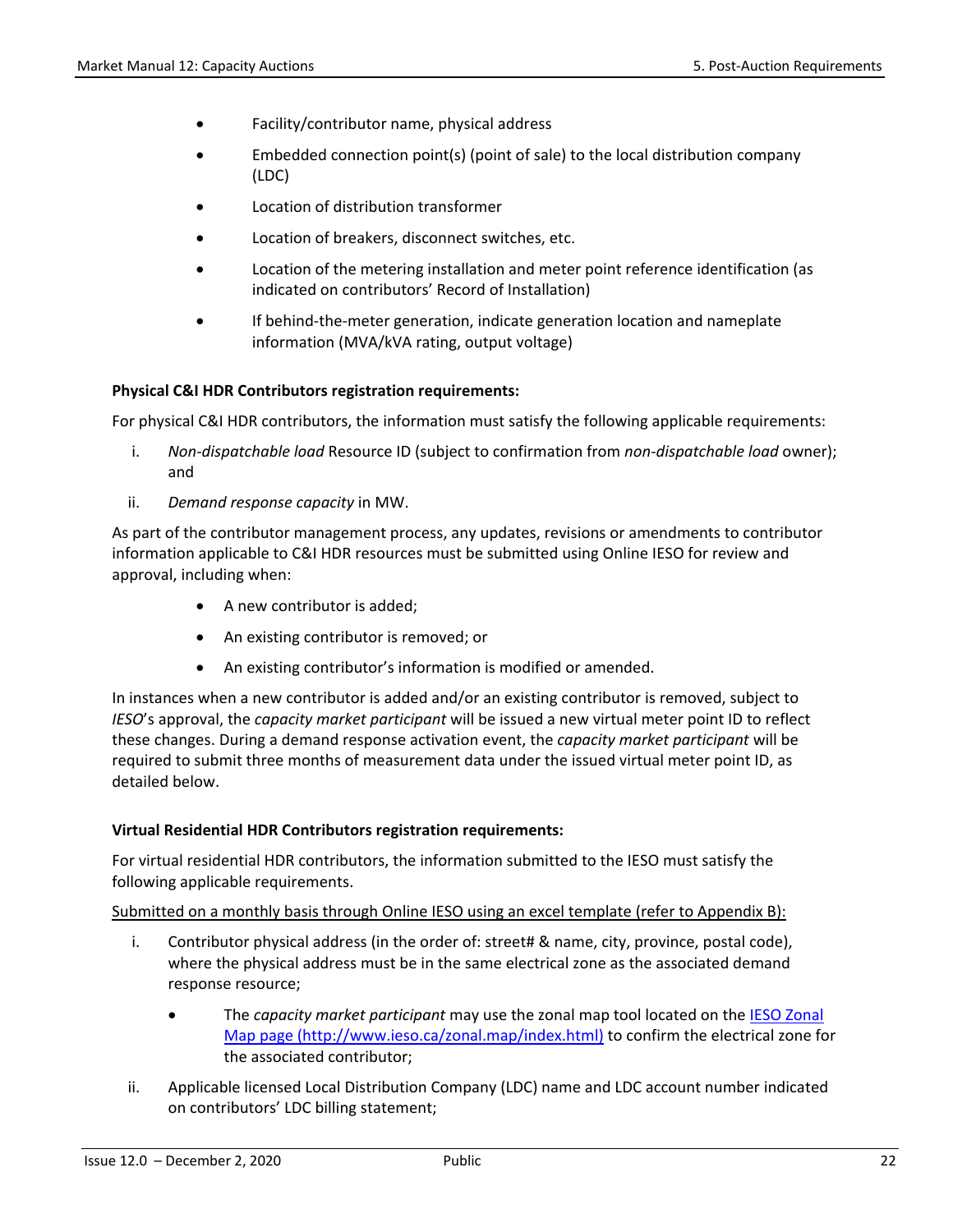iii. Indicator flagging the control group contributors, as defined in the section entitled "Randomized Control Trial Baseline Methodology" below, where there must be at least 350 control group contributors which are chosen randomly (i.e. using a process of selection in which each contributor has an equal probability of being chosen) each month by the *capacity market participant* from the total population of contributors under the residential HDR resource;

#### The following fields must be directly entered into the input fields in Online IESO:

- iv. *Demand response capacity* in MW (note: the total capability from only the treatment group contributors and must be equal to or greater than 1 MW);
- v. Total number of contributors in the treatment group as defined in the section entitled "Randomized Control Trial Baseline Methodology" below; and
- vi. Total number of contributors in the control group.

As part of the residential contributor management process, the *capacity market participant* shall use the excel template available in Online IESO (refer to Appendix B) to submit contributor information on a monthly basis.

Rejections and/or failure to submit appropriate contributor management registration information each month by the specified deadlines will exclude the residential HDR resource to participate in the energy market (submit energy bids) for that month, and result in Availability Charges to be applied (as further described in "Market Manual 5, Part 5.5: Physical Markets Settlement Statements").

#### **Randomized Controlled Baseline Methodology**

For HDR resources associated with either virtual or physical C&I contributors, performance is evaluated using a historical baseline (as described in Market Manual 5.5: Physical Markets Settlement Statements).

For HDR resources associated with virtual residential contributors, a randomized controlled (RC) baseline methodology is used where two groups of contributors are established, as follows:

- A "treatment" group, where contributors are activated to provide demand response upon receipt of the demand response standby and activation notice; and
- A randomized "control" group, where contributors serve as a proxy for baseline consumption; therefore, are not activated to provide demand response. The "control" group contributors are randomly selected using a process of selection in which each contributor has an equal probability of being chosen each month.

The RC evaluates the consumption difference between the two groups of contributors to determine the amount of demand response delivered, as illustrated in Figure 5-1.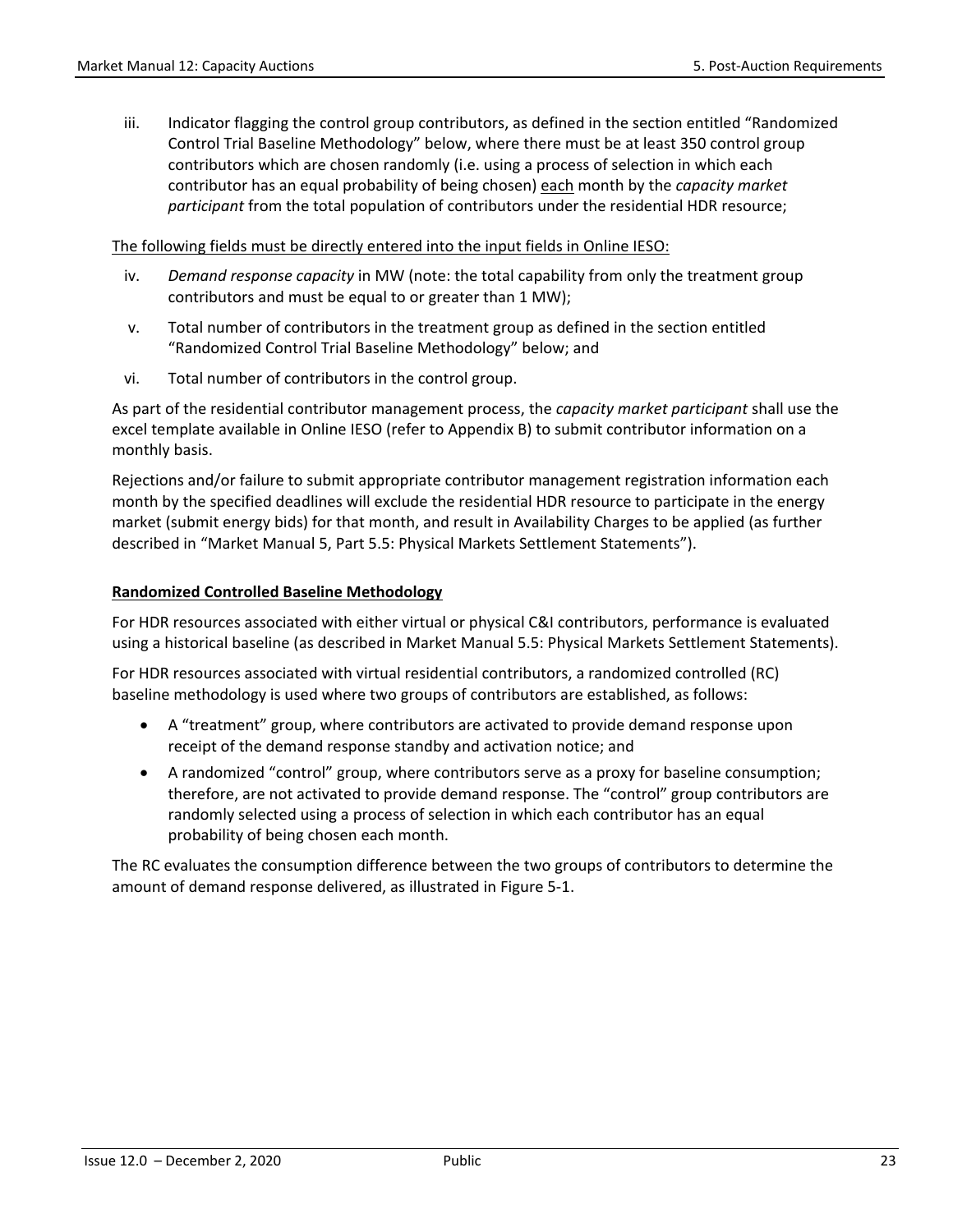

**Figure 5-1: Randomized Control Trials (RC) performance evaluation**

<span id="page-30-3"></span>Refer to "Market Manual 5.5: Physical Markets Settlement Statements" for a further description of how residential HDR performance is evaluated and how settlements are calculated.

## <span id="page-30-0"></span>**5.3 Energy Market Participation**

In order to satisfy their *capacity obligation(s)*, *capacity market participants* will be required to submit *dispatch data* in the day-ahead commitment process as set out in "Market Manual 9.2: Submitting Operational and Market Data for the DACP", and in the *real-time market* as set out in "Market Manual 4.2: Submission of Dispatch Data in the Real-Time Energy and Operating Reserve Markets." *Capacity market participants* are required to follow *dispatch instructions* as set out in *"*Market Manual 4.3: Real-Time Scheduling of the Physical Markets."

All *capacity auction resources* will be subject to test activations in the *real-time market*, as set out in Section 5.3.3. *Capacity market participants* with *capacity obligation(s)* allocated to *HDR* resources will be compensated for out of market activations, including test activations, as detailed in "Market Manual 5.5: Physical Markets Settlement Statements."

### <span id="page-30-1"></span>**5.3.1 Outage Management/ Non-Performance Events**

*Capacity market participants* with a *capacity auction resource*, except for *capacity market participants*  with capacity *import resources,* are required to submit *outage* requests as set out in "Market Manual 7.3: Outage Management." *Capacity market participants* with *hourly demand response resources* are required to inform the *IESO* of non-performance events<sup>[6](#page-30-4)</sup> as set out in Market Manual 7.3.

### <span id="page-30-2"></span>**5.3.2 Measurement Data Submissions**

#### **For Virtual C&I HDR resource(s):**

Each Virtual C&I HDR resource is associated with a virtual meter point ID that reflects contributor changes to a *capacity market participant's* virtual portfolio. *Capacity market participants* are required to submit three months of aggregated measurement data (on a five-minute interval basis) through Online

l

<span id="page-30-4"></span><sup>6</sup> Non-performance event means an event determined by the *CMP* where a *demand response resource* is, in whole or in part, in a Demand Response *Outage* or otherwise unable to Curtail for a period of time.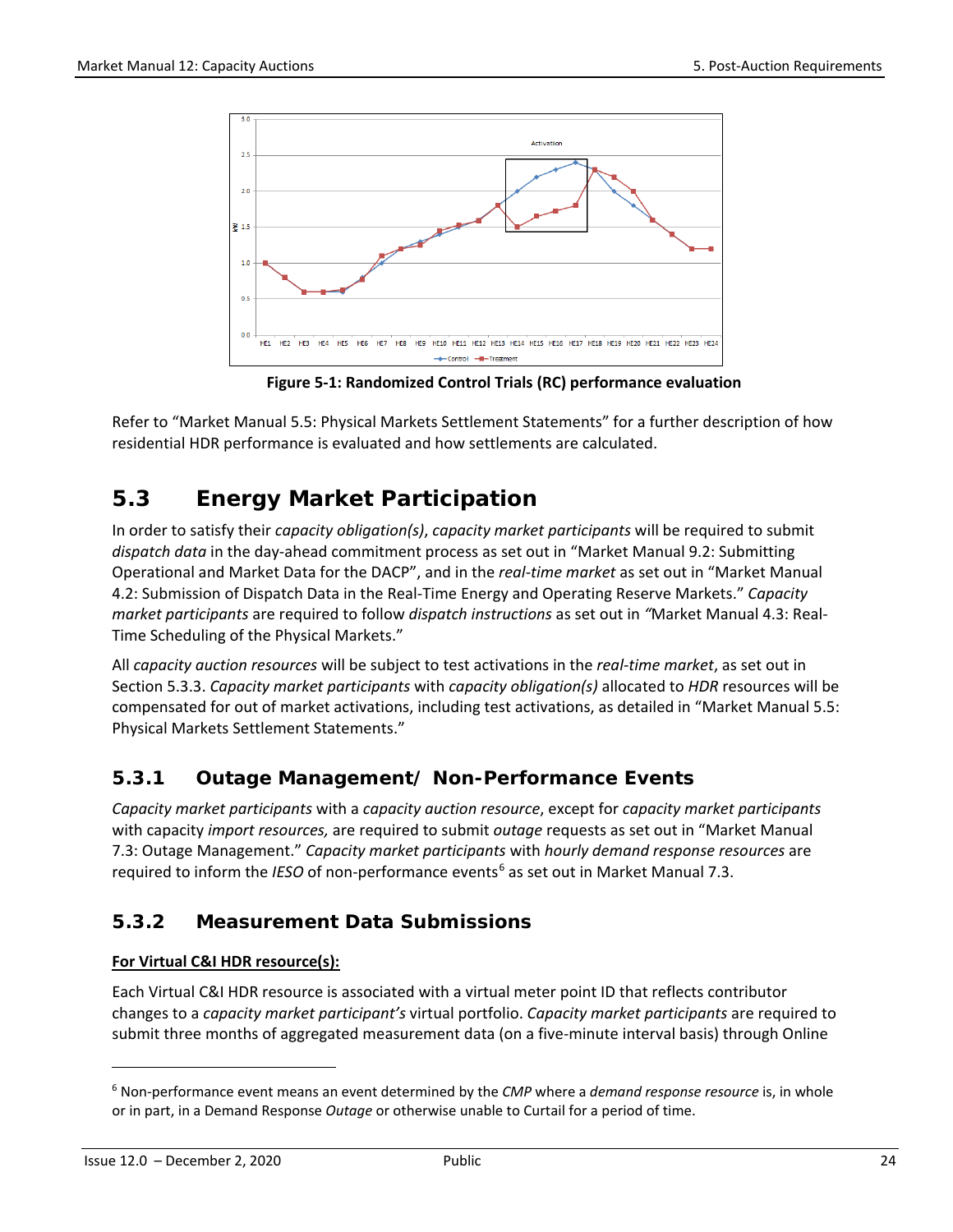IESO only for months in which they are activated for their demand response capacity obligations. The Online IESO data submission must include measurement data for the activation month and two previous months of historical data in a single three-month data file per virtual meter point ID.

#### Processing of Measurement Data

Virtual C&I HDR will have either a uni-directional meter (kWh delivered) or a bi-directional meter (kWh delivered and kWh received). *Capacity market participants* must adhere to the following methodology when aggregating contributor meter data and submitting a consolidated three-month measurement data file:

- Virtual contributors with a uni-directional meter type, the uni-directional interval meter readings will be recorded in the summation of Channel 1 (kWh delivered) energy quantities. Channel 2 (received) energy is recorded as zero for that contributor
- Virtual contributors with a bi-directional meter type, the contributor's bi-directional interval meter readings must be netted (kWh delivered – kWh received) and recorded as follows:
	- o if the resultant net kWh quantity is less than or equal to zero, then the total net kWh value will be zero and is recorded in the summation of Channel 1 (delivered) energy quantity for that interval. Channel 2 (received) energy is recorded as zero for that interval, or
	- $\circ$  if the resultant net quantity is greater than zero, then the total net value will be equal to the net amount and will be included in the summation of Channel 1 (delivered) energy quantity for that interval. Channel 2 (received) energy is recorded as zero for that interval

The measurement data submission is the summation of all contributors by channel per interval.

#### File Format Requirements for Measurement Data Submissions

Measurement data submitted by *capacity market participants* through Online IESO, must adhere to the following requirements:

- Must *not* include any measurement error corrections,
- Must *not* include any loss adjustments,
- Must be provided in the following format:
	- o A CSV (comma separated values) file format compatible with the *IESO*'s Meter Data Acquisition System, containing two channels of 5-minute engineering unit values (without any gaps or overlaps).
	- o The CSV data file shall adhere to the following format (separated by commas) corresponding to each column name, as illustrated in Figure 6-2 below,
		- Row 1 (Main header): "DATE,TIME,CH1,CH2"
		- Row 2 (Data intervals): "YYYY/MM/DD, HH:MM, ###.###,###.###", where:
			- Date: "YYYY/MM/DD", as in year/month/day
			- Time: "HH:MM", hour: minutes in Eastern Standard Time (EST),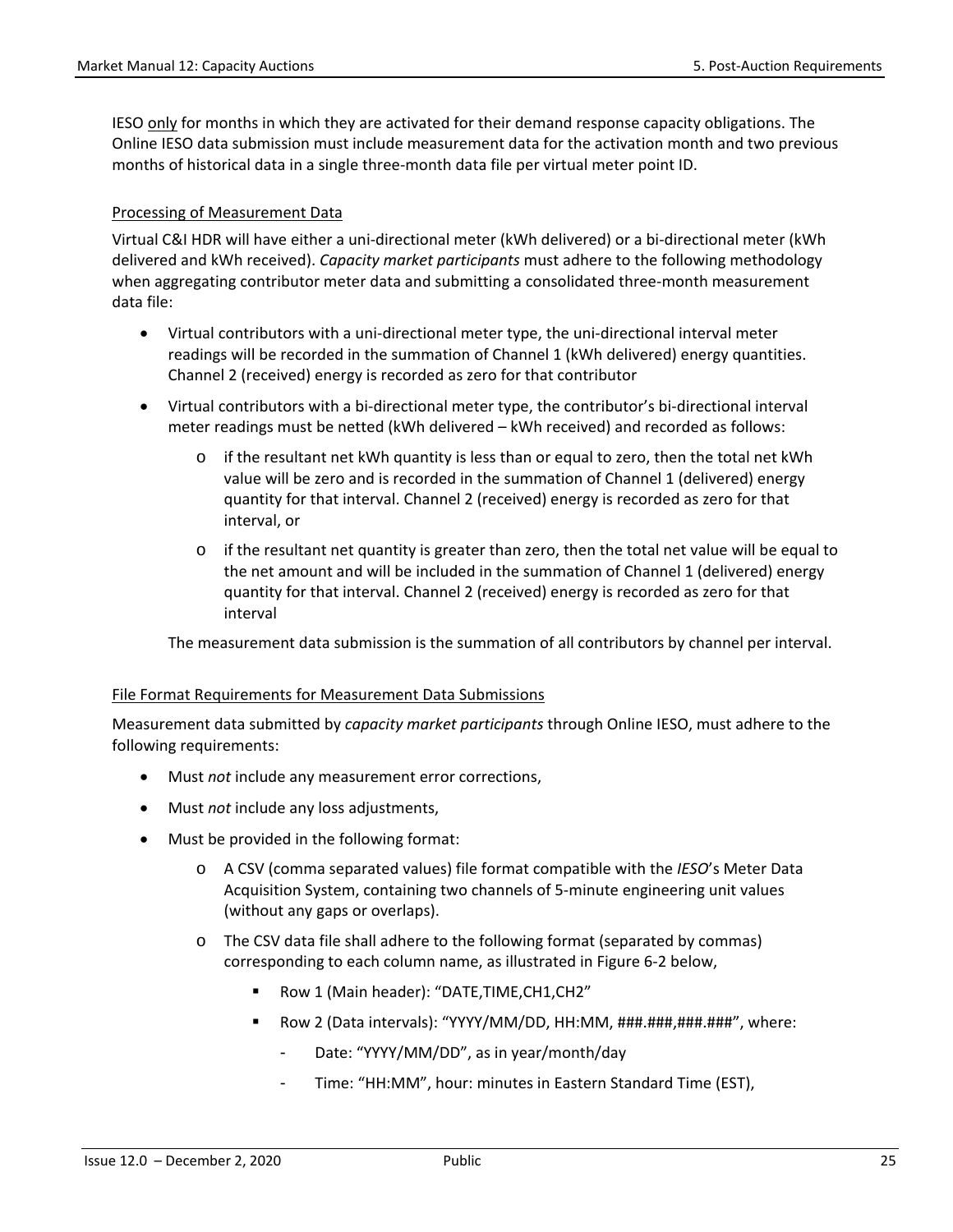- Channel 1: Summation of all virtual contributors' energy withdrawn from the grid, in Numeric "###.###," in kWh up to three decimal places,
- Channel 2: Summation of all virtual contributors' energy injected into the grid, in Numeric "###.###," in kWh up to three decimal places, and
- o The CSV data file must contain 288 rows of data per day, having a beginning time of 00:05 and an end time of 24:00.

| <b>DATE, TIME, CH1, CH2</b><br>2017/05/01,00:05,111.222,0<br>2017/05/01,00:10,333.444,0 |
|-----------------------------------------------------------------------------------------|
|                                                                                         |
| 2017/05/01, 23: 55, 555, 666, 0<br>2017/05/01, 24:00, 777.888, 0                        |

#### **Figure 5-2: Sample CSV File Format for Measurement Data Submission for C&I HDR**

#### <span id="page-32-0"></span>**For Virtual Residential HDR resource(s):**

*Capacity market participants* are required to submit aggregated hourly (60-minute interval) measurement data only for days in which they received demand response activations during the commitment month. Measurement data (single data file per virtual meter point ID for all activation days) must be submitted for each of the two groups of contributors (treatment and control group) through Online IESO in accordance with the latest Contributor Management Timelines posted on the IESO public Website under Market Calendars.

Subject to *IESO*'s approval, the *capacity market participant* will be assigned two unique Meter point IDs (MPID), one for the treatment group and one for the control group. The MPID format for each group is as follows:

- DRAT########## to represent the treatment group contributors, and
- DRAC########## to represent the control group contributors.

#### File Format Requirements for Measurement Data Submissions

Measurement data submitted by *capacity market participants* through Online IESO must adhere to the following requirements:

- Must *not* include any measurement error corrections,
- Must *not* include any loss adjustments,
- Must be provided in the following format:
	- o A CSV (comma separated values) file format containing two channels of 60 minute engineering unit values (without any gaps or overlaps),
	- o The CSV data file shall adhere to the following format (separated by commas) corresponding to each column name, as illustrated in Figure 5-3 below,
		- Row 1 (Main header): "DATE, TIME, CH1, CH2"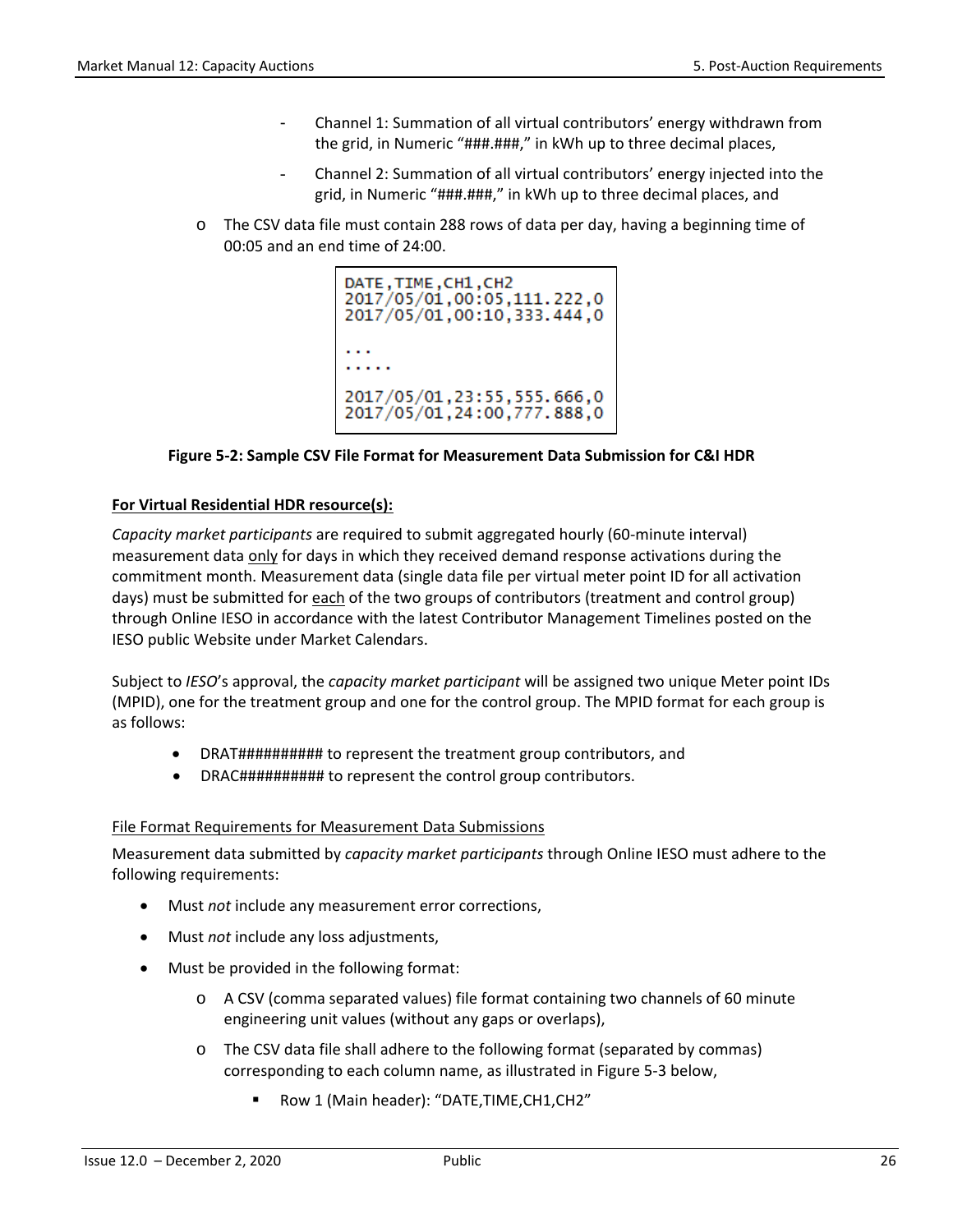- Row 2 (Data intervals): "YYYY/MM/DD, HH:MM, ###.###,###.###", where:
	- Date: "YYYY/MM/DD", as in year/month/day
	- Time: "HH:MM", hour:minutes in Eastern Standard Time (EST),
	- Channel 1: Summation of all virtual contributors' withdrawn energy in kWh up to three decimal places, in numeric value "###.###",
	- Channel 2: Shall remain zero (with respect to the exclusion of 'netmetered' customers under residential HDR),
- $\circ$  The CSV data file must contain 24 rows of data per day, having a beginning time of 01:00 and an end time of 24:00.

```
DATE, TIME, CH1, CH2
2017/05/01,01:00,111.222,0
2017/05/01,02:00,333.444,0
. . .
1.1.1.12017/05/01,23:00,555.666,0<br>2017/05/01,24:00,777.888,0
```
#### **Figure 5-3: Sample CSV File Format for Measurement Data Submission for Residential HDR**

#### <span id="page-33-0"></span>Timelines for Data Submission and Processing

Upon activation, *capacity market participants* must submit their measurement data no later than the 6th *business day* before the end of the subsequent month. Refer to the latest Demand Response Contributor Management and Measurement Data Submission Timelines posted on the IESO public Website under Market Calendars for details.

The *IESO* will process all measurement data submissions and respond to the *capacity market participant*  with notice of any errors by the 4th *business day* prior to the start of the effective month. The *capacity market participant* will then have (at a minimum of) 2 *business days* from the date the *IESO* provides such notice to correct and resubmit a revised measurement data file through Online IESO. Measurement data submissions not submitted by the specified deadlines will incur non-performance charges in accordance with "Market Rules Chapter 9: Settlements and Billing Section 4.7J Demand Response Capacity Obligations".

*Capacity market participants* must retain individual contributor measurement data and all supporting information provided at the time of registration, for audit purposes for a period of seven (7) years. The *IESO* may request such information in order to verify the accuracy of information disclosed by the *capacity market participant.*

#### **Validation, Estimation and Editing (VEE) Process for Virtual C&I HDR Contributors**

For virtual C&I HDR contributors, if the *capacity market participant* has identified, within the measurement data submission deadline, that a portion of the measurement data is missing for particular contributor(s), the *capacity market participant* shall:

- Collect data for all contributors for the period of three months excluding the missing period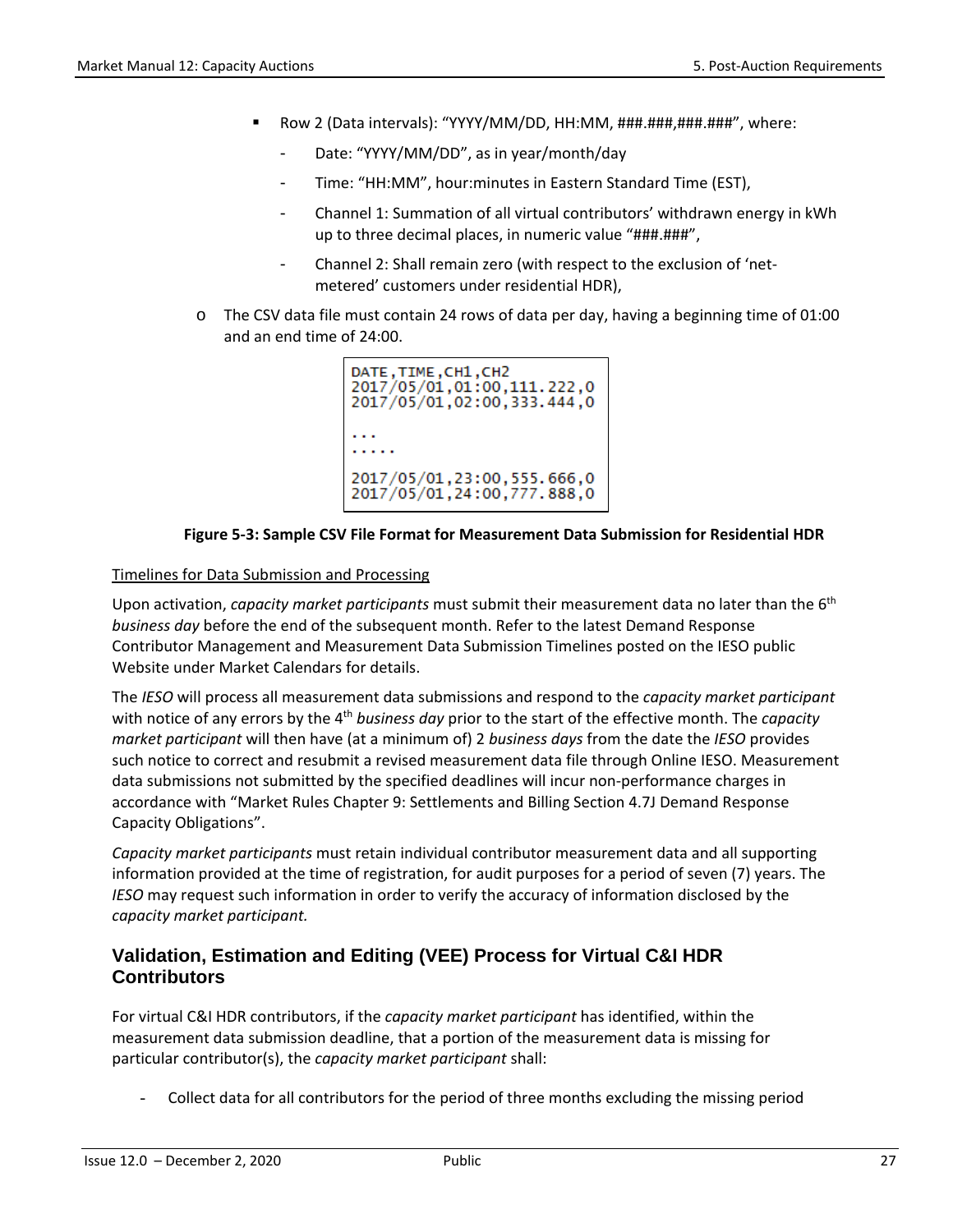- Utilize the following Validation, Estimation and Editing (VEE) criteria for virtual C&I HDR contributors to account for the missing period:
	- o If the data is missing for any period outside the hours of a *demand response* activation event; measurement data for the missing period will be estimated to zero.
	- o If the data is missing for any period within the *demand response* activation event; the *capacity market participant* shall take the highest 5 min interval energy value (kWh) from the entire three-month data set and estimate the missing period with that value.

*Capacity market participants* must submit a "Measurement Data Control Sheet" with each measurement data submission identifying contributors with VEE data (if applicable). A template of the "Measurement Data Control Sheet" can be found in Appendix C.

At the time of an audit, the IESO shall take into account all supporting information provided by the *capacity market participant* including measurement data submitted during the *commitment period*, the actual measurement data submitted at the time of the audit along with the measurement data control sheet (if applicable).

### <span id="page-34-0"></span>**5.3.3 Testing of** *Capacity Auction Resources*

#### **Testing of Capacity Generation Resources**

The *IESO* may direct *capacity generation resources* to perform up to two activation tests per *obligation period* to verify that the resource is capable of satisfying its *capacity obligation*. Tests will be scheduled to occur during the *availability window* of the *dispatch day*.

The tests are conducted as follows:

- Applicable resources will be contacted by the *IESO* for test details. For quick start generators, the *IESO* will contact the *capacity market participant* up to one hour in advance of any exercise. Non-quick start generators will be contacted one (1) *business day* in advance of any exercise,
- For non-quick start generators, in the day-ahead timeframe and prior to DACP, the resource will have a constraint applied to *generate* to the greater of either their (1) *capacity obligation* or *(2) minimum loading point for* the duration of at least their *minimum generation block run time (MGBRT)*.
- For quick start generators, up to one hour in advance, the resource will have a constraint applied to *generate* to the greater of either their (1) *capacity obligation* or *(2) minimum loading point for* the duration of at least their *minimum generation block run time (MGBRT)*.
- The *registered market participant* for the *facility* must ensure that *offers* are submitted.
- If a resource being tested demonstrates an injection of electricity into the *IESO-controlled grid* equal to or greater than their *capacity obligation* for every interval for the duration (up to 4 hours) of the test, the test will be deemed a success.

Failure of the test will result in the applicable charges as specified in "Market Manual 5.5: Physical Markets Settlement Statements."

If a *capacity generation resource* is unable to comply with the test activation of the *auction capacity* on the *dispatch day*, it is the responsibility of the *capacity market participant* to notify the *IESO*, according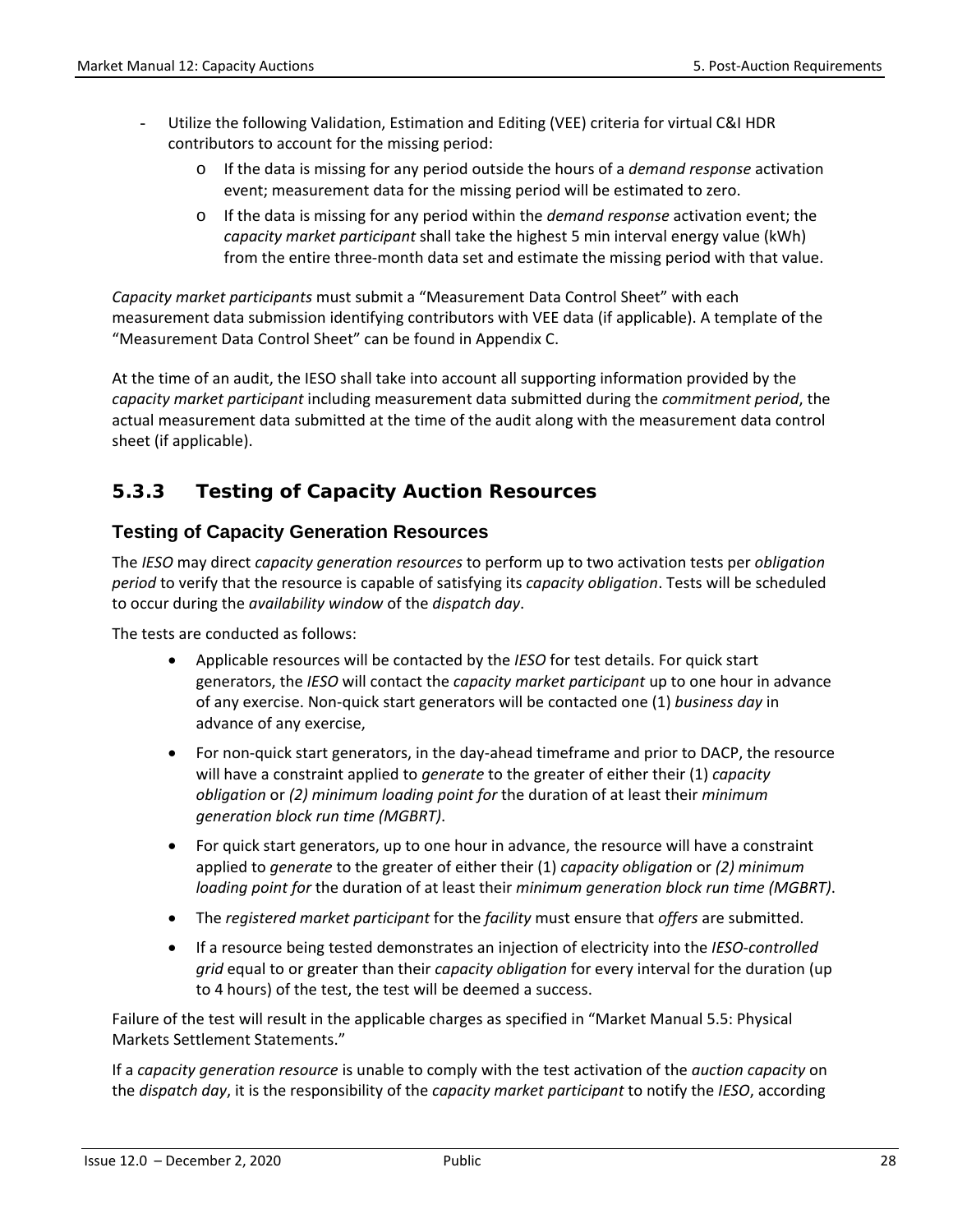to the outage reporting requirements specified for *generation facilities* as specified in "Market Manual 7.3: Outage Management" and update the *energy offers* in accordance with "Market Manual 4.2: Submission of Dispatch Data in the Real-Time Energy and Operating Reserve Markets". Subsequent test activation will be rescheduled by the *IESO* following the completion of the *outage*.

The *IESO* may determine a test activation for a *capacity generation resource* is not required if all the following criteria are met:

- the *capacity generation resource* receives and follows sufficient *dispatch instructions* in the *energy market*,
- dispatches are within the *availability window*, and
- the dispatches are to at least the amount of their *capacity obligation*

Failure of a capacity generation resource to perform a successful test activation may result in one or more of the following:

- Non-performance charges as specified in "Market Manual 5.5: Physical Markets Settlement Statements."
- A subsequent test activation to be scheduled by the *IESO*, or
- A compliance investigation to be performed by the *IESO*.

#### **Testing of Capacity Storage Resources**

The *IESO* may direct *capacity storage resources* to perform up to two activation tests per *obligation period* for each *capacity auction resource* to verify that the resource is capable of satisfying its *capacity obligation*. Tests will be scheduled to occur during the *availability window* of the *dispatch day* and will not take place if a real-time economic dispatch has already occurred within that day's *availability window*.

The tests are conducted as follows:

- Applicable resources will be contacted by the *IESO* for test details. The *IESO* will contact the *capacity market participant* up to one hour in advance of any exercise.
- The resource will have a constraint applied to *generate* to its *capacity obligation* for the duration of the test.
- The *registered market participant* for the *facility* must ensure that *offers* are submitted.
- If a resource being tested demonstrates an injection of electricity into the *IESO-controlled grid* equal to or greater than their *capacity obligation* for every interval for the duration (up to 4 hours) of the test, the test will be deemed a success.

Failure of the test will result in non-performance charges as specified in "Market Manual 5, Part 5.5: Physical Markets Settlement Statements."

If a *capacity storage resource* is unable to comply with the test activation of the *auction capacity* on the *dispatch day*, it is the responsibility of the *capacity market participant* to notify the *IESO*, according to the outage reporting requirements specified for *generation facilities* as specified in Market Manual 7.3: Outage Management" and update the *energy offers* in accordance with "Market Manual 4.2: Submission of Dispatch Data in the Real-Time Energy and Operating Reserve Markets". A subsequent test activation will be rescheduled by the *IESO* following the completion of the *outage*.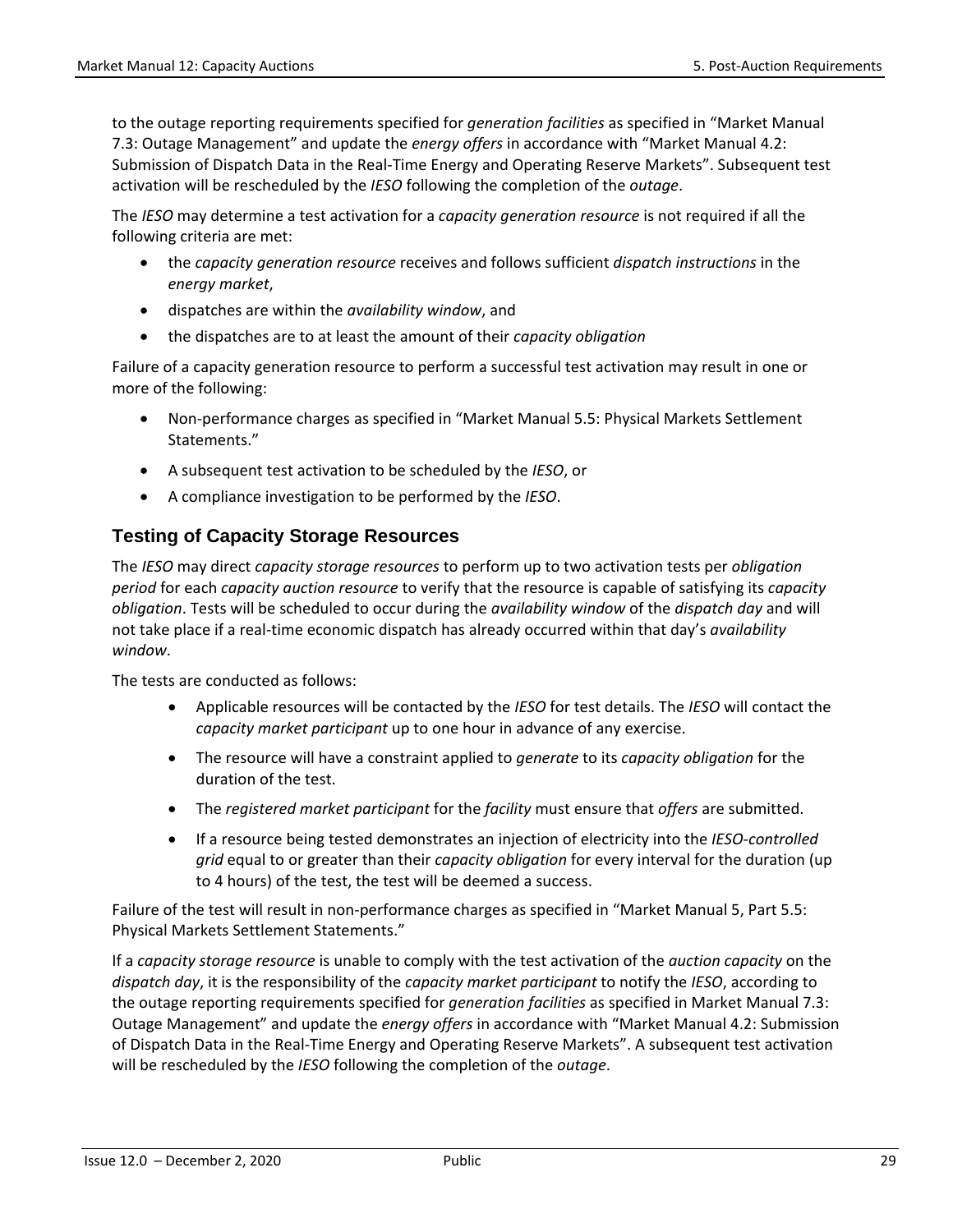The *IESO* may determine a test activation for a *capacity storage resource* is not required if all the following criteria are met:

- the *capacity storage resource* receives and follows sufficient *dispatch instructions* in the *energy market*,
- dispatches are within the *availability window*, and
- the dispatches are to at least the amount of their *capacity obligation*.

Failure of a *capacity storage resource* to perform a successful test activation may result in one or more of the following:

- Non-performance charges as specified in "Market Manual 5.5: Physical Markets Settlement Statements,"
- A subsequent test activation to be scheduled by the *IESO*, or
- A compliance investigation to be performed by the *IESO*.

#### **Testing of Capacity Dispatchable Load Resources**

The *IESO* may direct *capacity dispatchable load resources* to perform up to two activation tests per *obligation period*, to verify that the *capacity dispatchable load resource* is capable of satisfying the *capacity obligation*. Tests will be scheduled to occur during the *availability window* of the *dispatch day.* 

The tests are conducted as follows:

- Applicable resources will be contacted by the *IESO* for test details. The *IESO* will contact the *capacity market participant* day-ahead for tests during the *commitment period* ending April 30, 2021 and up to one hour in advance of any exercise for any tests during the commitment periods starting on or after May 1, 2021.
- The resource will have a constraint applied to *withdraw* to its *capacity obligation* for the duration of the test.
- The *registered market participant* for the *facility* must ensure that *bids* are submitted related to the test.
- If a resource being tested demonstrates a reduction in *energy* withdrawal from the IESO controlled grid equal to or greater than the *capacity obligation* for every interval for the duration (up to 4 hours) of the test, the test will be deemed a success.

Failure of the test will result in the applicable charges as specified in "Market Manual 5, Part 5.5: Physical Markets Settlement Statements"

If a *capacity dispatchable load resource* is unable to comply with the test activation on the *dispatch day*, it is the responsibility of the *capacity market participant* to notify the *IESO*, according to the outage reporting requirements specified for *dispatchable loads* as specified in "Market Manual 7.3: Outage Management" and update the *demand response energy bids* in accordance with "Market Manual 4.2: Submission of Dispatch Data in the Real-Time Energy and Operating Reserve Markets". Subsequent test activations will be rescheduled by the *IESO* following the completion of the *outage*.

For a *capacity dispatchable load resource*, a test is deemed a success if the resource demonstrates a reduction in energy withdrawal that is equal to its *capacity obligation*. The *IESO* may determine a test for a *dispatchable load* resource is not required if the:

• *dispatchable load* receives and follows sufficient *dispatch instructions* in the *energy market*,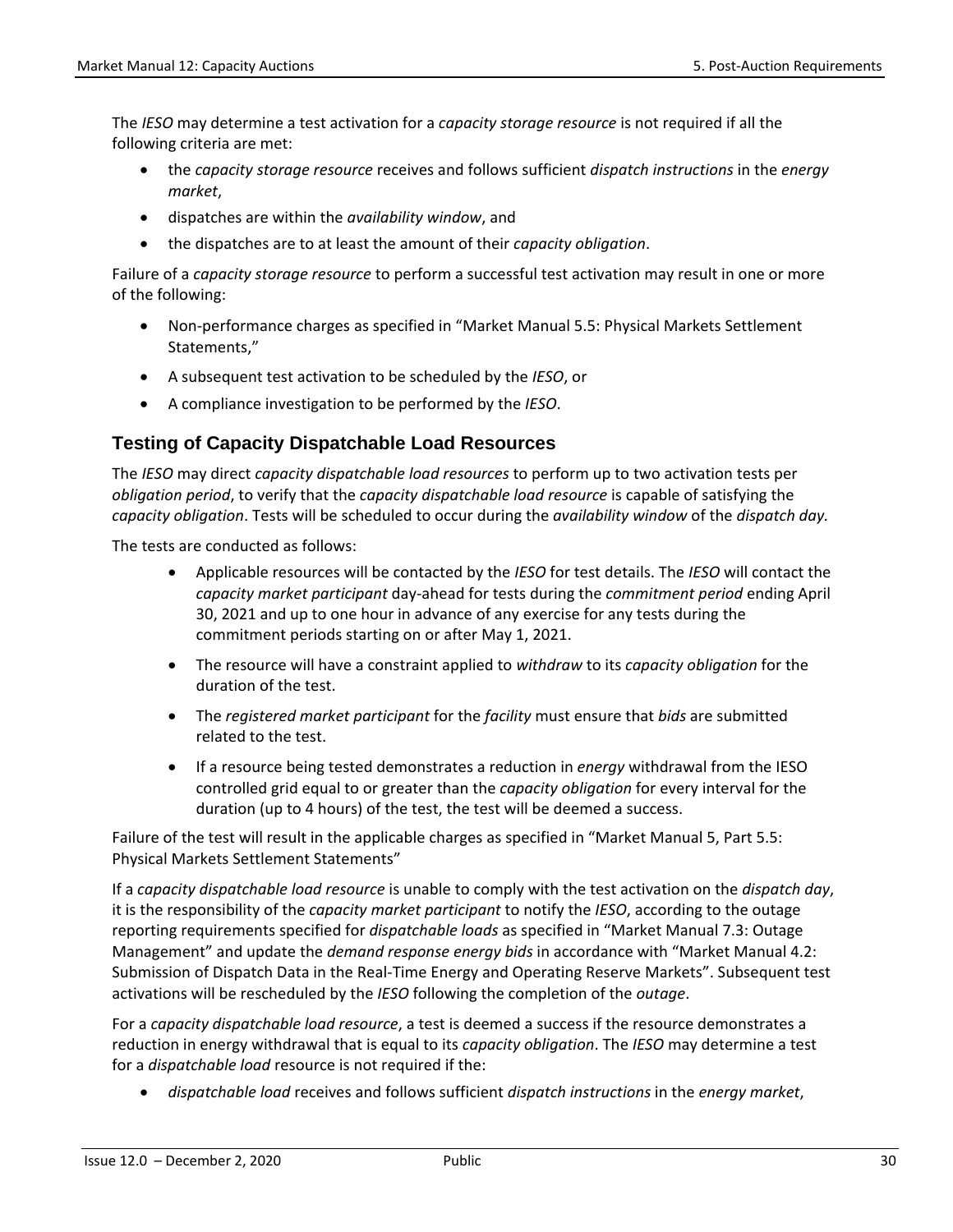- dispatches are within *the availability window*, and
- *dispatchable load* demonstrates that the *capacity obligation* has been met.

The *IESO* may schedule test activation for *capacity dispatchable load resources* regardless of whether the above conditions are met, if there is evidence that the resource is not able to deliver its *capacity obligation* at any time during the *obligation period*.

Failure of a capacity dispatchable load resource to perform successful test activation may result in one or more of the following:

- Non-performance charges as specified in "Market Manual 5.5: Physical Markets Settlement Statements,"
- A subsequent test activation to be scheduled by the *IESO*, or
- A compliance investigation to be performed by the *IESO*.

#### **Testing of Hourly Demand Response Resources**

The *IESO* may direct *hourly demand response (HDR) resources* to perform up to two activation tests per *obligation period.* These tests are conducted by the *IESO* to assess an *HDR resource's* ability to demonstrate a reduction in *energy* withdrawal from the IESO controlled grid equal to or greater than the *capacity obligation* of the resource. The *IESO* will provide notification to *capacity market participants* one day in advance of the test with the actual test itself occurring during the *availability window* of the *dispatch day*. Testing for *HDR resources* is conducted for four hours, unless an *HDR resource* is qualified for reduced test duration.

For test activations, *capacity market participants* with *hourly demand response* (*HDR*) *resources* will receive a standby notice on the *pre-dispatch day* and an activation notice approximately 2 hours and 30 minutes in advance (but no later than 2 hours in advance) of the first *dispatch hour* of the test activation. Resources will receive a schedule in pre-*dispatch* and real-time, regardless of the *demand response energy bid* price submitted.

If an *HDR resource* with a *capacity obligation* is unable to comply with the test activation on the *dispatch day*, it is the responsibility of the *capacity market participant* manage its non-performance as described in "Market Manual 7.3: Outage Management". If the non-performance event indicates that the entirety of the *HDR resource's demand response capacity* is unavailable, subsequent test activations will be rescheduled by the *IESO* following the completion of the non-performance event.

An *HDR resource* test activation is considered valid, unless:

- The *capacity market participant* provides notice of a non-performance event that would reduce the *demand response capacity* of the *hourly demand response resource* to 0 MW,
- The IESO did not send either advisory, standby, or activation notifications in advance of the test activation as per the timelines specified above, or
- The *IESO* cancels the test prior to the start of the first *dispatch hour* of the test activation. The *IESO* will appropriately inform *capacity market participants* with *HDR resources* about the test cancellation.

The *IESO* may determine that a test activation for an *HDR resource* is not required if the *IESO* is able to verify that the *HDR resource* delivered an amount equal to its *capacity obligation* and satisfied the performance parameters defined below, during a previous activation within the same *obligation period.*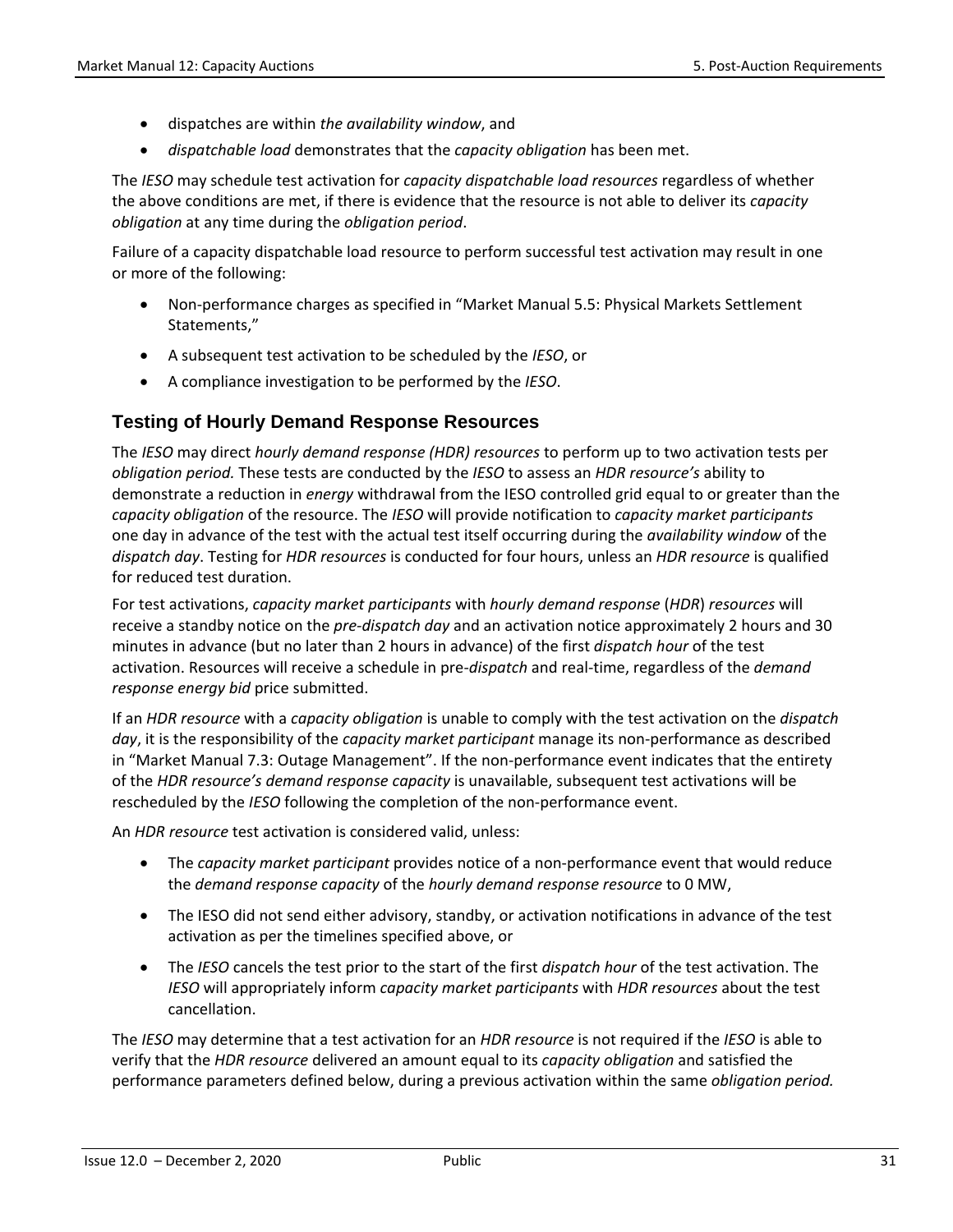The *IESO* may schedule test activation for *HDR resources* regardless of whether the above conditions are met, if there is evidence that the resource is not able to deliver *demand response capacity* at any time during the *obligation period*.

A second test within an *obligation period* will not be required if the *hourly demand response resource* delivers its *capacity obligation* through a non-test-based or test-based activation during that *obligation period*.

Failure of an *hourly demand response resource* to perform successful test activation may result in one or more of the following:

- Non-performance charges as specified in "Market Manual 5.5: Physical Markets Settlement Statements,"
- A subsequent test activation to be scheduled by the *IESO*,
- Revocation of reduced test duration, where applicable, and/or
- A compliance investigation to be performed by the *IESO*.

#### **Performance Parameters:**

Performance of an *HDR resource* means the *capacity obligation* for the *HDR* resource is delivered for each hour of the activation period within a 15% dead-band (e.g. at least 85% of the *capacity obligation* must be delivered).

Performance will be assessed using the following parameters:

- The load reduction, up to a maximum of 115% of an *HDR resource's* energy bid quantity, will be considered per 5-minute interval
- The load reduction across each 5-minute interval will be summed for each activation hour (all 12 intervals) to determine the hourly load reduction

#### **Reduction of Test Length of** *HDR* **Resources**

An *HDR* resource that has delivered its *capacity obligation* during a four-hour activation (non-testbased[7](#page-38-0) or test-based) will be subsequently tested for a one-hour duration. Tests following unsuccessful four-hour activations shall continue as four-hour activations.

The *IESO* may revert the test duration for an *HDR resource* from one hour back to four hours upon provision of advance notice, identifying which conditions were not satisfied.

An *HDR resource's* one-hour test duration will be maintained provided:

- a) The *HDR resource* has demonstrated delivery of bid quantity in all activations (non-test-based or test-based) since qualifying for reduced testing, where the bid quantity must be equal to its *capacity obligation* in at least one of two most recent activations (non-test-based or test-based)
	- o Delivery of bid quantity means the load reduction for each hour of the activation period, within a 15% dead-band compared to its demand response bid quantity<sup>[8](#page-38-1)</sup> (e.g. at least 85% of the bid quantity must be delivered), and

l

<span id="page-38-0"></span> $7$  Non-test-based activation can refer to an in-market or emergency activation

<span id="page-38-1"></span><sup>8</sup> Bid quantity means a statement of the quantity in the day-ahead commitment process and the *real-time energy market,* greater than 1 MW, entered by a *capacity market participant* for an *hourly demand response* resource to fulfill a *capacity obligation* availability requirement.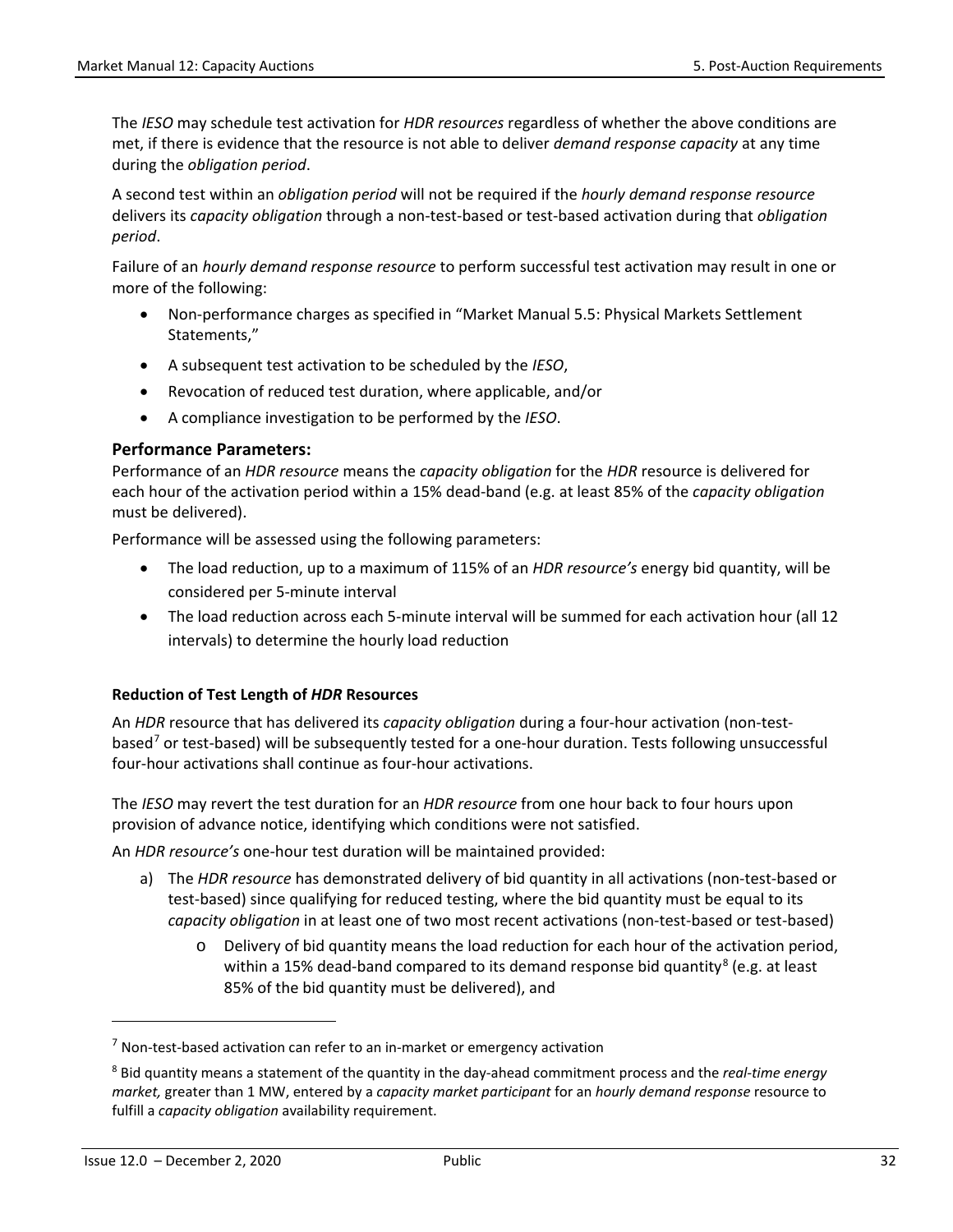- o Has performed within the Performance Parameters stated above
- b) The *HDR* resource has not increased its *capacity obligation* by more than 5 MW from the last successful four-hour activation (non-test-based or test-based).

#### **Testing of Capacity Import Resources**

The *IESO* may direct *capacity import resources* to perform up to two activation tests per *obligation period* for each *capacity auction resource* to verify that the *auction capacities* are deliverable. Tests will be scheduled to occur during the *availability window* of the *dispatch day*.

The tests are conducted as follows:

- Up to 2 hours in advance of any test, applicable *capacity import resources* will receive a constraint and a schedule should appear in PD-1. Tests may be scheduled for a duration of up to 4 hours.
- If a *capacity import resource* being tested is successfully scheduled in *pre-dispatch* and not curtailed and subject to a capacity charge as per "Market Manual 4.3: Real-Time Scheduling of the Physical Markets", the test will be deemed a success.
- Failure of the test will result in the applicable charges as specified in "Market Manual 5.5: Physical Markets Settlement Statements."

If a *capacity import resource* is unable to comply with the test activation of the *auction capacity* on the *dispatch day*, it is the responsibility of the *capacity market participant* to notify the *IESO*, and update the *energy offers* in accordance with "Market Manual 4.2: Submission of Dispatch Data in the Real-Time Energy and Operating Reserve Markets". A subsequent test activation will be rescheduled by the *IESO* following the completion of the *outage*.

The *IESO* may determine a test activation for a *capacity import resource* is not required if all the following criteria are met. The:

- *capacity import resource* receives and follows sufficient *dispatch instructions* in the *energy market*,
- dispatches are within the *availability window*, and
- *capacity import resource* demonstrates that its *capacity obligation* has been met.

Failure of a *capacity import resource* to perform a successful test activation may result in one or more of the following:

- Non-performance charges as specified in "Market Manual 5.5: Physical Markets Settlement Statements,"
- A subsequent test activation to be scheduled by the *IESO*, or
- A compliance investigation to be performed by the *IESO*.

## <span id="page-39-0"></span>**5.4 Measurement Data Audit**

The *IESO* conducts audits to assess and verify the completeness and accuracy of submitted demand response measurement data, and supporting information and documents including but not limited to the Local Distribution Company billing statements, and Single Line Diagrams. The audit procedures and processes described herein are specific to the Virtual C&I *hourly demand response* (*HDR*) resources.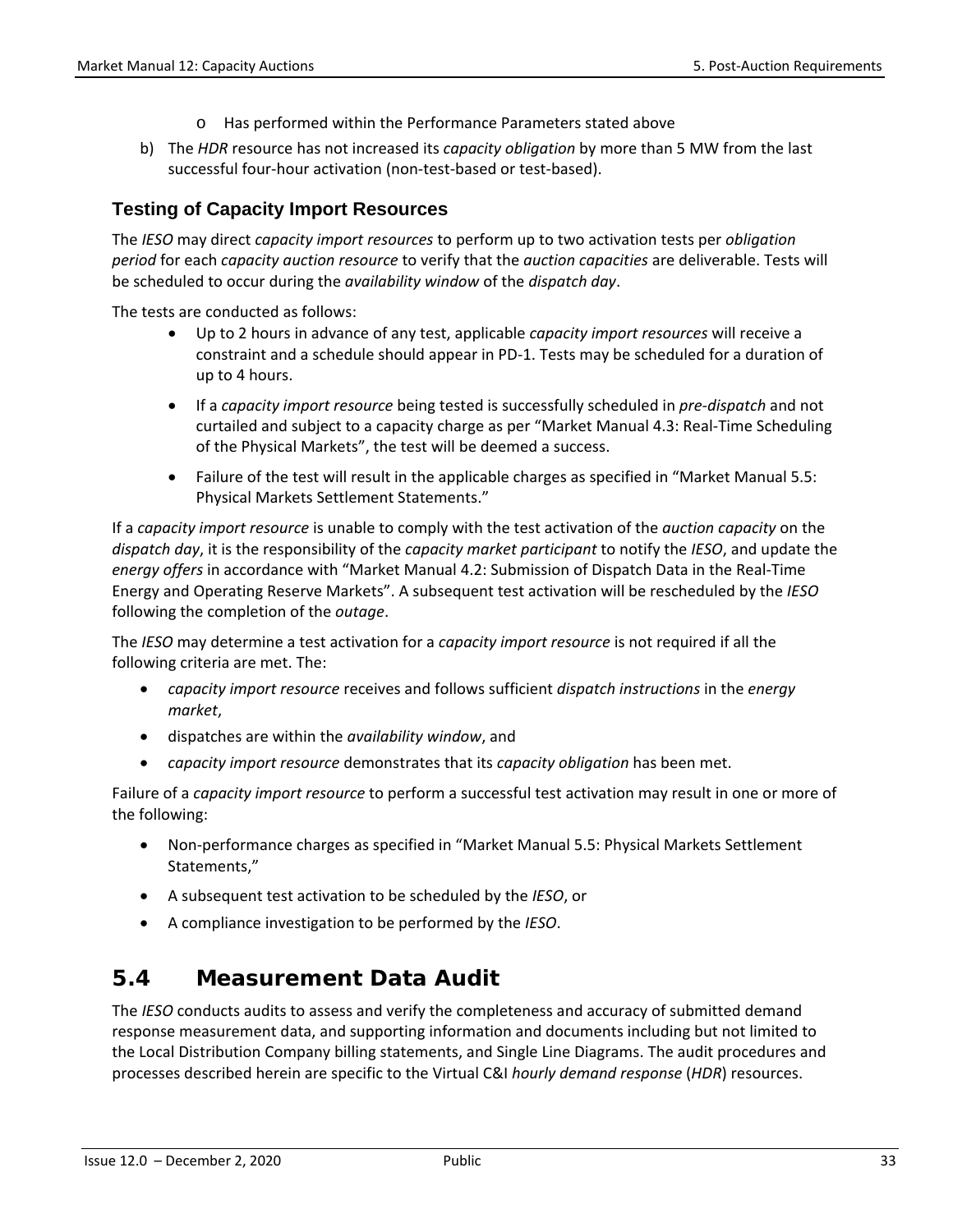### <span id="page-40-0"></span>**5.4.1 Capacity Market Participant's Responsibilities**

This section covers the *capacity market participants'* responsibilities associated with performing measurement data audits.

The *capacity market participant* is responsible for:

- Providing the *IESO* auditor with access to the information required;
- Submitting information and evidence requested; and
- Payment of non-performance charges, as outlined in Section 6, if the audit requirements are not met

### <span id="page-40-1"></span>**5.4.2 Virtual C&I HDR Resource Audit**

Virtual C&I *HDR resource* audit will be conducted by evaluating each contributor that is mapped to the selected Virtual C&I *HDR resource*. The *IESO* will establish audit results by conducting a review of the supporting information provided at the time of registration and documentations provided during the audit including: Local Distribution Company (LDC) billing statements and individual contributor measurement data for the respective virtual C&I *HDR resource*. All processes related to the virtual C&I *HDR resource* audit will be managed through the Online IESO.

### <span id="page-40-2"></span>**5.4.3 Audit Scheduling and Submission of Supporting Documents**

The Virtual C&I *HDR Resource* audit can be categorized as follows:

- Full Audit
	- o *Capacity market participants* are required to submit all required documents for all contributors
- Partial Audit
	- o A spot check to evaluate and compare meter data interval(s) for one or more contributors against their respective LDC interval meter data; or
	- o A manual selection of a set of contributors from a portfolio. In case of a manual selection, *capacity market participant* is required to submit all required documents for the selected contributors.

The default deadline is set to one calendar month from the date of issuance for the submission of all required supporting documentation:

#### **Local Distribution Company Billing Statement**

The *capacity market participants* are required to provide to the *IESO* a copy of Local Distribution Company (LDC) billing statement for all the contributors registered under the *capacity market participant's* portfolio. This information will be used by the *IESO* auditor to verify:

- The LDC account number with the information found in the *meter registry*.
- The total energy presented on the LDC statement against the meter data file submitted for the individual contributor.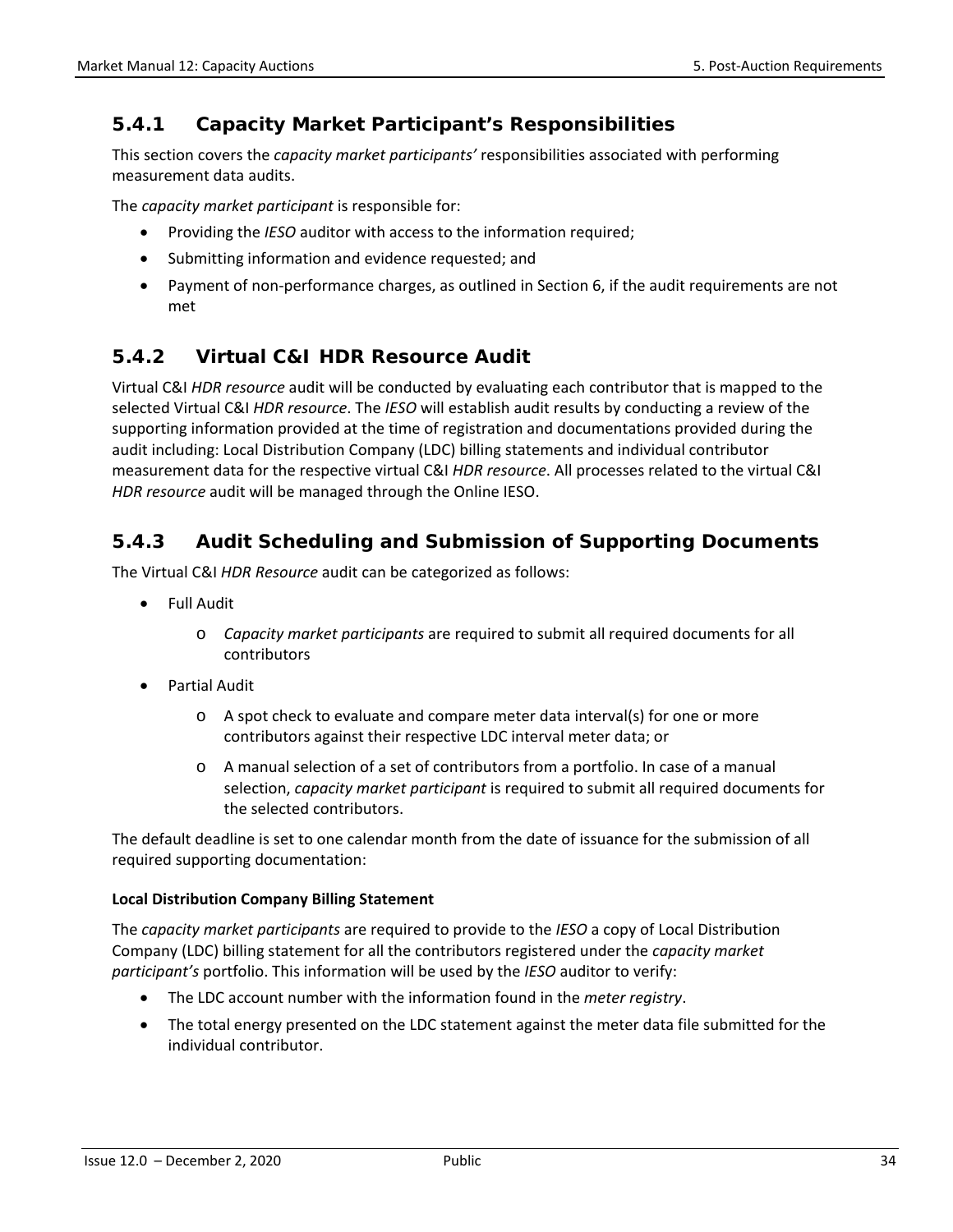#### **Measurement Data**

The *capacity market participants* are required to provide the *IESO* with individual contributor *meter* data as explained in section 5.3.2. The *IESO* auditor will assess the following criteria at the time of audit:

- The participant is available to curtail its load on *business days* and hours during an *obligation period* as defined in this manual.
- The participant has submitted measurement data<sup>[9](#page-41-1)</sup> for the audit month and an additional two months of baseline.
- Actual measurement data<sup>[10](#page-41-2)</sup> meets the criteria defined in Section 5.4.4 of the document.

#### <span id="page-41-0"></span>**5.4.4 Procedure to Conduct a Virtual C&I HDR Audit**

The Virtual C&I HDR audit consists of two steps:

- 1. **Step 1** of the audit reconciles actual contributor measurement data to the contributors LDC billing statement
- 2. **Step 2[11](#page-41-3)** of the audit reconciles the sum of the contributor's actual measurement data to the submitted measurement data (this is the measurement data provided by the *capacity market participant* during activation months in accordance with the Demand Response Measurement Data Submission Timelines).

#### **Mechanism for Step 1 of the Audit Process**

To determine the error in Step 1 of the audit process; the sum total of the actual measurement data file for a single contributor is compared against the total monthly consumption indicated in the LDC billing statement for that contributor. The difference between the two values shall be within 1% of the consumption indicated in the LDC Statement.

Step 1 of the audit process consists of two individual reconciliation checks

- 1. Comparing the total kWh (energy) for a given month Area under the curve
- 2. Comparing the highest kW (Power) value Peak Demand

These reconciliation checks verify the contributor's data against the total monthly consumption and the peak demand indicated on the LDC statement. However, these reconciliation checks do not provide adequate assurance that the data will reconcile on an interval by interval basis. As such, the IESO at its discretion, may request the *capacity market participant* to provide 5 min **LDC interval data** with a declaration stating that the data has been collected from the LDC. This data will then be compared against the data provided by the *capacity market participant* as part of the audit request. An audit can be deemed as "Complete with Observations" if the intervals from the submitted measurement data are outside the +/-1% threshold when compared to intervals from the LDC verified 5 min interval meter data.

 $\overline{a}$ 

<span id="page-41-1"></span><sup>&</sup>lt;sup>9</sup> Submitted measurement data refers to the monthly Data submissions for the DR Resource in accordance with the Demand Response Submission Timelines.

<span id="page-41-2"></span><sup>&</sup>lt;sup>10</sup> Actual contributors' measurement data refers to the individually submitted Contributor Data through the DR Audit task in Online IESO.

<span id="page-41-3"></span> $11$  If a partial audit is conducted, the actual measurement data will only be assessed using Step 1 of the audit process.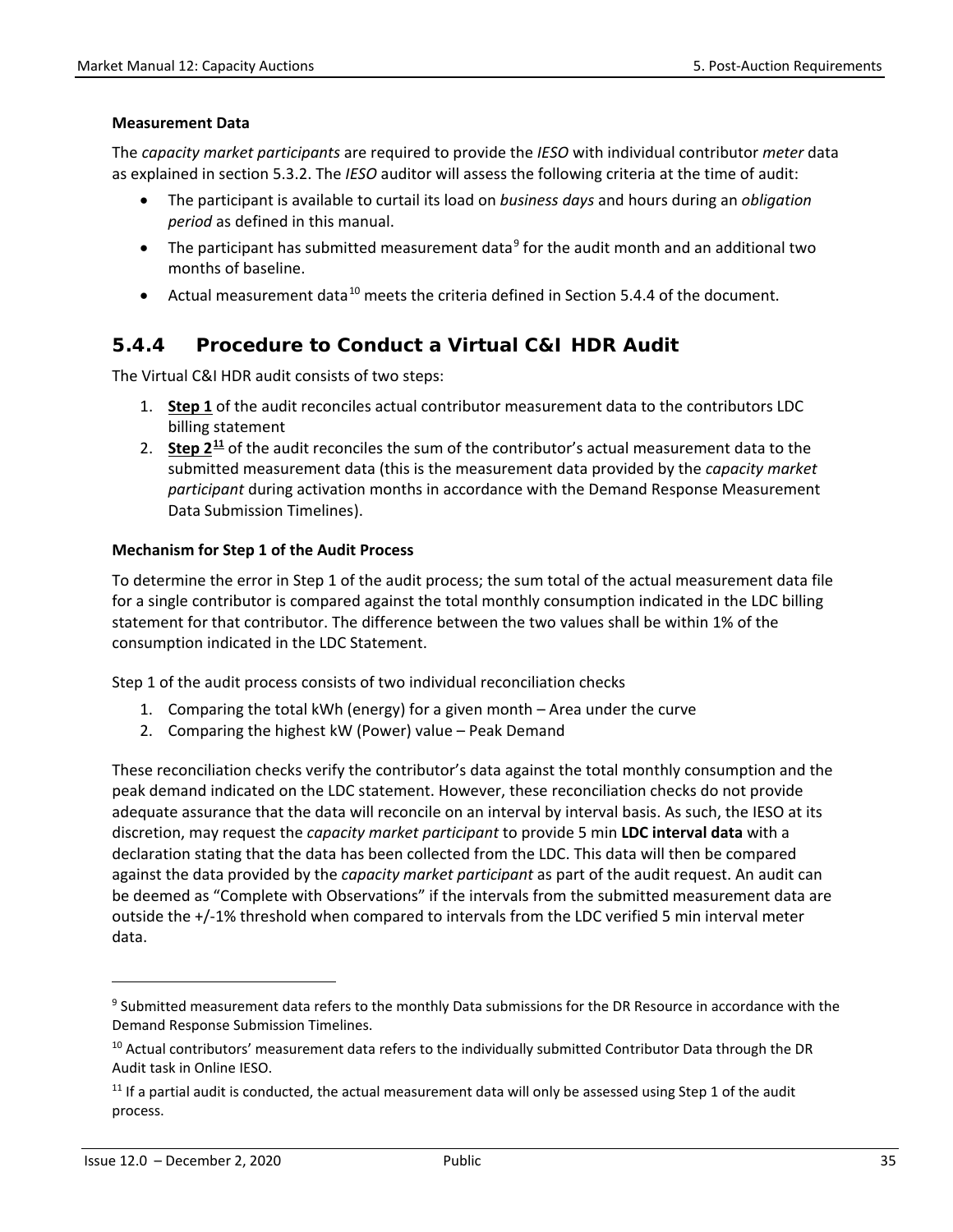#### **Mechanism for Step 2 of the Audit Process**

IESO uses **Absolute Error methodology** to determine the error in Step 2 of the audit process. The methodology is described below:

- 1. At the time of the audit of a resource, the aggregator is required to submit actual meter data for each contributor that makes up that resource.
- 2. The actual data is then compared to the submitted measurement data on a 5 min interval basis.
- 3. An absolute difference between the actual measurement data and submitted measurement data is taken.
- 4. Sum of the absolute difference is compared against the sum of the submitted measurement data.
- 5. This sum of the absolute difference should be within 1% of the summed submitted measurement data.

#### <span id="page-42-0"></span>**5.4.5 Audit Review and Remedial Actions**

The *IESO* will review supporting documents submitted by the *capacity market participant* for completeness and accuracy. If the review produces any findings, the *capacity market participant* shall be required to submit remedial evidence within the prescribed period as per the audit outcome. If findings are not resolved after one resubmission, the *IESO* shall close the audit with observations and determine a course of action in order to enforce compliance.

#### <span id="page-42-1"></span>**5.4.6 Closure of Audit**

Once the review of the submitted evidence is complete, the *IESO* will disclose the audit results to the *capacity market participant* and close the audit as follows:

- 1. Virtual C&I HDR Resource audit is considered 'Complete' when
	- a. Contributors actual measurement data reconciles with associated LDC billing statement (tolerance of +/- 1%) and
	- b. Sum of actual measurement data reconciles with submitted measurement data (tolerance of +/- 1%)
- 2. A Virtual C&I HDR Resource audit is 'Closed with Observations' when it is concluded that actual measurement data and supporting documentation differs from submitted measurement data and supporting documentation (Ch. 9 s.4.7J.4) i.e. that the audit reveals that data was outside the prescribed threshold in either Step 1 or Step 2 of the audit process.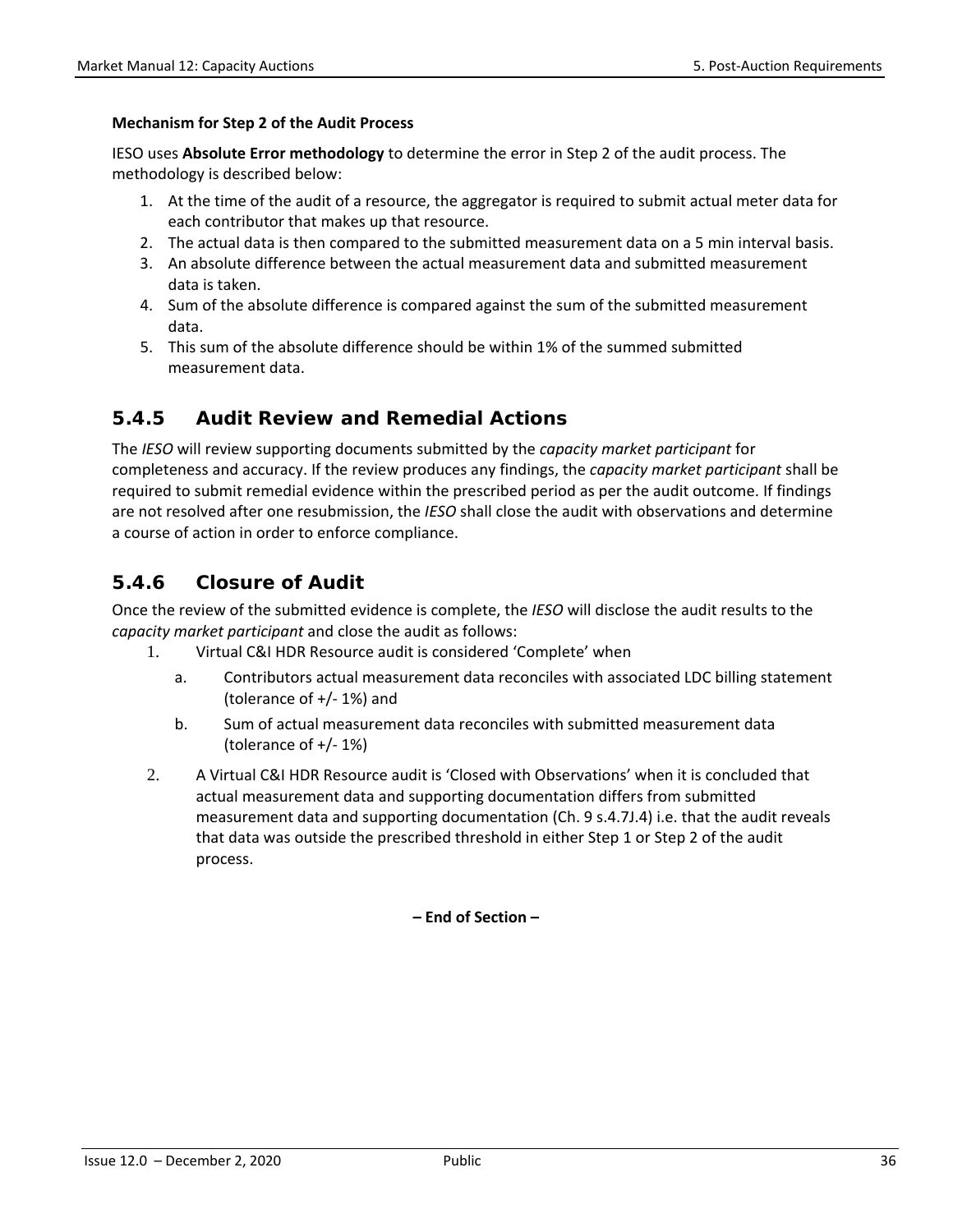## <span id="page-43-0"></span>**6. Settlements**

*Capacity market participants* with *capacity obligations* will be settled, for both payments and nonperformance charges, using the *physical markets settlement process* as detailed in "Market Manual 5.5: Physical Markets Settlement Statements." Details on how the costs will be recovered are also provided in Market Manual 5.5.

*Capacity market participants* will be paid availability payments as detailed in Market Manual 5.5. Applicable non-performance charges will apply when *energy market* participation requirements outlined in this manual are not met.

In general, non-performance charges occur for the following situations:

- i. Availability requirements are not met (i.e. availability charge);
- ii. Measurement data submission was not received by the *IESO* by the deadline (i.e. administration charge);
- iii. *Dispatch instructions* were not followed (i.e. *dispatch* charge); and
- iv. Failing to deliver capacity in the *energy market* (i.e. capacity charge).

<span id="page-43-1"></span>Non-performance charges will be calculated and settled as detailed in Market Manual 5.5.

### **6.1 Non-Performance Factors**

<span id="page-43-2"></span>The non-performance factors referenced in Market Manual 5.5 will use the factors listed in the table below for settling each *capacity obligation* for the month that is being settled.

| <b>Month</b> | <b>Factor</b> |
|--------------|---------------|
| January      | 2.0           |
| February     | 2.0           |
| March        | 1.5           |
| April        | 1.0           |
| May          | 1.0           |
| June         | 1.5           |
| July         | 2.0           |
| August       | 2.0           |
| September    | 2.0           |
| October      | 1.0           |
| November     | 1.0           |
| December     | 1.5           |

#### **Table 6-1: Non-Performance Factors**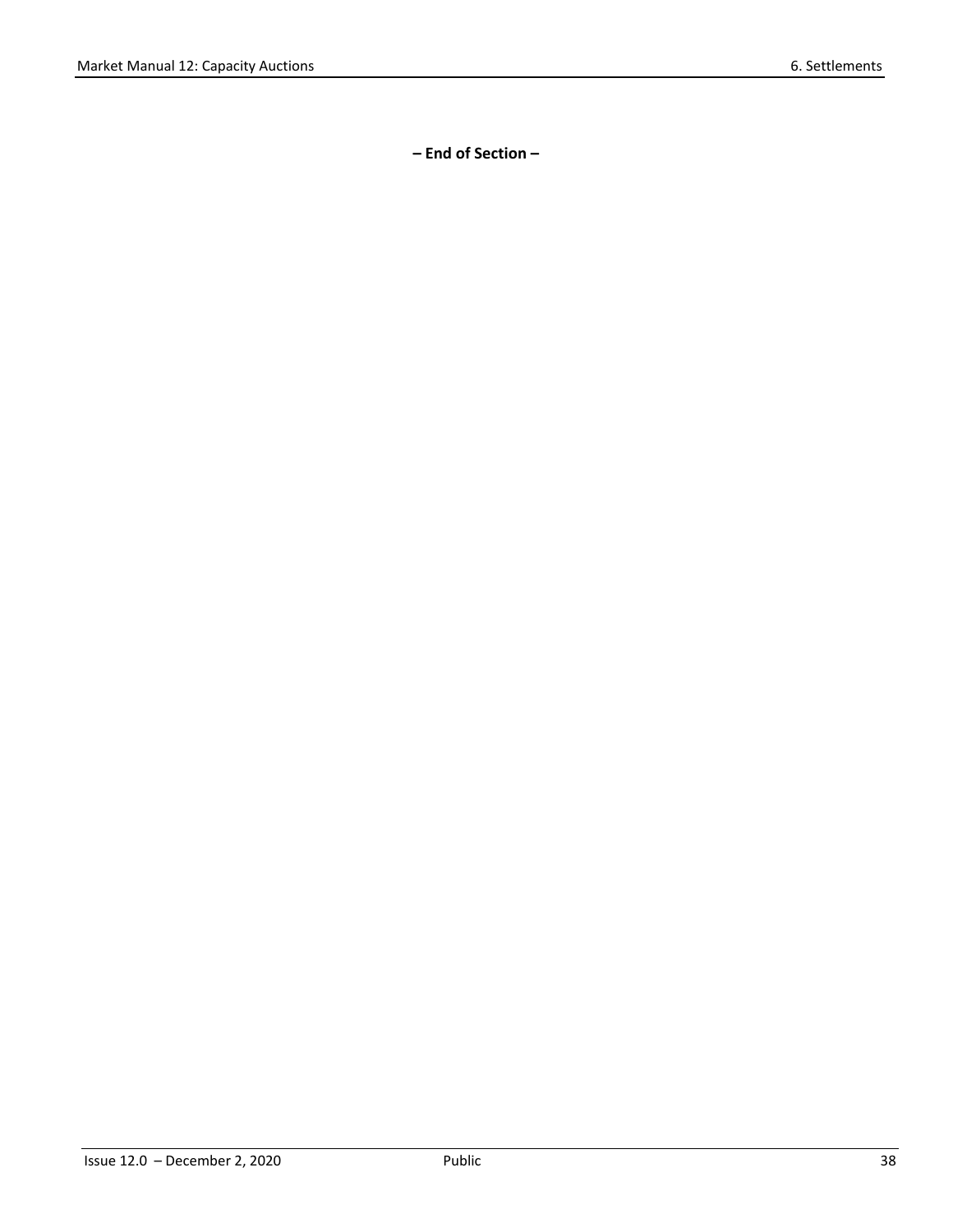## <span id="page-45-0"></span>**7. Buy-out Process**

Successful *capacity auction participants* and *capacity market participants* have the option to buy-out of their *capacity obligations* at any time. A full or partial buy-out may be requested anytime during the forward period or the *obligation period*. The buy-out will be valid from the effective date of the buy-out request until the end of the associated *obligation period*. The effective date will be no sooner than the two *business days* following the date that the IESO receives the request to buy-out. Upon *IESO's* acceptance of a buy-out request, a buy-out charge will apply and is settled using the *physical markets settlement process* for the next available month-end *preliminary settlement statement*. Participants may refer to "Market Manual 5.5: Physical Markets Settlement Statements" for details on how the buy-out charge is calculated prior to initiating the buy-out process.

In order to initiate a buy-out, a written request must be submitted to the *IESO* by the registered *capacity* auction contact via email to: [customer.relations@ieso.ca.](mailto:customer.relations@ieso.ca)

The email must contain the following information for each *capacity obligation* the participant requests to buy-out from:

- Capacity obligation ID;
- Effective date of the buy-out request<sup>12</sup>;
- Buy-out *obligation period*: Specify the *obligation period* the buy-out is being requested for;
- Buy-out zone;
- *Capacity auction resource;* and
- Buy-out capacity: Specify the capacity of the buy-out request in MW. In the case of a partial buyout request, the remaining *capacity obligation* must be greater than or equal to 1 MW. In the case of a full buy-out request, the remaining *capacity obligation* must be 0 MW.

The *IESO* will process the buy-out request within seven *business days.* At the end of this review period, the *IESO* will either:

- a. Approve the buy-out request: The *IESO* will notify the participant of the applicable buy-out charge.
	- If the participant has requested for a partial buy-out, the *IESO* will notify it of the revised *capacity obligation*.
	- If the participant has requested a full buy-out of all its *capacity obligations*, the *IESO* will refund its pre-auction deposit amount within ten *business days* after the *IESO* has received payment for the buy-out charge.
	- If the *capacity prudential support obligation* is revised downward due to a buy-out, the *IESO* will refund the difference after the *IESO* has received the payment for the buy-out charge. The revised *capacity prudential support obligation* will be based on the revised *capacity obligation*.

<span id="page-45-1"></span>l

<sup>12</sup> For a *capacity market participant* that has not registered a resource in the *energy market* for a *capacity obligation*, the effective date of the buy-out request must be specified as the first day of the associated *obligation period.*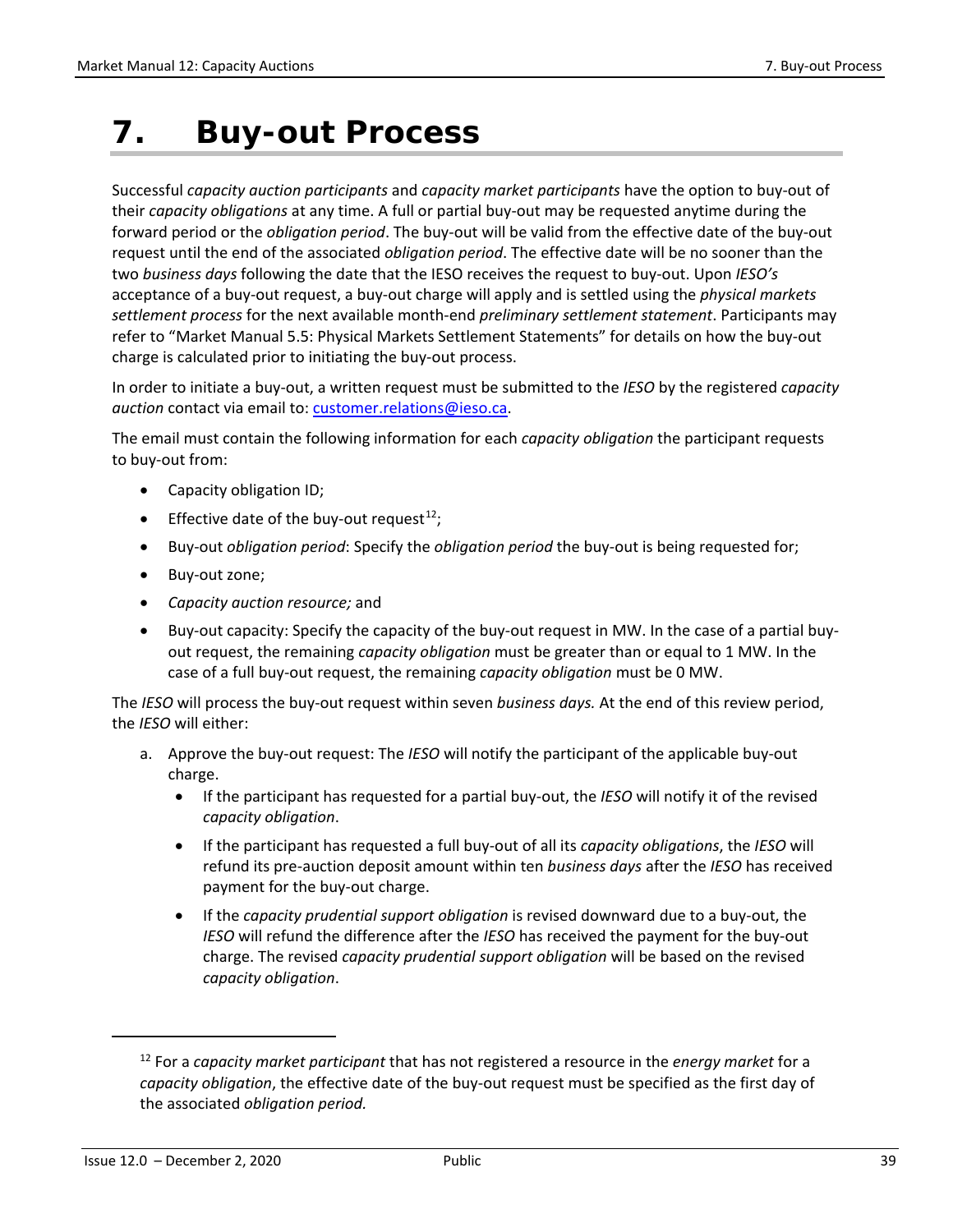OR

b. Reject the buy-out request: The *IESO* will provide a reason for rejection.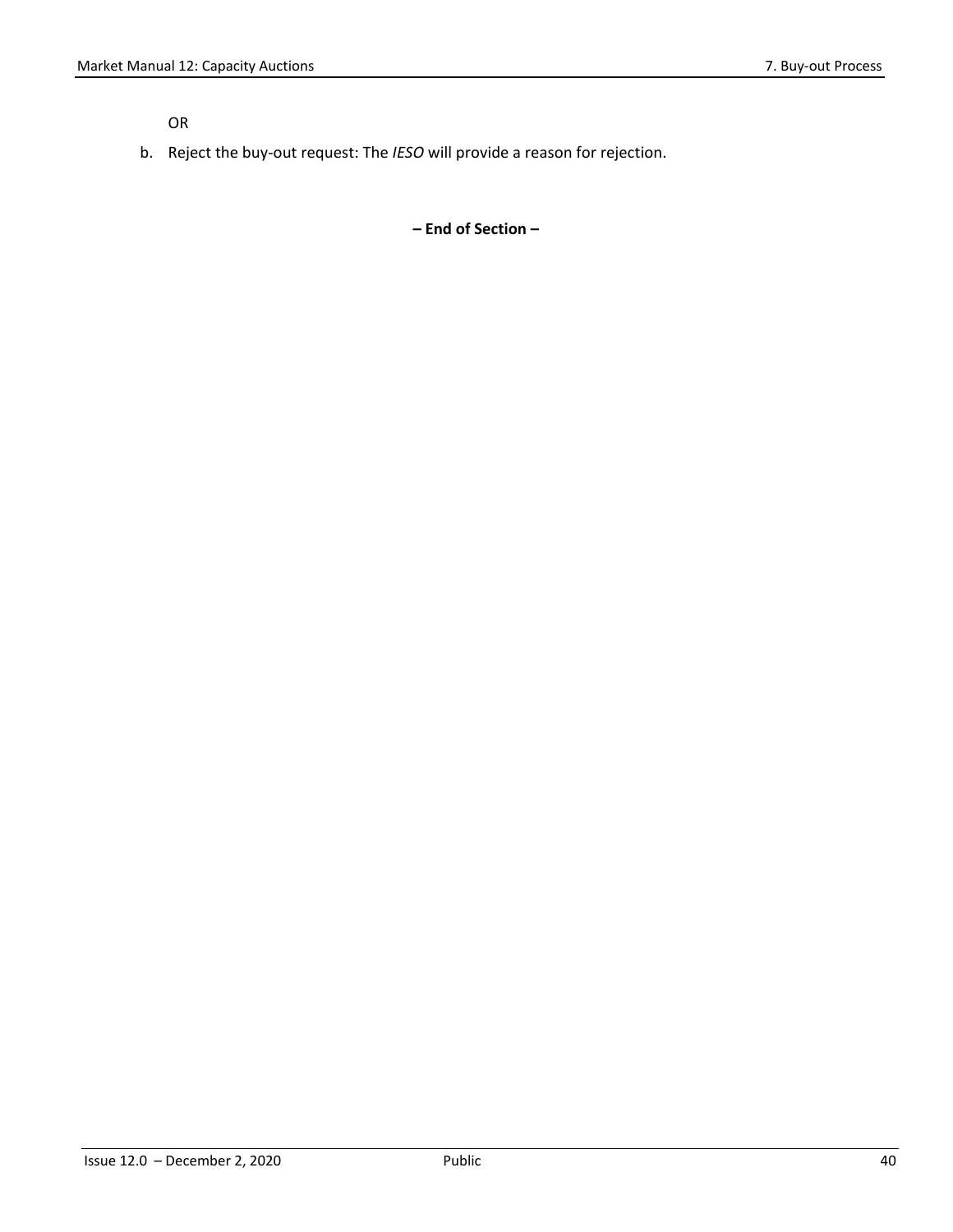## <span id="page-47-0"></span>**8. Capacity Obligation Transfer**

*Capacity auction participants* and *capacity market participants* may transfer their *capacity obligations* fully or partially*.* The *capacity obligation* transfer will be valid for all or some of the *obligation period* based on IESO approval.

*A capacity transferor* may request a full or partial *capacity obligation* transfer during the *forward period,* 14 *business days* prior to the start of the *obligation period*.

In order to initiate a *capacity obligation* transfer, a request must be submitted to the *IESO* using Online IESO by the *capacity transferor*. A separate request must be submitted for each *capacity obligation* and contain the following information:

- *Capacity obligation* ID and associated *capacity auction resource* belonging to the *capacity transferor*;
- The name of the *capacity transferee*;
- The capacity (in MW) of the transfer request. For both transferee and transferor, the respective resulting *capacity obligations* cannot be between 0 and 1 MW (but, for greater certainty, can be 0 MW and can be equal to or greater than 1 MW); and
- The *obligation period* for which the transfer is being requested;

The request will not be accepted by the *IESO* until the *IESO* receives, via Online IESO, confirmation from the *capacity transferee* that it accepts the new/additional *capacity obligation (*only when the *capacity transferor* and the *capacity transferee* are not the same *capacity auction participant)* and the name of the *capacity auction resource* that will accept the *capacity obligation.*

The *IESO* will assess each *capacity obligation* transfer request in the order received by the *IESO* and determine whether the *capacity obligation* transfer request meets the criteria stipulated in Chapter 7, Section 18.9 of the *market rules.* The *IESO* will then approve or reject the *capacity obligation* transfer. If rejected, the *IESO* will provide a reason for rejection to both the *capacity transferor* and the *capacity transferee.* 

If approved, the *IESO* will notify the *capacity transferor* and the *capacity transferee*. If the *capacity transferor* has requested a partial transfer, the *IESO* will notify the *capacity transferor* of the revised *capacity obligation*. The *IESO* will notify the *capacity transferee* of any additional deposit or *capacity prudential support obligation*, if required*.* 

If the *capacity obligation* to be transferred will be satisfied by the *capacity transferee's* existing resource that is registered to meet the *capacity obligation* for the same *obligation period* and sufficient *prudential support* is posted, then the *capacity transferee* must satisfy any revised *capacity prudential support* requirements within five (5) *business days,* or such longer period as agreed upon with the *capacity transferee*, as specified in Manual 5.4. If not, the *capacity transferee* must satisfy the *capacity auction deposit* requirements within five (5) *business days*, or such longer period as agreed upon with the *capacity transferee*.

A *capacity transferee* who acquires a *capacity obligation* as a result of a transfer from a different zone will be settled based upon the *capacity auction clearing price* received when that first originally cleared the *capacity auction* (i.e. the original zone). The revised *capacity auction clearing price* will be included in the participant's confidential post-auction auction report. For example, a *capacity auction participant*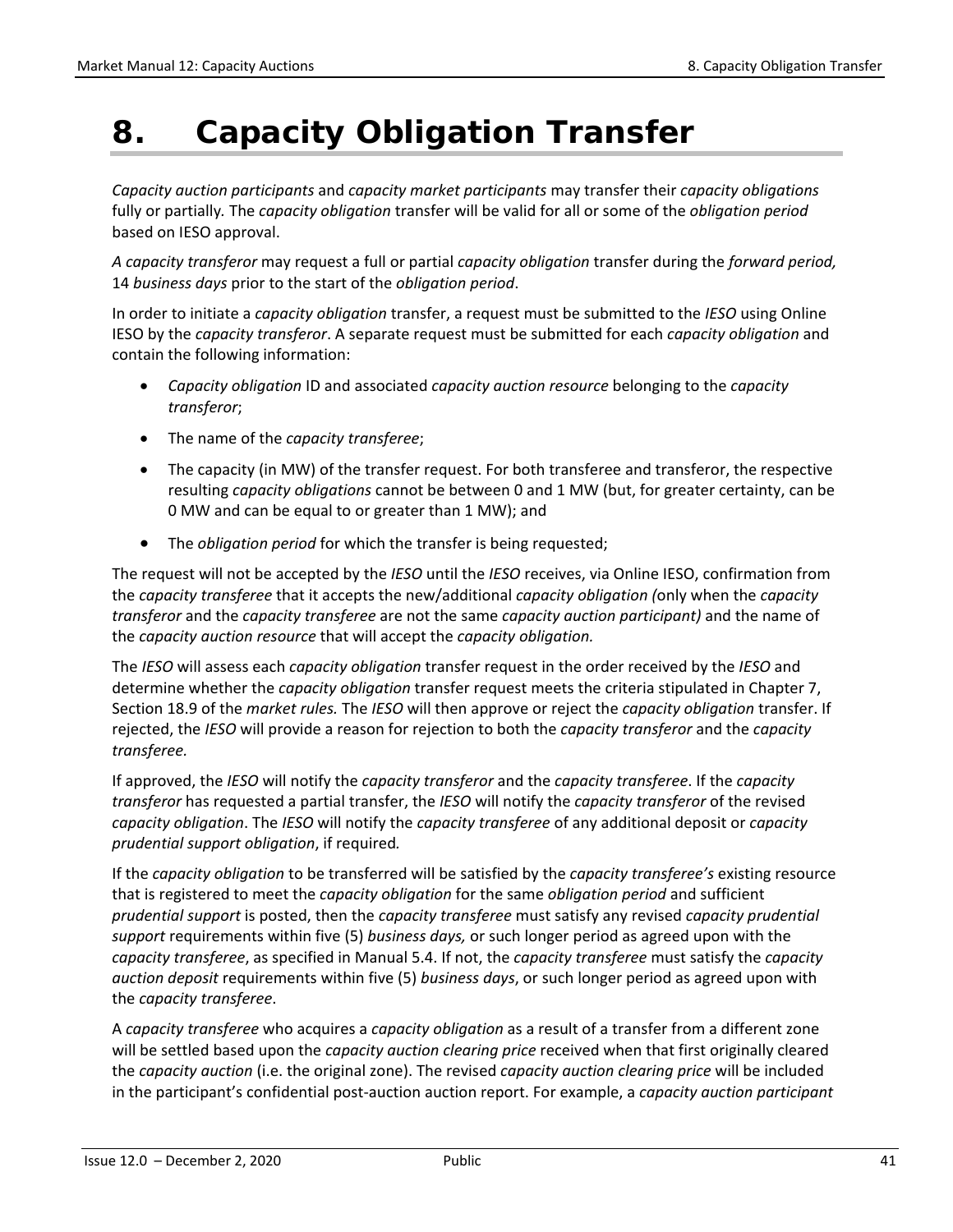receives a *capacity obligation* of 25MW in a *capacity auction* at a *capacity auction clearing price* of \$100. If the *capacity auction participant* accepts a *capacity obligation* transfer for an additional *auction capacity* of 50MW for the same *capacity auction resource* via a transfer from another zone where the *capacity auction clearing price* is \$40, the revised c*apacity obligation* for the *capacity auction resource* will be 75MW. Its revised (blended) *capacity auction clearing price* will be \$60, calculated from [(25 x  $$100$ ) + (50 x \$40)] ÷ 75 = \$60.

Upon completion of a successful transfer, the *capacity transferor* may request to reduce its *capacity auction deposit*, if applicable, as specified in Section 3.4.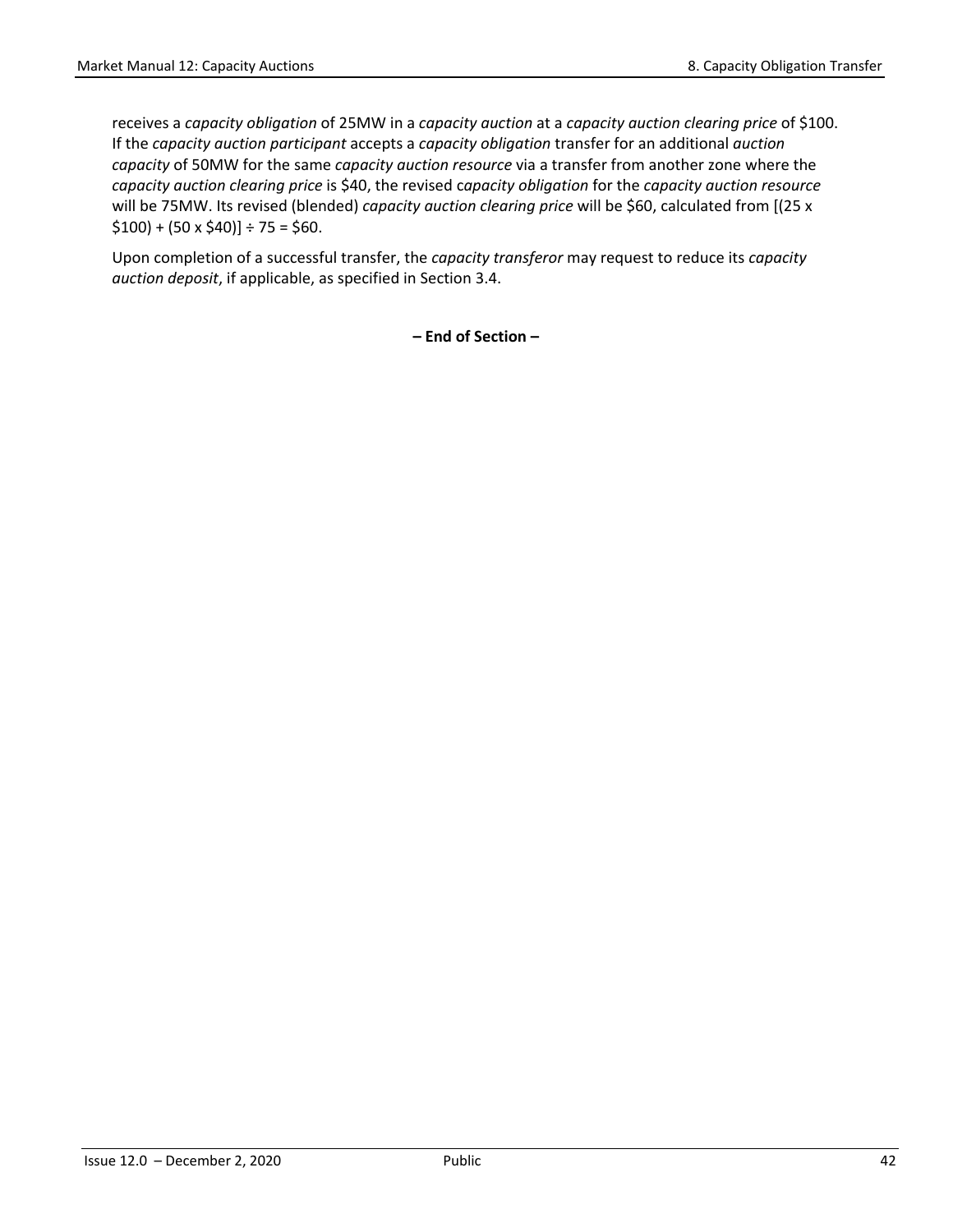## <span id="page-49-0"></span>**Appendix A: Template for DR Residential Contributor Management Registration**

This excel template is available in Online IESO under residential contributor management:

| <b>Contributor Address</b>                     | <b>LDC Name</b> | LDC Account# | Control Group Flag (Y/N) |
|------------------------------------------------|-----------------|--------------|--------------------------|
| (Street # & Name, City, Province, Postal Code) |                 |              |                          |
| E.g. 123 Street Ave, Toronto, ON, L5C 2B3      |                 |              |                          |
|                                                |                 |              |                          |
|                                                |                 |              |                          |
|                                                |                 |              |                          |
|                                                |                 |              |                          |
|                                                |                 |              |                          |
|                                                |                 |              |                          |
|                                                |                 |              |                          |
|                                                |                 |              |                          |
|                                                |                 |              |                          |
|                                                |                 |              |                          |
|                                                |                 |              |                          |
|                                                |                 |              |                          |
|                                                |                 |              |                          |
|                                                |                 |              |                          |
|                                                |                 |              |                          |
|                                                |                 |              |                          |
|                                                |                 |              |                          |
|                                                |                 |              |                          |
|                                                |                 |              |                          |
|                                                |                 |              |                          |
|                                                |                 |              |                          |
|                                                |                 |              |                          |
|                                                |                 |              |                          |
|                                                |                 |              |                          |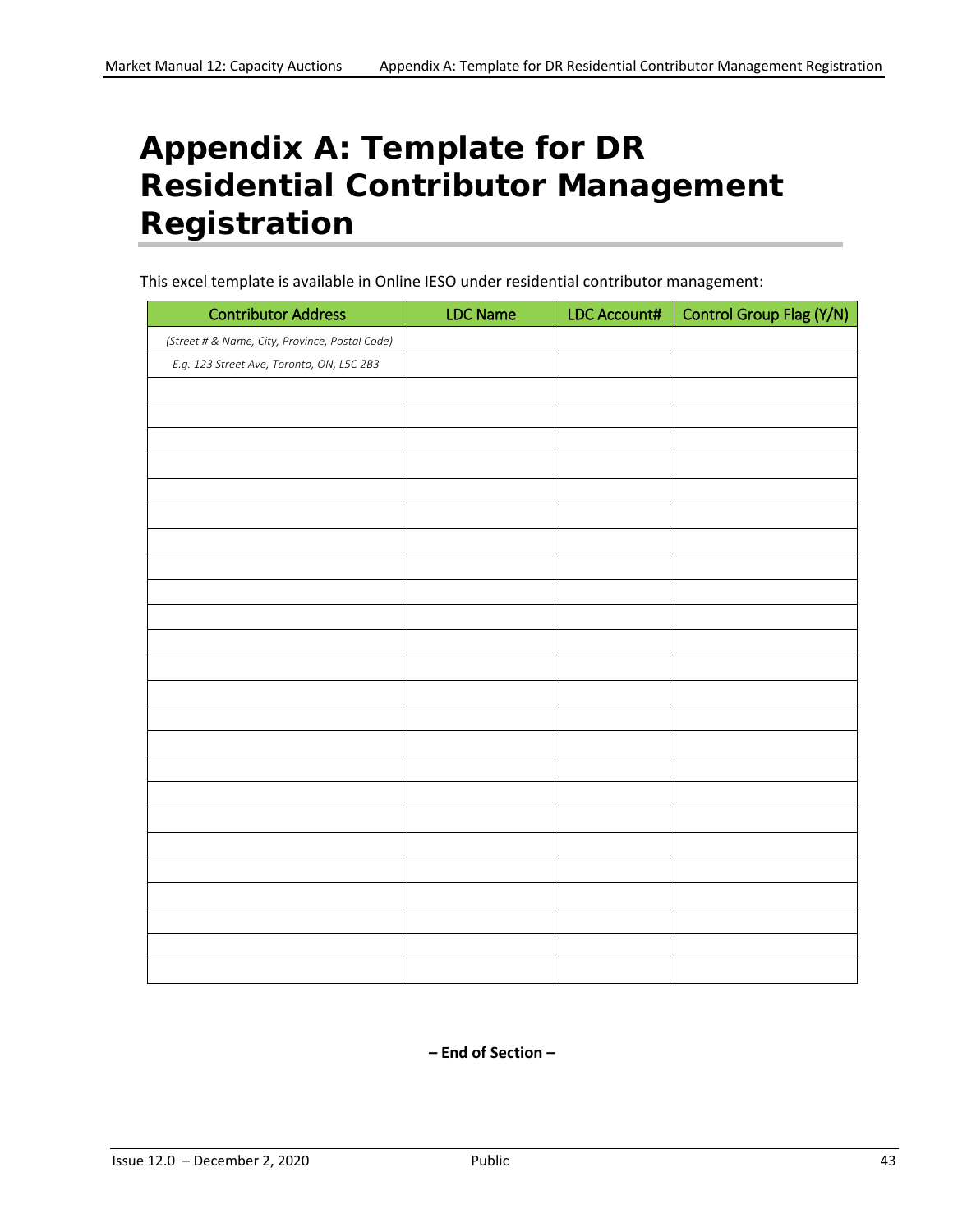## <span id="page-50-0"></span>**Appendix B: Template for Measurement Data Control Sheet**

This template is available in Online IESO.

| <b>Resource</b><br>ID | Contributor<br>ID | Contributor<br>Name | Commitment<br>Month | <b>Time Interval for</b><br>which data was<br>estimated |
|-----------------------|-------------------|---------------------|---------------------|---------------------------------------------------------|
|                       |                   |                     |                     |                                                         |
|                       |                   |                     |                     |                                                         |
|                       |                   |                     |                     |                                                         |
|                       |                   |                     |                     |                                                         |
|                       |                   |                     |                     |                                                         |
|                       |                   |                     |                     |                                                         |
|                       |                   |                     |                     |                                                         |
|                       |                   |                     |                     |                                                         |
|                       |                   |                     |                     |                                                         |
|                       |                   |                     |                     |                                                         |
|                       |                   |                     |                     |                                                         |
|                       |                   |                     |                     |                                                         |
|                       |                   |                     |                     |                                                         |
|                       |                   |                     |                     |                                                         |
|                       |                   |                     |                     |                                                         |
|                       |                   |                     |                     |                                                         |
|                       |                   |                     |                     |                                                         |
|                       |                   |                     |                     |                                                         |
|                       |                   |                     |                     |                                                         |
|                       |                   |                     |                     |                                                         |
|                       |                   |                     |                     |                                                         |
|                       |                   |                     |                     |                                                         |
|                       |                   |                     |                     |                                                         |
|                       |                   |                     |                     |                                                         |
|                       |                   |                     |                     |                                                         |